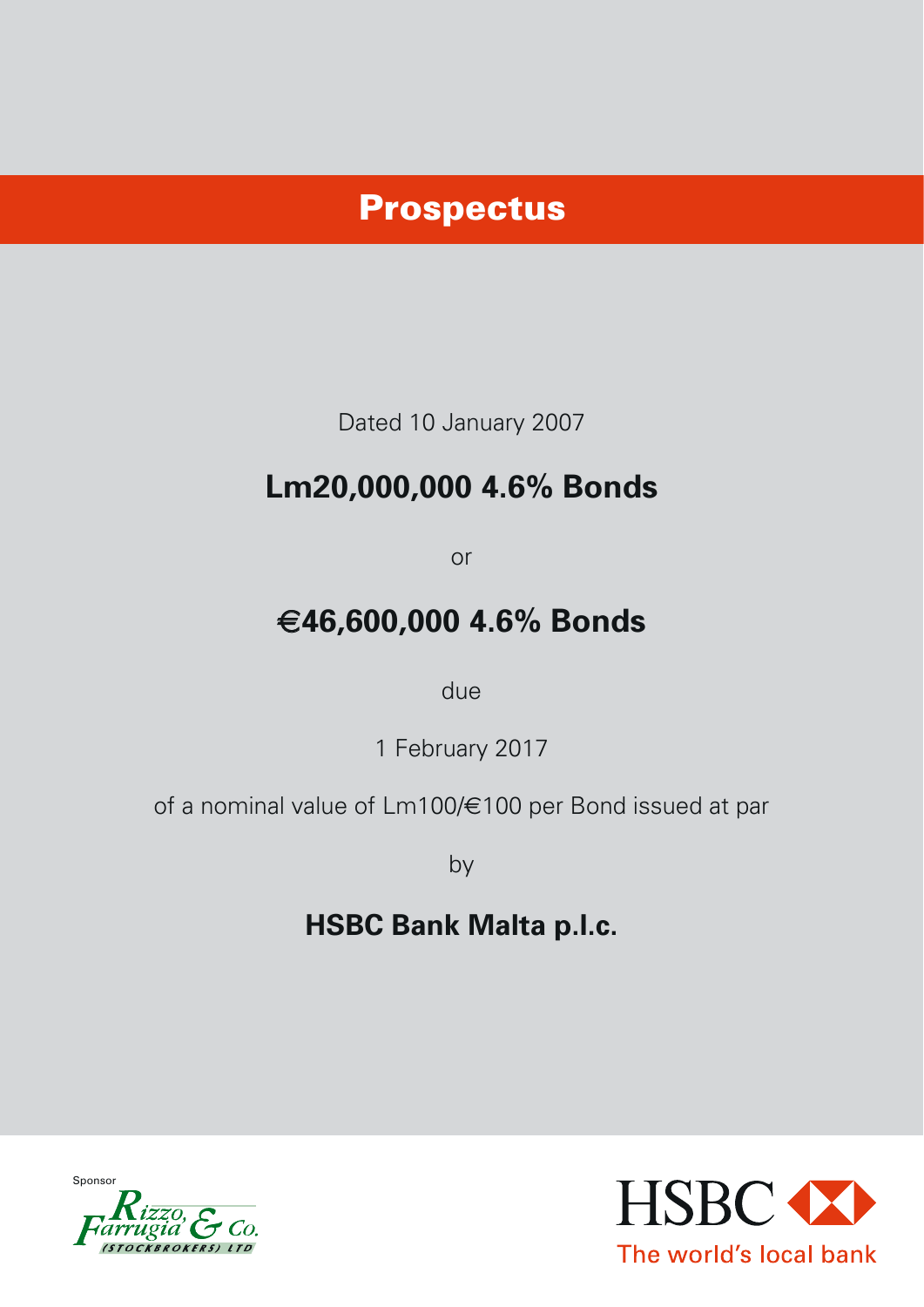## **Prospectus**

Dated 10 January 2007

## **Lm20,000,000 4.6% Bonds**

or

## €**46,600,000 4.6% Bonds**

due

1 February 2017

of a nominal value of Lm100/€100 per Bond issued at par bord issued at part of the subject to an Over-allotment Option not exceeding in aggregate Lm5,000,000 or €11,700,000 in value in any one or a combination of the Bonds)

## by

# **HSBC Bank Malta p.l.c.**<br>(incorporated in Malta with limited liability under registration number C 3177)

Offer Period: from 18 January 2007 to 25 January 2007 (subject to the right of the Issuer to close the Offer early in the event of over-subscription)

ISIN MT0000031212 ML Bond ISIN MT0000031220 Euro Bond

**Sponsor**

Rizzo, Farrugia & Co. (Stockbrokers) Ltd.

**Manager and Registrar** HSBC Bank Malta p.l.c.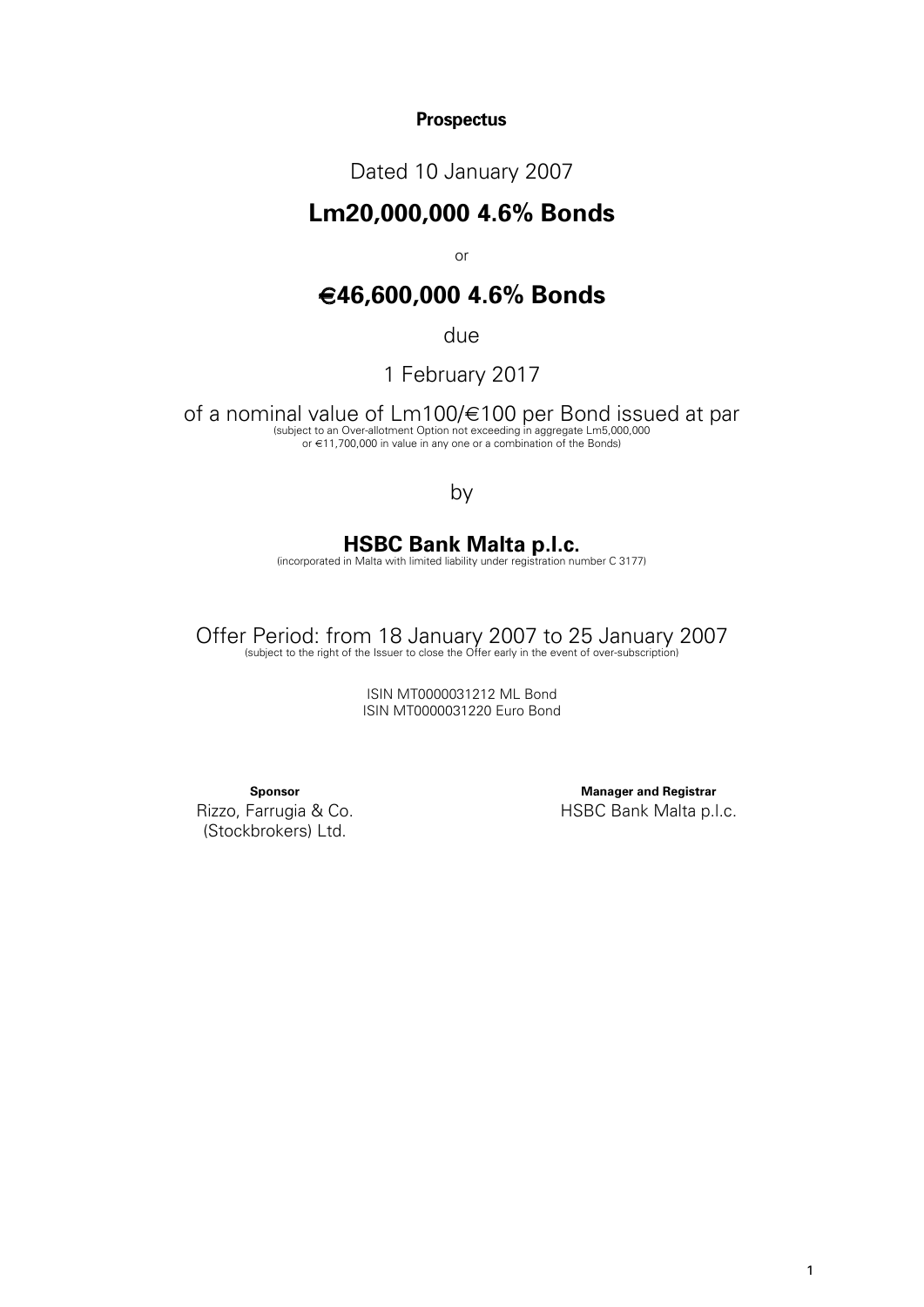## **Table of Contents**

|               | <b>Registration Document</b> |    |
|---------------|------------------------------|----|
|               | Securities Note              | 23 |
| $\mathcal{I}$ | Summary of the Prospectus    | 37 |

## *Appendices*

 *Appendix 1*  List of Authorised Distributors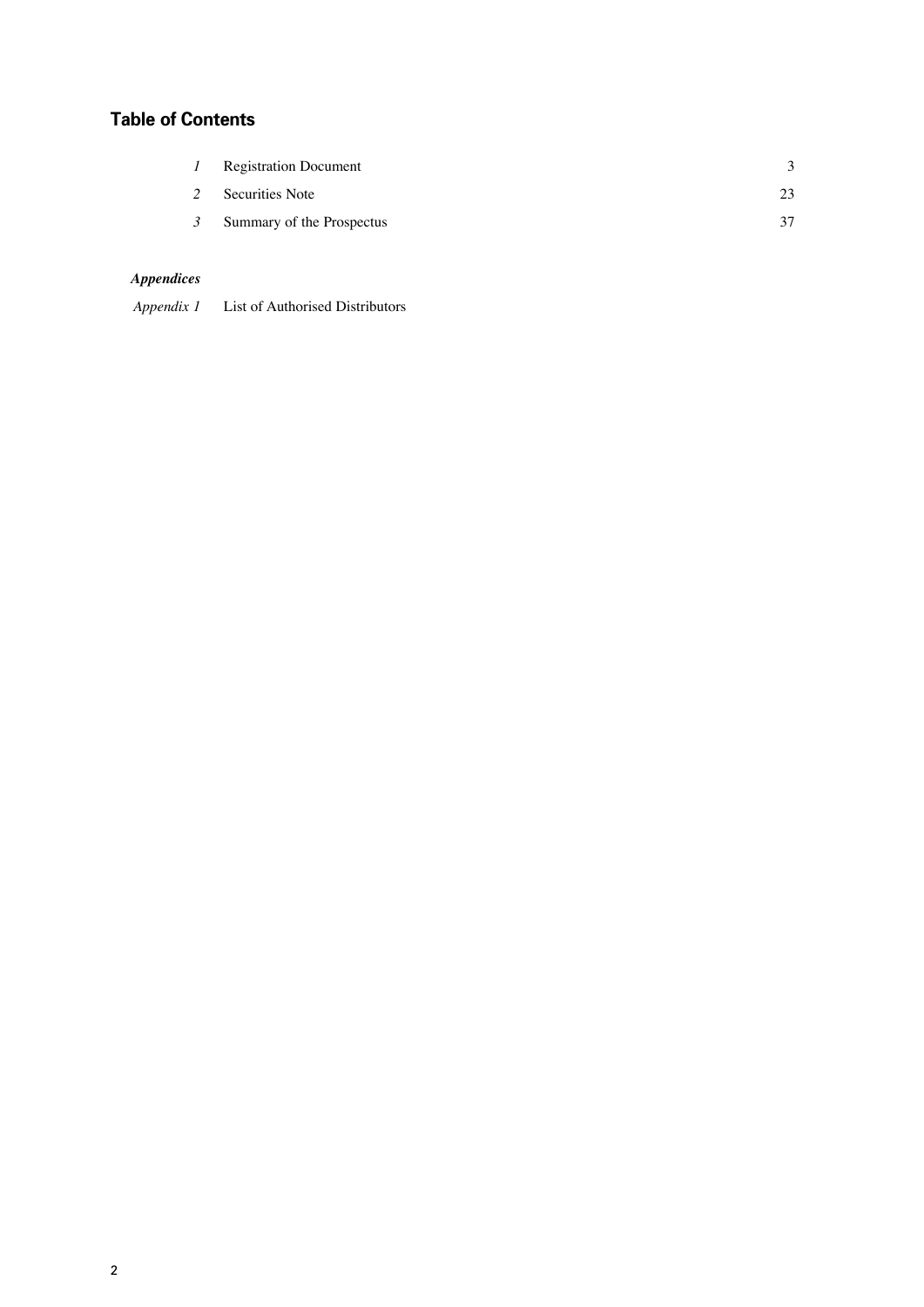## **Part 1 – Registration Document**

This document is a Registration Document issued in accordance with the provisions of Chapter 6 of the Listing Rules issued by the Listing Authority and the Commission Regulation (EC) No 809/2004 of 29 April 2004 implementing Directive 2003/71/EC of the European Parliament and of the Council as regards information contained in prospectuses as well as the format, incorporation by reference and publication of such prospectuses and dissemination of advertisements.

This Registration Document is issued pursuant to the requirements of Listing Rule 6.4.2 of the Listing Rules and contains information about HSBC Bank Malta p.l.c. (the "Issuer") as the issuer of securities for which application has been made for admission to listing and trading on the Malta Stock Exchange. This document should be read in conjunction with the most updated Securities Note issued by the Issuer from time to time that will provide the details of the securities to which it relates.

This document is dated 10 January 2007

| Part           | <b>Table of Contents</b>                                                                                           | Page           |
|----------------|--------------------------------------------------------------------------------------------------------------------|----------------|
| 1              | Definitions                                                                                                        | $\overline{4}$ |
| 2              | Persons Responsible                                                                                                | 6              |
| $\mathfrak{Z}$ | <b>Statutory Auditors</b>                                                                                          | 6              |
| $\overline{4}$ | Advisers to the Issuer                                                                                             | 6              |
| 5              | <b>Risk Factors</b>                                                                                                | $\tau$         |
| 6              | Selected Financial Information                                                                                     | 9              |
| 7              | Information about the Issuer                                                                                       | 10             |
| 8              | <b>Business Overview</b>                                                                                           | 11             |
| 9              | Organisational Structure                                                                                           | 13             |
| 10             | Trend Information                                                                                                  | 13             |
| 11             | <b>Profit Forecast or Estimates</b>                                                                                | 16             |
| 12             | Administrative, Management and Supervisory Bodies                                                                  | 16             |
| 13             | <b>Board Practices</b>                                                                                             | 19             |
| 14             | Major Shareholders and Related Party Transactions                                                                  | 20             |
| 15             | Financial Information concerning the Issuer's Assets and<br>Liabilities, Financial Position and Profits and Losses | 21             |
| 16             | <b>Material Contracts</b>                                                                                          | 22             |
| 17             | Third Party Information and the Statement by Experts<br>and Declaration of any Interest                            | 22             |
| 18             | Documents on Display                                                                                               | 22             |
| 19             | <b>Additional Information</b>                                                                                      | 22             |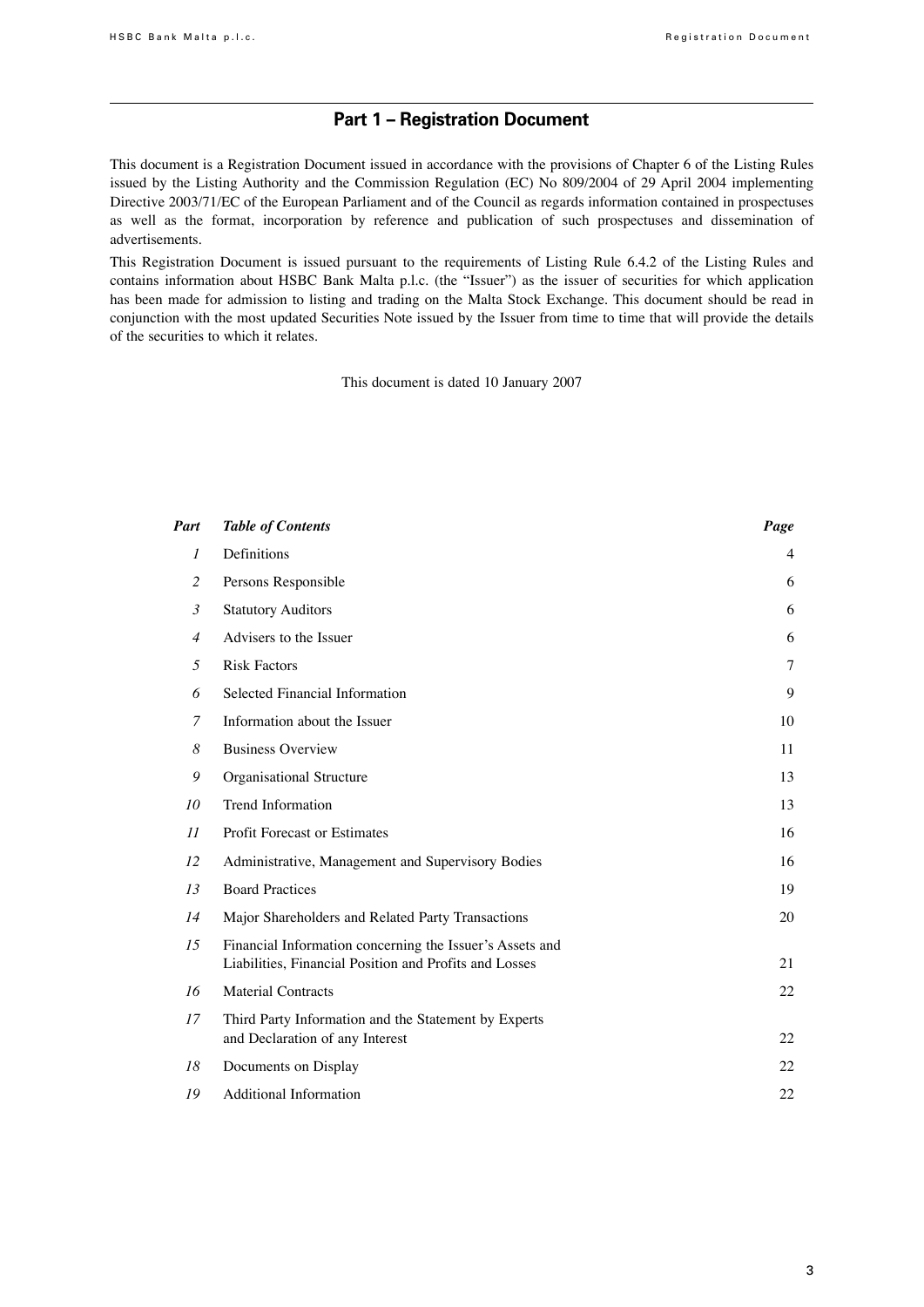## **1. Definitions**

In this Prospectus the following words and expressions shall bear the following meanings except where the context otherwise requires:

| Act                                              | The Companies Act, 1995, Cap. 386, Laws of Malta;                                                                                                                                                        |
|--------------------------------------------------|----------------------------------------------------------------------------------------------------------------------------------------------------------------------------------------------------------|
| <b>Advisers</b>                                  | The Advisers to the Issuer whose names and addresses are set out under the heading<br>"Advisers to the Issuer" on page 6 of this Prospectus;                                                             |
| <b>Applicant</b>                                 | A person or persons whose name or names (in the case of joint applicants) appear in the<br>registration details of an Application Form;                                                                  |
| <b>Application/s</b>                             | The application/s to subscribe for Bonds made by an Applicant by completing an<br>Application Form and delivering it to the Registrar or to any of the Authorised<br>Distributors;                       |
| <b>Application Form</b>                          | The form of application of subscription for the Bonds;                                                                                                                                                   |
| <b>Authorised Distributors</b>                   | The financial intermediaries set out on page 52 of this Prospectus;                                                                                                                                      |
| <b>Bond/s</b>                                    | The ML Bond and the Euro Bond;                                                                                                                                                                           |
| <b>Bondholders</b>                               | The holders of the Bonds, each a "Bondholder";                                                                                                                                                           |
| <b>Bond Issue</b>                                | The issue of Lm20,000,000 or $\in 46,600,000$ or any proportion of both such amounts<br>subject to the Over-allotment option;                                                                            |
| <b>Bond Issue Price</b>                          | At par (Lm100 for each ML Bond/€100 for each Euro Bond);                                                                                                                                                 |
| <b>Business Day</b>                              | Any day between Monday and Friday (both days included) on which commercial banks<br>in Malta settle payments and are open for normal banking business;                                                   |
| <b>Central Securities</b><br><b>Depository</b>   | The Central Securities Depository of the Malta Stock Exchange established pursuant to<br>Chapter 4 of the Malta Stock Exchange Bye-Laws;                                                                 |
| <b>Directors</b> or<br><b>Board of Directors</b> | The Directors of the Issuer whose names and addresses are set out under the heading<br>"Directors of the Issuer" on page 16 of this Registration Document;                                               |
| Euro or $\epsilon$                               | The single currency recognised as legal tender by the Member Countries of the<br>European Monetary Union;                                                                                                |
| Euro Bond                                        | A maximum of €46,600,000 4.6% Bonds redeemable on 1 February 2017,<br>or in case of the Over-allotment Option, up to an aggregate amount of $\epsilon$ 58,300,000<br>issued pursuant to this Prospectus; |
| Group                                            | The Issuer and its Subsidiaries;                                                                                                                                                                         |
| <b>HSBC Life Assurance</b>                       | HSBC Life Assurance (Malta) Ltd., a company registered in Malta with registration<br>number C 18814;                                                                                                     |
|                                                  | HSBC Fund Management HSBC Fund Management (Malta) Limited, a company registered in Malta with<br>registration number C 20653;                                                                            |
| <b>HSBC Stockbrokers</b>                         | HSBC Stockbrokers (Malta) Ltd., a company registered in Malta with registration<br>number C 27430;                                                                                                       |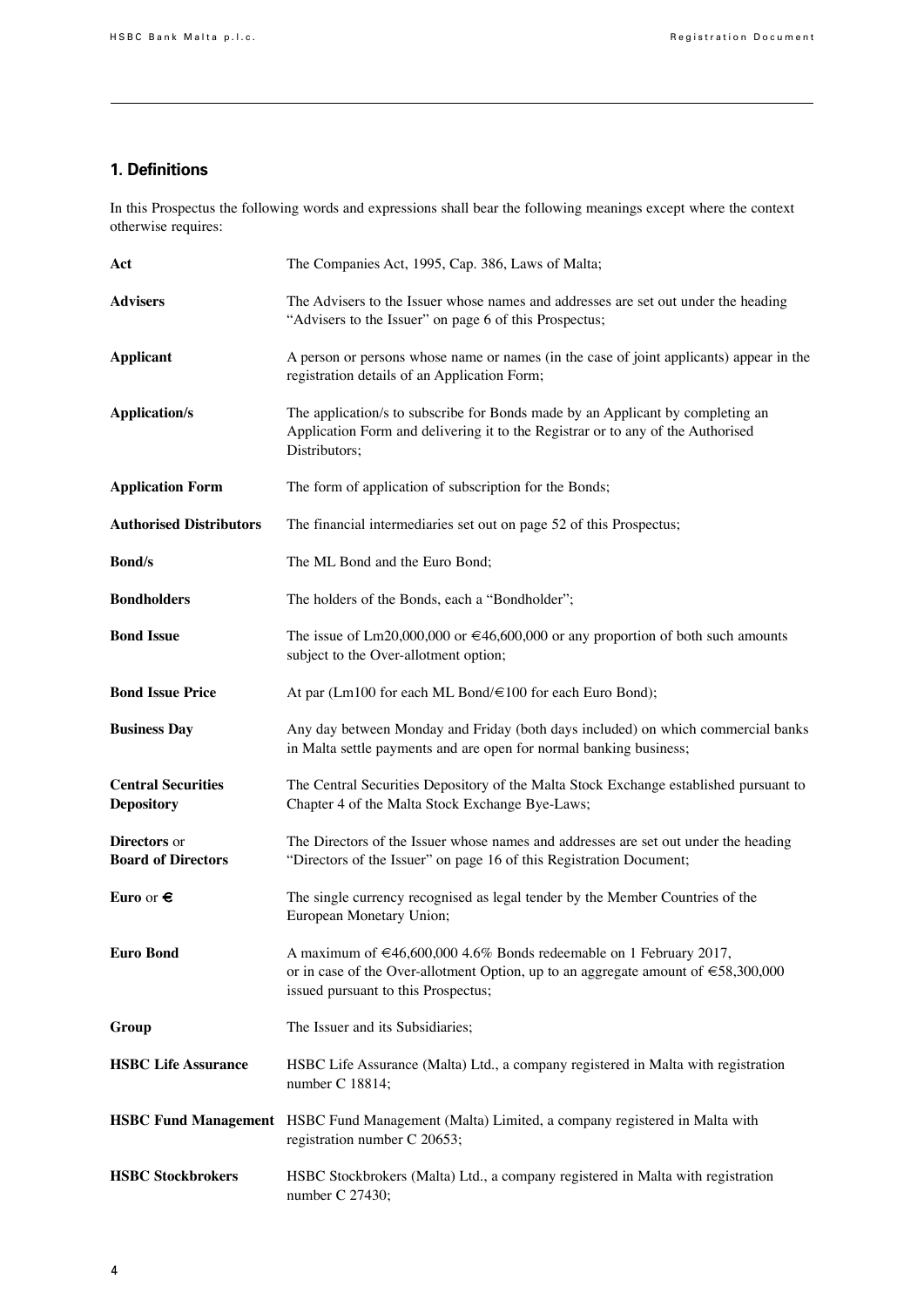|                                                 | HSBC Investment Services HSBC Investment Services (Malta) Limited, a company registered in Malta with<br>registration number C 30282;                                                                                                                                                              |
|-------------------------------------------------|----------------------------------------------------------------------------------------------------------------------------------------------------------------------------------------------------------------------------------------------------------------------------------------------------|
| <b>HSBC Bank, Manager</b><br>or Registrar       | HSBC Bank Malta p.l.c. which is authorised to conduct banking and investment<br>services business by the Malta Financial Services Authority;                                                                                                                                                       |
| <b>Interest Payment Date</b>                    | 1 February and 1 August of each year between 2007 and the Maturity Date (both years<br>included);                                                                                                                                                                                                  |
| <b>Issuer</b>                                   | HSBC Bank Malta p.l.c., a company registered in Malta with registration number<br>C 3177;                                                                                                                                                                                                          |
| <b>Listing Authority</b>                        | The MFSA, appointed as Listing Authority for the purposes of the Financial Markets<br>Act, 1990, Cap. 345, Laws of Malta by virtue of L.N. 1 of 2003;                                                                                                                                              |
| <b>Listing Rules</b>                            | The Listing Rules of the Listing Authority;                                                                                                                                                                                                                                                        |
| <b>MFSA</b>                                     | The Malta Financial Services Authority established in terms of the Malta Financial<br>Services Authority Act, 1988, Cap. 330, Laws of Malta;                                                                                                                                                       |
| Malta Stock Exchange,<br><b>Exchange or MSE</b> | The Malta Stock Exchange established by the Financial Markets Act, 1990, Cap. 345,<br>Laws of Malta;                                                                                                                                                                                               |
| Maltese lira, Maltese liri<br>or Lm             | The lawful currency of the Republic of Malta;                                                                                                                                                                                                                                                      |
| <b>ML</b> Bond                                  | A maximum of Lm20,000,000 4.6% Bonds 2017, or in case of the Over-allotment<br>Option, up to an aggregate amount of Lm25,000,000 4.6% Bonds 2017 issued in terms<br>of this Offer;                                                                                                                 |
| <b>Maturity Date</b>                            | 1 February 2017;                                                                                                                                                                                                                                                                                   |
| <b>Offer Period</b>                             | The period between 18 January and 25 January 2007 (or such earlier date as may be<br>determined by the Issuer in the event of over-subscription) during which the Bonds are<br>on offer;                                                                                                           |
| <b>Offer</b>                                    | The invitation to subscribe for Bonds contained in this Prospectus;                                                                                                                                                                                                                                |
| <b>Official List</b>                            | The list prepared and published by the Malta Stock Exchange as its official list in<br>accordance with the Malta Stock Exchange Bye-Laws;                                                                                                                                                          |
| <b>Over-allotment Option</b>                    | At the sole and absolute discretion of the Issuer to offer for subscription additional<br>Bonds not exceeding Lm5,000,000 or $\in$ 11,700,000 in value in any one or a<br>combination of the ML Bond and the Euro Bond to cover any outstanding Applications<br>in the event of over-subscription; |
| <b>Prospectus</b>                               | This document in its entirety, comprising the Registration Document,<br>the Securities Note and the Summary;                                                                                                                                                                                       |
| <b>Redemption Value</b>                         | Lm100 for each Bond in the case of the ML Bond and $\in$ 100 for each Bond in the case<br>of the Euro Bond;                                                                                                                                                                                        |
| <b>Registration Document</b>                    | The document set out as Part 1, on pages 3 to 22 (both pages included) of this<br>Prospectus;                                                                                                                                                                                                      |
| Rizzo, Farrugia & Co.<br>or Sponsor             | Rizzo, Farrugia & Co. (Stockbrokers) Ltd. which is authorised to conduct investment<br>services business by the Malta Financial Services Authority;                                                                                                                                                |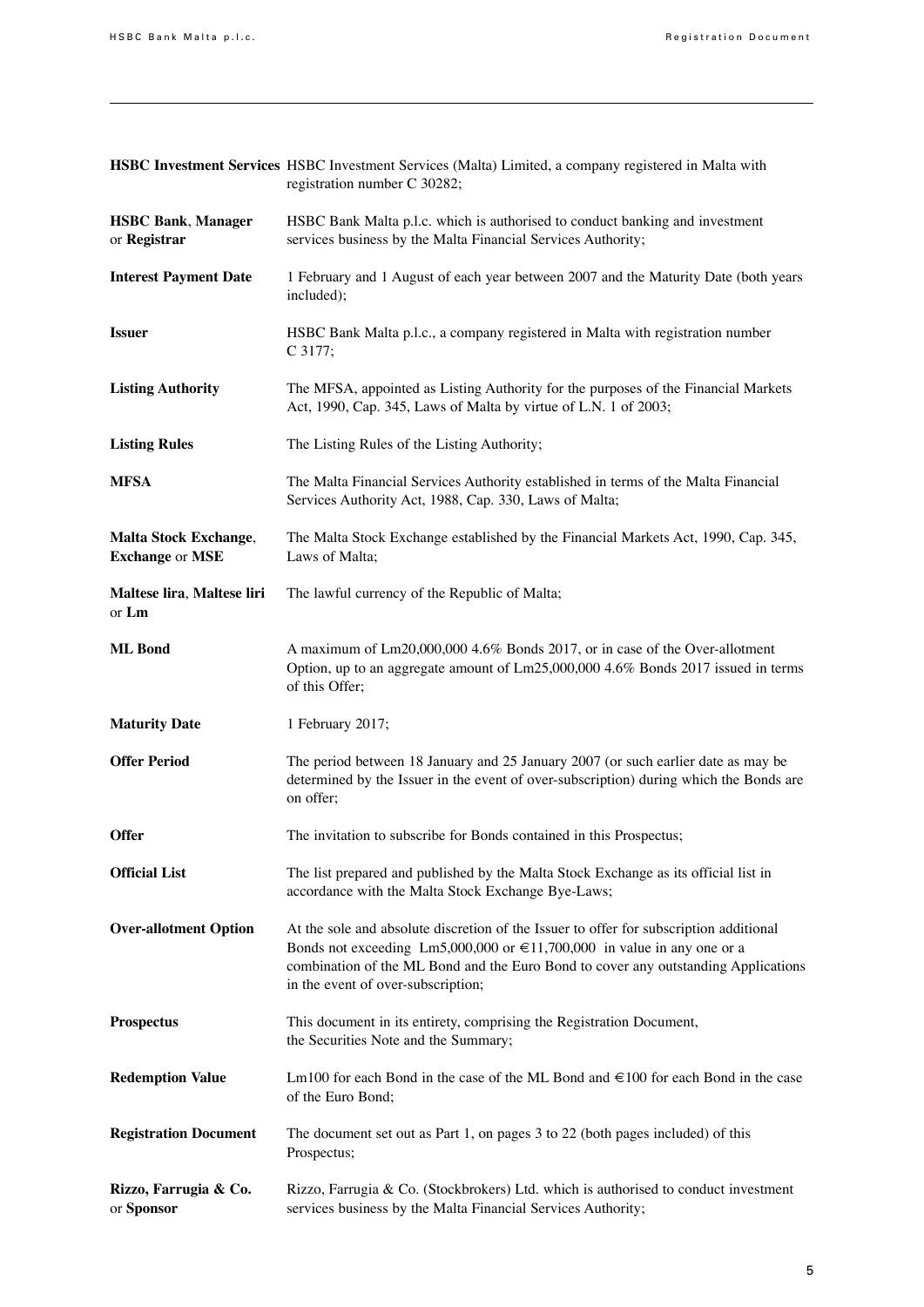| <b>Securities Note</b> | The document set out as Part 2, on pages 23 to 36 (both pages included) of this<br>Prospectus;                                                             |
|------------------------|------------------------------------------------------------------------------------------------------------------------------------------------------------|
| <b>Subsidiaries</b>    | The Issuer's subsidiaries as at 31 December 2006, HSBC Fund Management, HSBC<br>Life Assurance and HSBC Stockbrokers;                                      |
| <b>Summary</b>         | The document set out as Part 3, on pages 37 to 51 (both pages included) of this<br>Prospectus and which is also available separately from this Prospectus; |

All references in this Prospectus to **Malta** are to the **Republic of Malta**;

Unless it appears otherwise from the context:

- (a) words importing the singular shall include the plural and vice-versa;
- (b) words importing the masculine gender shall include also the feminine gender and vice-versa;
- (c) the word **may** shall be construed as permissive and the word **shall** shall be construed as imperative.

### **2. Persons Responsible**

This document includes information given in compliance with the Listing Rules of the Listing Authority for the purpose of giving information with regard to the Issuer. All of the Directors whose names appear on page 16, accept responsibility for the information contained in this document. To the best of the knowledge and belief of the Directors, who have taken all reasonable care to ensure that such is the case, the information contained in this document is in accordance with the facts and does not omit anything likely to affect the import of such information. The Directors accept responsibility accordingly.

#### **3. Statutory Auditors**

The annual statutory financial statements of the Issuer for the financial years ended 31 December 2004 and 31 December 2005 have been audited by KPMG, Certified Public Accountants of Portico Building, Marina Street, Pietà, Malta. KPMG is a firm of certified public accountants holding a warrant to practice the profession of accountant in terms of the Accountancy Profession Act, 1979 (Cap. 281, Laws of Malta).

### **4. Advisers to the Issuer**

#### **Legal Advisers to the Issuer**

HSBC Bank Malta p.l.c. Legal Office 116, Archbishop Street Valletta Malta 

**Manager and Registrar**

HSBC Bank Malta p.l.c. 233, Republic Street Valletta Malta 

#### **Sponsor**

Rizzo, Farrugia & Co. (Stockbrokers) Ltd. Airways House, Third Floor High Street Sliema Malta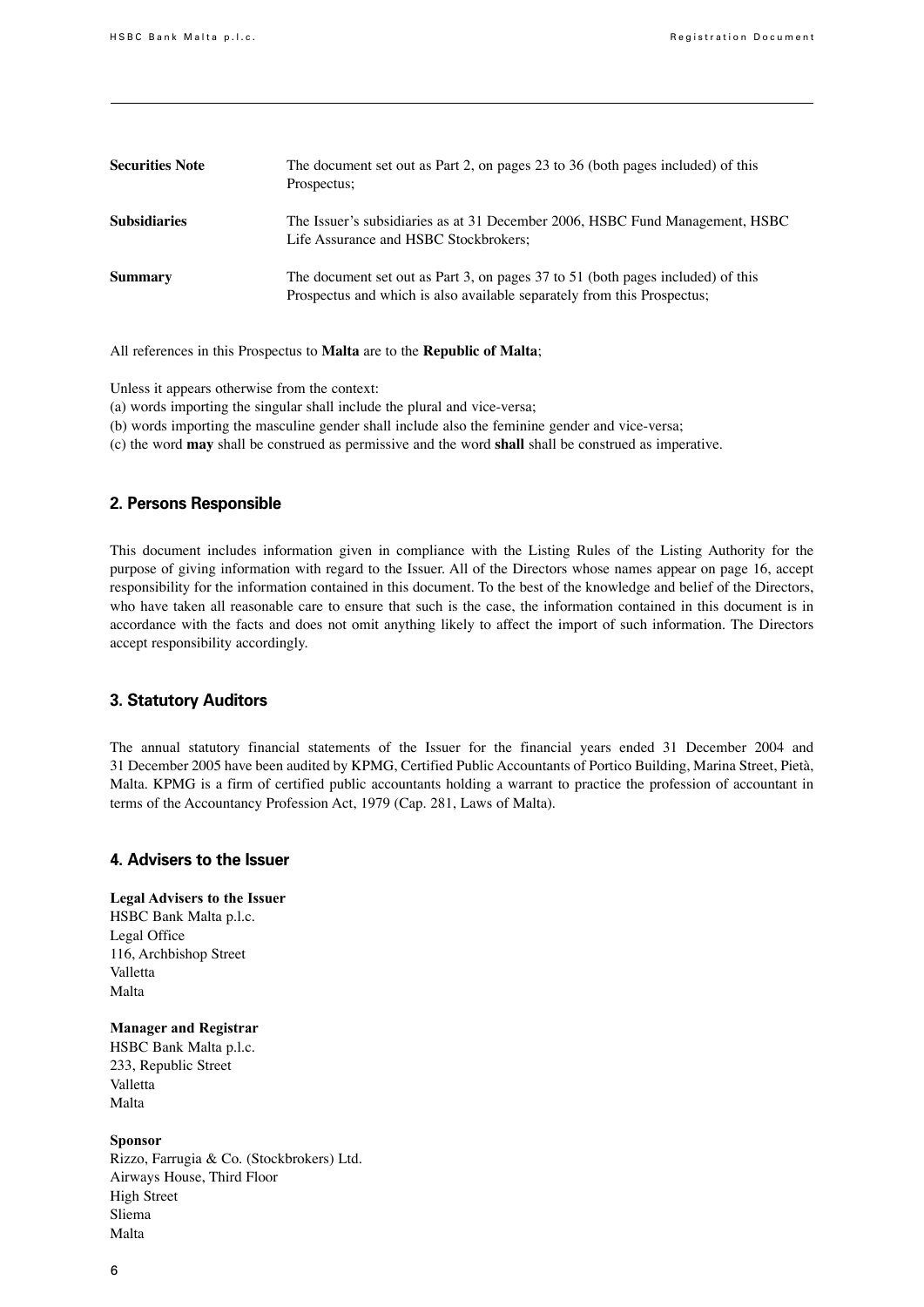#### **5. Risk Factors**

An investment in the Bonds involves certain risks including those described below. Prospective investors should carefully consider, with their own independent financial and other professional advisers, the following risk factors and other investment considerations as well as all the other information contained in this Prospectus before deciding to make an investment in the Bonds. Some of these risks are subject to contingencies which may or may not occur and the Issuer is not in a position to express a view on the likelihood of any such contingencies occurring. The sequence in which the risks below are listed is not intended to be indicative of any order of priority or of the extent of their consequences.

This document contains forward-looking statements, relating to the Issuer's objectives and plans and other statements of expectation and belief, which can be identified by the use of forward-looking terminology such as "expect", "may", "will", "could", "intend", "estimate", or "anticipate" or the negative thereof or other variations or comparable terminology. No assurance can be given that future results or expectations covered by such forward-looking statements will be achieved. These statements by their nature involve substantial risks and uncertainties, certain of which are beyond the Issuer's control. The following factors could cause actual experience to vary materially from the matters covered in such forward-looking statements.

#### **Risks relating to the Issuer**

#### *Market and economic conditions*

The Issuer is a company engaged primarily in the business of banking, it owns subsidiaries engaged primarily in investment, fund management, life assurance and broking activities. As a group which is involved in a wide spectrum of financial services activities, it is subject to influence by numerous unpredictable factors. The important factors (many of which are out of the Issuer's control, could affect its actual results and could cause its results to vary materially from those expressed in public statements or documents) are summarised hereunder:

- Market cycles, including volatile movements on the financial markets, in equity and bond prices, interest rates and exchange rates may reduce investment and demand for investment and life assurance products promoted or distributed by the Group.
- Changes in overall economic conditions, inflation, consumer and business spending, recession, unemployment and other such factors which are beyond the Issuer's control, may also affect in a negative way the Group's overall performance and results.

#### *Competition*

Increased competitive pressure in the financial services sector could adversely affect the Issuer's results of operations and profitability. The main sources of increased competition include:

- A noticeable increase in the number of institutional providers of financial services, both at national and international level. Since May 2004, EU service providers operating in banking, insurance and securities sectors enjoy the benefits of passporting their activities to Malta.
- The widening and deepening of the range of services such providers offer across the markets in which the Issuer operates as competitors increase the scale of their operations.
- Consumer demand, technological advances, regulatory trends, the expected Euro adoption in January 2008 and other factors may also encourage greater competition.

#### *Concentration of Ownership*

HSBC Europe B.V. has a 70.03% majority shareholding in the issued share capital of the Issuer whilst the remaining 29.97% is held by other shareholders. Concentration of ownership in the hands of the foregoing or any other shareholders may enable them, acting individually or in concert, to exercise control over the Issuer and to have a significant role in the Issuer's development. Conversely a dilution in the shareholding interest of any of the majority shareholder may in turn lead to a decrease in the influence exercised by such shareholders over the Issuer. The interests of the majority shareholder might not always coincide with the interests of the Issuer or Bondholders.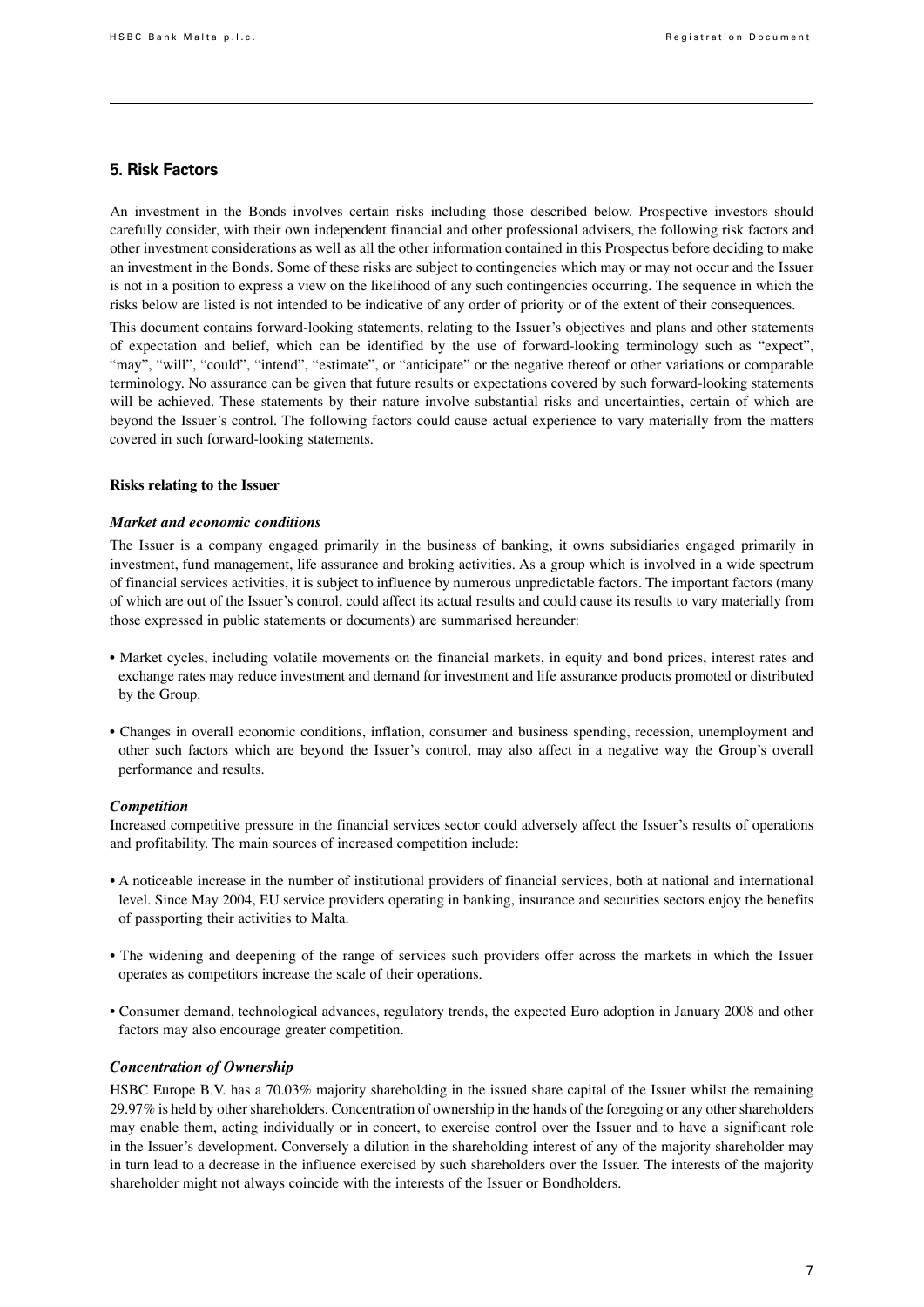### *Operational Risks*

The main operational risks are the following:

- The effectiveness of models or programmes to predict loan delinquency or loss and initiatives to improve collections in all business areas and the impact of changes the Issuer may implement from time to time to these models, programmes and initiatives.
- Continued acceptance by consumers of the Issuer's distribution systems and demand for its loan, investment and insurance products.
- The costs, effects and outcomes of regulatory reviews or the business practices or policies of any of its business units, such as additional compliance requirements.
- Increased funding costs due to instability in the capital markets and risk tolerance of fixed income investors.
- The costs, effects and outcomes of any litigation that adversely affects the Issuer or its business.
- The ability to attract and retain qualified personnel to support the key business activities of the Issuer.
- Other operational risks, such as failed internal or external processes or systems, human error, regulatory breaches, employee misconduct or external events such as fraud. Operational risks are managed at appropriate levels through the implementation of high standard control policies and procedures, in accordance with HSBC Group standards. These control measures are aimed to mitigate operational risks as much as possible although it is impossible to eliminate risk completely.
- The inability to manage any or all of the foregoing risks as well as anticipated.

#### *Counter-party risks*

Third parties, such as debtors, financial intermediaries, reinsurers that owe the Group money, securities or other assets may not pay or perform under their obligations. Default by counterparties may be due to a variety of reasons, such as lack of liquidity, market or economic downturns, operational failure.

#### *Force Majeure*

The Group has in place contingency plans in case of events of force majeure. However, events which are beyond the control of the Issuer, such as terrorist attacks and other acts of war or hostility, industrial action and natural calamities may impact negatively on economic conditions on the Group's business and results in ways that cannot be totally anticipated.

#### *Applicable law and regulation*

- The Issuer and its Subsidiaries operate in a highly regulated environment. The laws and regulations to which the Issuer and its Subsidiaries are subject are intended, inter alia, to ensure the sound and prudential management of the business and resources of regulated entities and the maintenance of adequate solvency margins. Such laws and regulations are, however, intended principally for the benefit of customers and policy holders rather than investors in the Issuer. The Issuer is also subject to environmental, health and safety, property and planning laws and regulations.
- The timing and effects of changes in the laws and regulations to which the Issuer is subject, including changes in the interpretation thereof which cannot be predicted, are beyond the control of the Issuer, and could have an adverse affect on the business, financial condition and results of operations of the Issuer.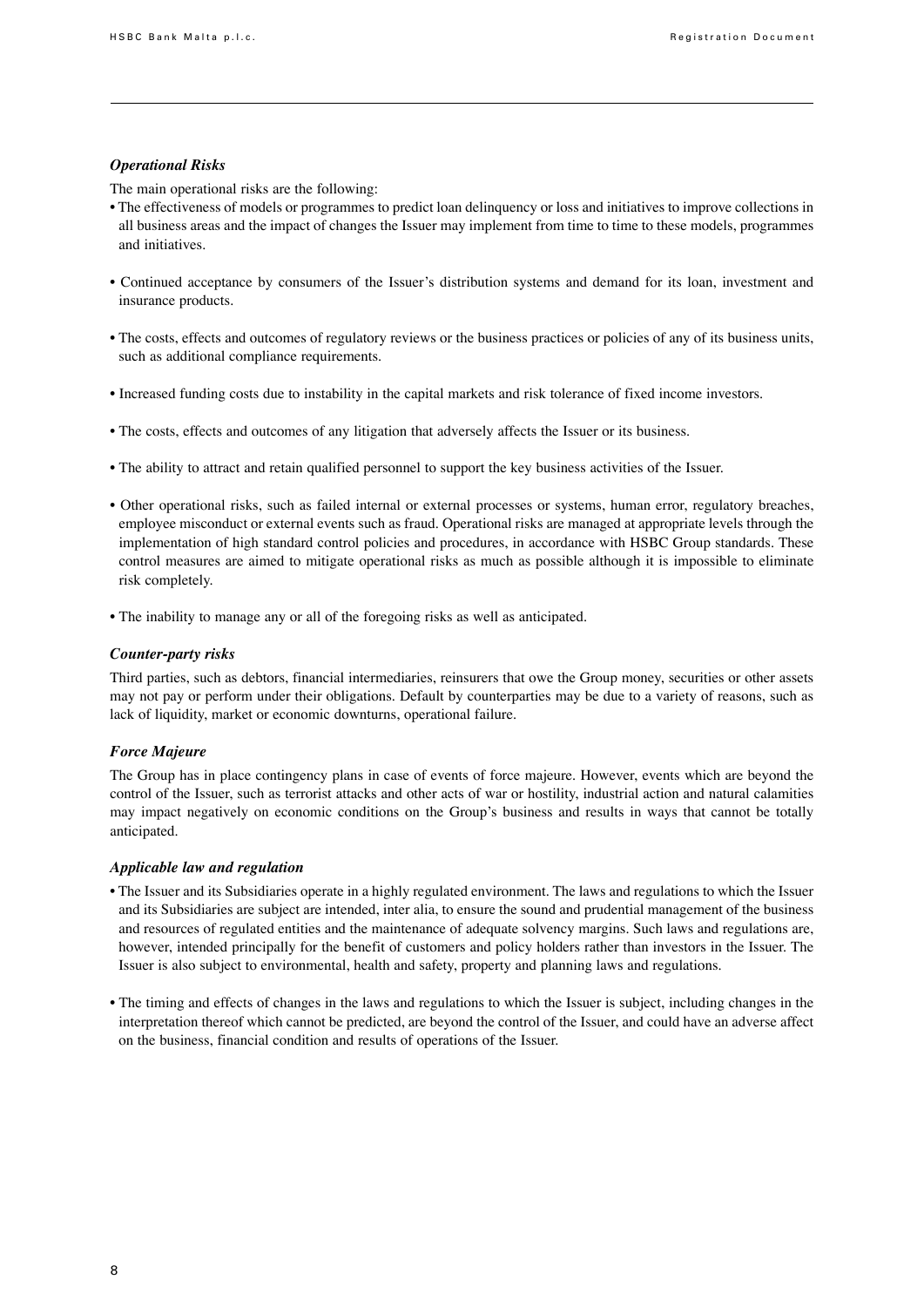## **6. Selected Financial Information**

The following information is extracted from the Issuer's Group Audited Financial Statements for the financial years ended 31 December 2004 and 31 December 2005 and the Group Unaudited Half-Yearly results for the six months ended 30 June 2006.

|                                                            | <b>Group Income Statement for the</b> |             |             |
|------------------------------------------------------------|---------------------------------------|-------------|-------------|
|                                                            | 6 months                              | 12 months   | 12 months   |
|                                                            | ended                                 | ended       | ended       |
|                                                            | 30 June 2006                          | 31 Dec 2005 | 31 Dec 2004 |
|                                                            | (unaudited)                           | (audited)   | (audited)   |
|                                                            | Lm000                                 | Lm000       | Lm000       |
| Interest receivable and similar income                     | 37,271                                | 74,199      | 68,807      |
| Interest payable                                           | (14, 464)                             | (27, 327)   | (27, 413)   |
| Net interest income                                        | 22,807                                | 46,872      | 41,394      |
| Net non-interest income                                    | 15,067                                | 21,756      | 18,706      |
| Operating expenses                                         | (16,944)                              | (31, 430)   | (30, 763)   |
| Amortisation of intangible assets                          | (286)                                 | (635)       | (797)       |
| Net impairment reversals                                   | 54                                    | 142         | 4,012       |
| (Provisions) / reversals for liabilities and other charges | (130)                                 |             | 301         |
| <b>Profit before tax</b>                                   | 20,568                                | 36,706      | 32,853      |
| Tax on profit                                              | (7, 136)                              | (12, 642)   | (10, 843)   |
| Profit for the period                                      | 13,432                                | 24,064      | 22,010      |
| Profit attributable to shareholders of the bank            | 13,419                                | 24,057      | 22,010      |
| Profit attributable to minority interest                   | 13                                    | 7           |             |
| <b>Earnings per share</b>                                  | 4.6c                                  | 8.2c        | 7.5c        |

|                                                                  | <b>Group Balance Sheet as at</b> |             |             |
|------------------------------------------------------------------|----------------------------------|-------------|-------------|
|                                                                  | 30 June 2006                     | 31 Dec 2005 | 31 Dec 2004 |
|                                                                  | (unaudited)                      | (audited)   | (audited)   |
|                                                                  | Lm000                            | Lm000       | Lm000       |
| <b>Assets</b>                                                    |                                  |             |             |
| Balances with Central Bank of Malta, Treasury Bills and cash     | 105,658                          | 77,121      | 106,806     |
| Cheques in course of collection                                  | 5,245                            | 9,727       | 4,458       |
| Financial assets held for trading                                | 3,631                            | 3,907       | 4,826       |
| Financial assets designated at fair value through profit or loss | 101,410                          | 93,131      | 72,533      |
| Investments                                                      | 183,610                          | 224,500     | 238,446     |
| Loans and advances to banks                                      | 160,594                          | 162,882     | 131,283     |
| Loans and advances to customers                                  | 1,075,192                        | 1,016,084   | 976,296     |
| Intangible assets                                                | 10,240                           | 9,433       | 8,782       |
| Property, plant and equipment                                    | 29,259                           | 29,746      | 30,647      |
| Investment property                                              | 2,911                            | 961         | 346         |
| Assets held for sale                                             | 4,455                            | 4,918       | 3,150       |
| Current tax recoverable                                          |                                  | 1,895       | 1,372       |
| Other assets                                                     | 10,159                           | 8,701       | 3,715       |
| Prepayments and accrued income                                   | 13,840                           | 12,868      | 16,486      |
| <b>Total assets</b>                                              | 1,706,204                        | 1,655,874   | 1,599,146   |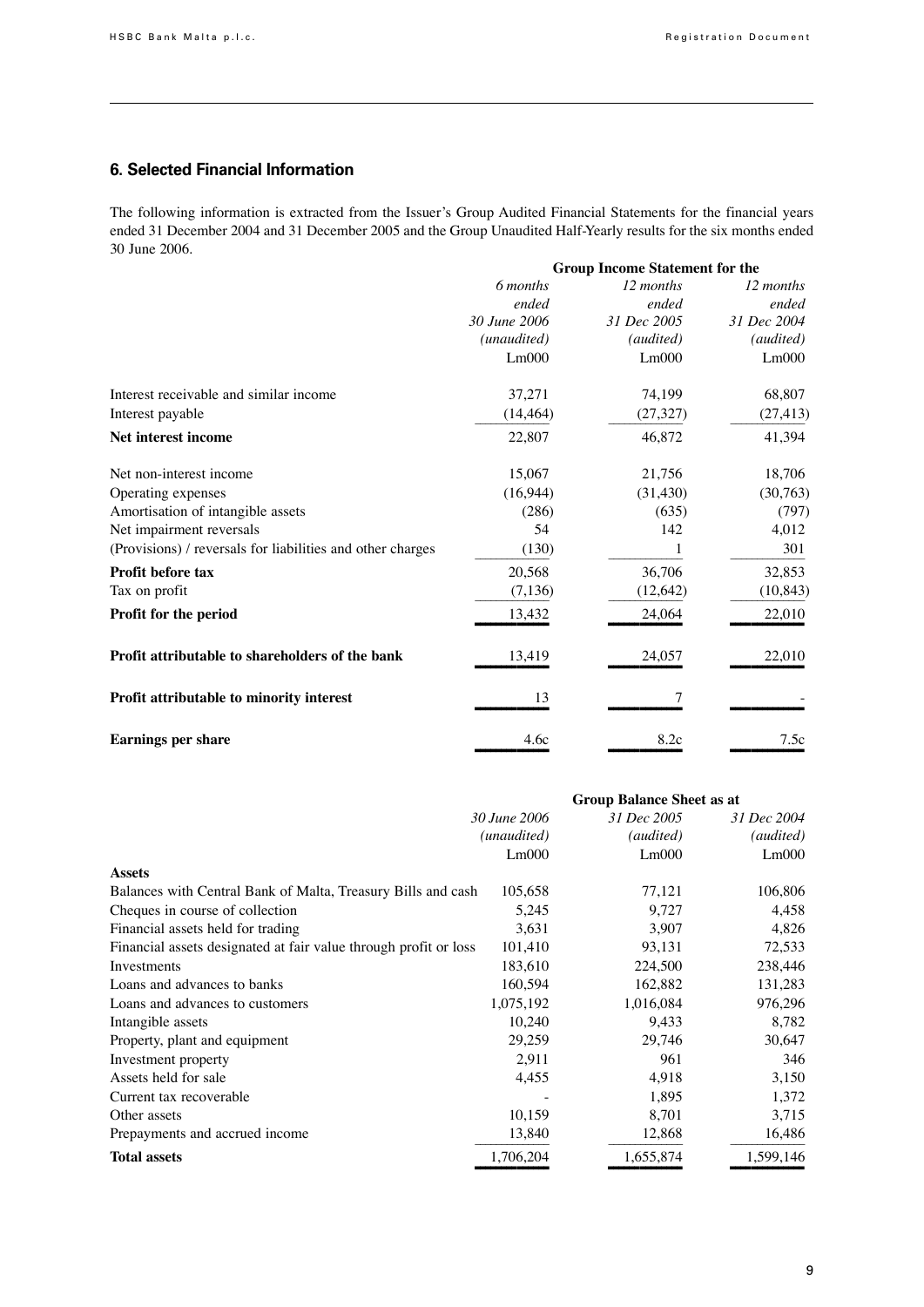#### **Group Balance Sheet** *(continued)*

|                                                     | 30 June 2006 | 31 Dec 2005 | <i>31 Dec 2004</i> |
|-----------------------------------------------------|--------------|-------------|--------------------|
|                                                     | (unaudited)  | (audited)   | (audited)          |
|                                                     | Lm000        | Lm000       | Lm000              |
| <b>Liabilities</b>                                  |              |             |                    |
| Financial liabilities held for trading              | 4,311        | 4.050       | 9,917              |
| Amounts owed to banks                               | 32,082       | 22,667      | 48,336             |
| Amounts owed to customers                           | 1,407,231    | 1,367,214   | 1,288,618          |
| Debt securities in issue.                           |              | 12          | 12                 |
| Provision for current tax                           | 3,653        |             |                    |
| Deferred tax liability                              | 3,589        | 3,843       | 2,251              |
| Liabilities to customers under investment contracts | 7,865        | 8,297       |                    |
| Liabilities under insurance contracts issued        | 92,625       | 86,275      | 65,996             |
| Other liabilities                                   | 14,419       | 16,755      | 14,522             |
| Accruals and deferred income                        | 17,065       | 15,035      | 15,101             |
| Provisions for liabilities and other charges        | 155          | 25          | 26                 |
| Subordinated liabilities                            |              |             | 19,914             |
| <b>Total liabilities</b>                            | 1,582,995    | 1,524,173   | 1,464,693          |
| <b>Equity</b>                                       |              |             |                    |
| Equity attributable to shareholders                 | 123,209      | 131,373     | 134,453            |
| Minority interest                                   |              | 328         |                    |
| <b>Total equity</b>                                 | 123,209      | 131,701     | 134,453            |
| <b>Total liabilities and equity</b>                 | 1,706,204    | 1,655,874   | 1,599,146          |
| <b>Memorandum</b> items                             |              |             |                    |
| Contingent liabilities                              | 52,329       | 51,513      | 44,127             |
| Commitments                                         | 414,151      | 401,216     | 330,584            |

#### **7. Information about the Issuer**

#### **History and development of the Issuer**

The Issuer was registered in Malta under the name Mid-Med Bank Limited, a private limited liability company under registration number C 3177. The company is domiciled in Malta. It was incorporated on the 25 September 1975 for an unlimited duration under the Commercial Partnerships Ordinance, 1962 (Cap. 168, Laws of Malta) and with effect from 31 December 1997 complied with the Companies Act, 1995 (Cap. 386, Laws of Malta) under which it is regulated.

The Issuer's ordinary shares were listed on the Official List of the Malta Stock Exchange on 4 January 1993. The status of the Issuer was changed to that of a public limited liability company (p.l.c.) on 31 December 1997. The Issuer changed its name from Mid-Med Bank Limited to Mid-Med Bank p.l.c. on 31 December 1997 and on 1 December 1999 the Issuer changed its name from Mid-Med Bank p.l.c. to the current name, HSBC Bank Malta p.l.c.

On 2 November 2002, the Issuer effectively acquired through merger HSBC Overseas Bank (Malta) Limited (OS/973/T) and HSBC Investment Holdings (Malta) Limited (C 19200) in accordance with the provisions of the Commercial Partnership Ordinance, 1962 (Cap. 168, Laws of Malta) and the Act. On 21 April 2006, the Issuer acquired one of its subsidiary companies, HSBC Home Loans (Malta) Ltd., through merger and as a result the Issuer acquired the banking business of HSBC Home Loans (Malta) Ltd. The companies acquired by the Issuer have ceased to exist without being wound up and on the effective merger date, the Issuer succeeded to all the rights, assets, obligations and liabilities of HSBC Home Loans (Malta) Ltd., HSBC Overseas Bank (Malta) Limited and HSBC Investment Holdings (Malta) Limited, including 1,999,998 Ordinary shares of Lm1 each held by HSBC Investment Holdings (Malta) Limited in HSBC Fund Management.

The Issuer is licensed by the MFSA under the Banking Act, 1994 (Cap. 371, Laws of Malta) as a credit institution and provides a wide range of banking and financial related services. It also holds Category 3 and Category 4 Investment Services Licence issued by the Malta Financial Services Authority under the Investment Services Act, 1994 (Cap. 370, Laws of Malta).

The Issuer is a licensed financial intermediary in terms of the Financial Markets Act, 1990 (Cap. 345, Laws of Malta).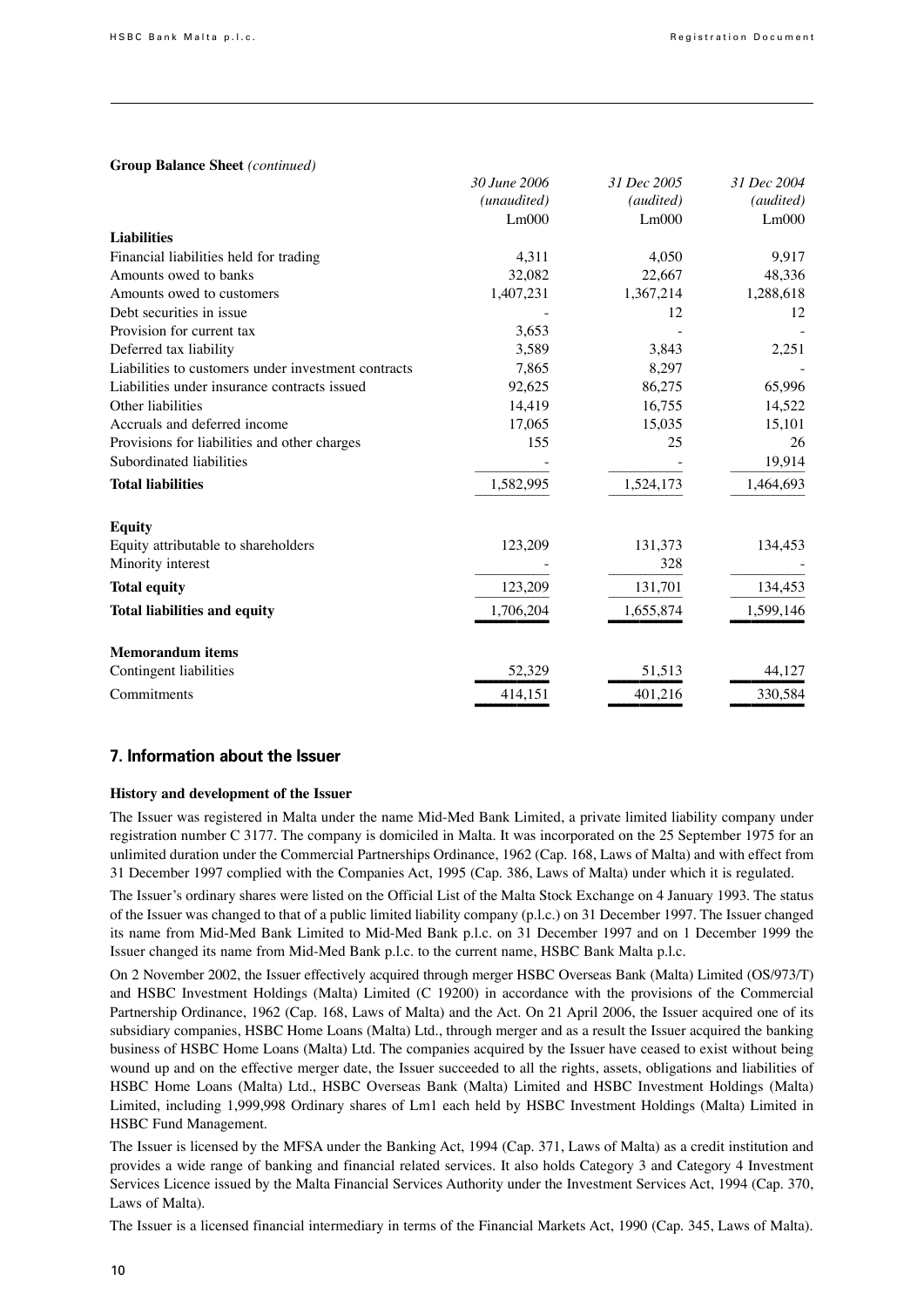In terms of the Insurance Intermediaries Act, 1996 (Cap. 487, Laws of Malta), the Issuer is also enrolled in the Tied Insurance Intermediaries List maintained by MFSA as a tied insurance intermediary in respect of the following classes of business:

- 1. Accident, Sickness, Unemployment Risks in respect of contract of credit insurance for the personal loans, mortgages, home loans and credit card customers or clients of the Issuer, and
- 2. Life Assurance.

The Issuer provides trust services in terms of the Trusts and Trustees Act, 1989 (Cap. 331, Laws of Malta) whereby it holds and manages assets or invest funds in various financial instruments at the direction of the customer.

On 14 December 1994, the Issuer authorised a first share split of its authorised and fully paid up issued share capital. The authorised share capital of the Issuer of Lm40,000,000 divided into 80,000,000 ordinary shares of 50c each was split into 160,000,000 ordinary shares of 25c each. The issued and fully paid up share capital of Lm9,120,000 and divided into 18,240,000 of 50c each was split into 36,480,000 ordinary shares of 25c each.

On 28 March 2005, the Issuer authorised a second share split of its authorised and fully paid issued share capital. The authorised share capital of the Issuer of Lm40,000,000 divided into 160,000,000 ordinary shares of 25c each was split into 320,000,000 ordinary shares of 12c5 each.

The issued and fully paid up share capital of Lm9,120,000 divided into 36,480,000 ordinary shares of 25c each was split into 72,960,000 ordinary shares of 12c5 each, which are all listed on the Malta Stock Exchange.

On 24 April 2006, the Issuer's Board of Directors approved a bonus share issue of three new shares for every one share held. The bonus share issue of Lm27,360,000 increased the issued share capital of the Issuer to 291,840,000 shares of 12c5 each, which are all listed on the Malta Stock Exchange.

The Issuer's registered office and Head Office is situated at 233, Republic Street, Valletta VLT 05. The addresses of the principal offices of the Issuer and its Subsidiaries can be found in the annual report and accounts which is filed at the Registrar of Companies in accordance with the provisions of the Act.

The Issuer may be contacted on Customer Service: 356 2380 2380, Facsimile: 356 2149 0613 and website: hsbc.com.mt.

## **8. Business Overview**

#### **8.1 Principal Activities**

#### *Introduction*

The Issuer is a member of the HSBC Group whose ultimate parent company is HSBC Holdings plc. Headquartered in London, HSBC Holdings plc is one of the largest banking and financial services organisations in the world. The HSBC Group's international network comprises around 9,500 offices in 76 countries and territories in Europe, the Asia Pacific Region, the Americas, the Middle East and Africa.

The Issuer and its Subsidiaries operate primarily in:

- Banking business
- Investment services
- Tied insurance intermediary activities
- Stockbroking business
- Trustee and custodian services
- Life assurance business

The Issuer has the following Subsidiaries as at 31 December 2006:

- HSBC Life Assurance (Malta) Ltd.
- HSBC Fund Management (Malta) Limited
- HSBC Stockbrokers (Malta) Ltd.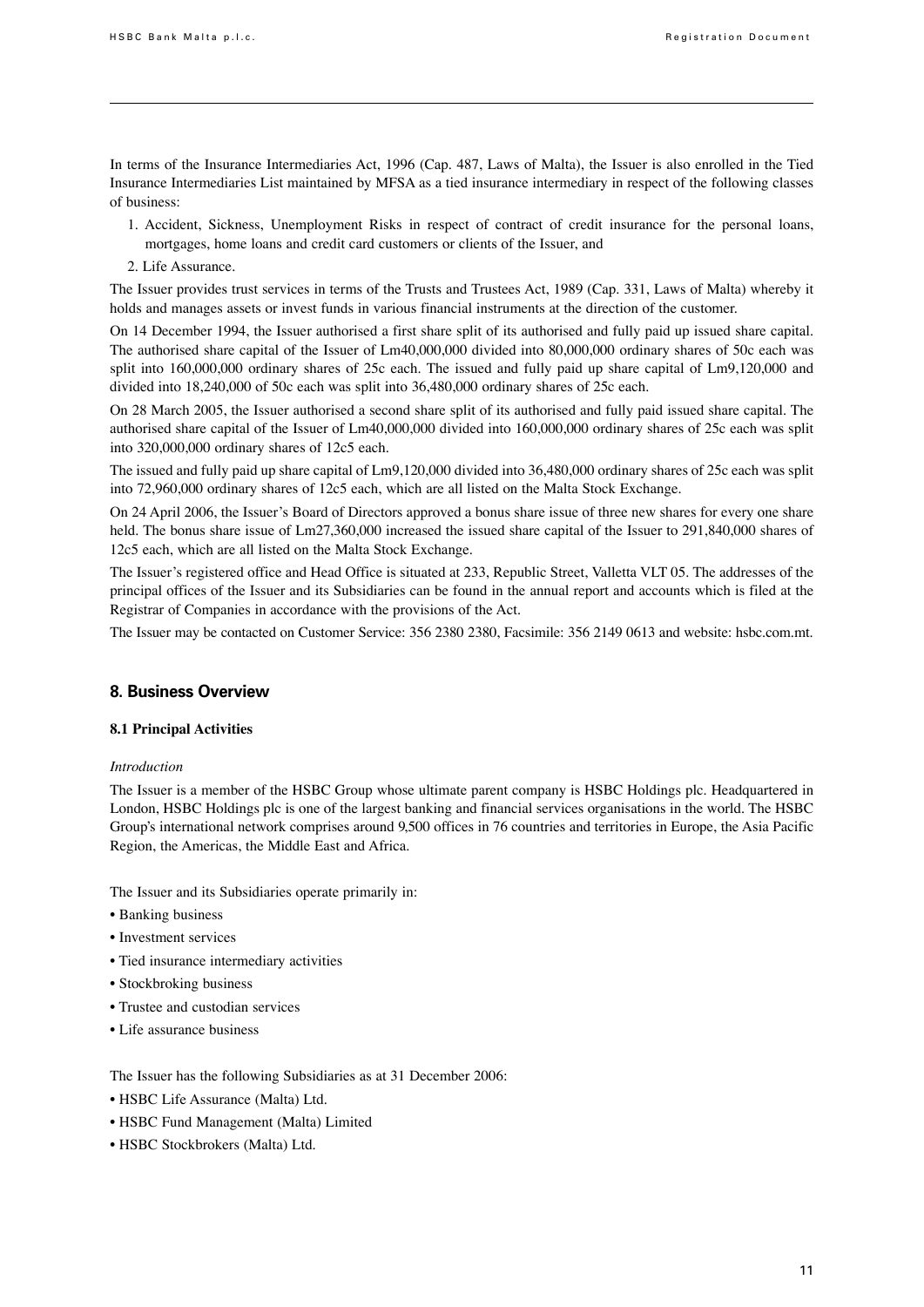HSBC Investment Services (Malta) Limited is a subsidiary of HSBC Fund Management.

#### *Principal activities of the Issuer*

The Issuer provides a comprehensive range of banking and financial related services.

The objects and business of the Issuer are to carry on the business of banking in all its aspects including but not limited to the transaction of all financial monetary and other business which may be usually or commonly carried on by banks, discount houses, merchant banks or financiers.

The Issuer's main activity comprises the acceptance of customers' funds on current, savings and term deposit accounts in Maltese liri and in all other major foreign currencies and the provision of advances by way of overdrafts and loans, mainly in the short term, to a wide spectrum of the domestic industry.

The Issuer also provides a wide range of banking services which include:

- 1. General banking facilities, such as discounting of bills of exchange, shipping and other guarantees, performance bonds and factoring, foreign exchange transactions including the receipt and transmission of funds, forward contracts, documentary collections, the establishment and negotiation of documentary letters of credit, negotiation of bills and the purchase and sale of foreign monies;
- 2. Dealing in securities and managing a Maltese liri and foreign currency investment portfolio;
- 3. Other services include the issue of credit cards, safe deposit boxes, night safe facilities, automated teller machines and other services designed to cater for the specific needs of particular customers.

#### *Principal activities of the Subsidiaries*

HSBC Life Assurance is licensed under the Insurance Business Act, 1998 (Cap. 403, Laws of Malta) and under the Investment Services Act, 1994 (Cap. 370, Laws of Malta). Its principal activities are to carry on life assurance business in Malta and to provide investment services in relation to long term insurance contracts in Malta.

HSBC Fund Management acts as a manager and administrator of collective investment schemes. The company owns 99.99 per cent of HSBC Investment Services (Malta) Limited, which is licensed under the Investment Services Act, 1994 and is registered as an authorised financial intermediary.

HSBC Stockbrokers is a member of the Malta Stock Exchange. The company is regulated under the Investment Services Act, 1994 by the MFSA. The company is principally engaged in stockbroking business on the Malta Stock Exchange and arranges/supports the listing of stocks and shares on the Exchange.

#### **8.2 Principal Markets**

The Issuer operates principally in and from Malta.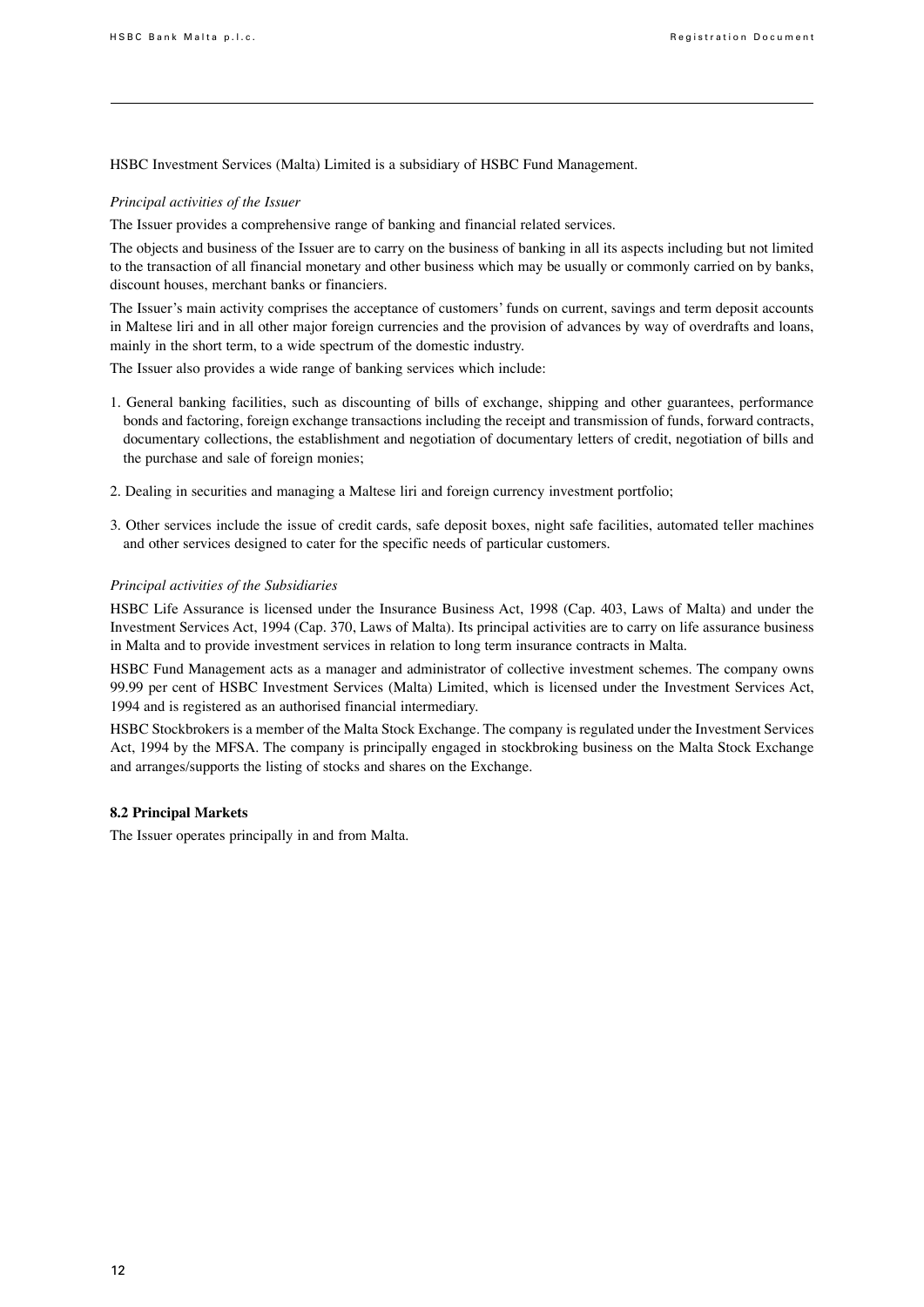#### **9. Organisational Structure**

The diagram below indicates the structure of the Group as at the date of this Registration Document.



The Issuer is not dependent upon other entities within the Group.

## **10. Trend Information**

There has been no significant change in the financial or trading position of the Issuer or the Group which has occurred since the half-yearly results for the six months ended 30 June 2006.

#### **10.1 Financial Performance for the Half-Year ended 30 June 2006**

HSBC Bank Malta p.l.c. and its subsidiaries recorded a profit before tax of Lm20.6 million for the six months ended 30 June 2006, an increase of 11.3 per cent over the Lm18.5 million earned during the same period in 2005.

Profit after tax attributable to shareholders was Lm13.4 million, an increase of 11.0 per cent over the Lm12.1 million earned during the same period in 2005.

Net interest income increased by 7.1 per cent over prior year to Lm22.8 million.

Non-interest income increased by 24.8 per cent, contributing Lm15.1 million to net operating income.

Administrative expenses increased by 8.8 per cent, primarily due to higher performance-based compensation for all staff. However, the cost to income ratio improved from 47.5 per cent to 45.5 per cent.

Risk provisions were at low levels supported by an unchanged conservative policy in the assessment of credit risk and effective risk management. Impaired loans reduced from Lm61.7 million to Lm58.8 million.

Customer deposits increased to Lm1,407.2 million at 30 June 2006 compared with Lm1,367.2 million at 31 December 2005. Funds, life insurance contracts and amounts under custody increased by Lm53.0 million in aggregate during the period.

Loans and advances to customers increased to Lm1,075.2 million at 30 June 2006 – up Lm59.1 million or 5.8 per cent over 31 December 2005.

Total assets reached Lm1.71 billion at 30 June 2006 when compared with Lm1.66 billion at 31 December 2005.

Earnings per share for the first six months ended 30 June 2006 increased to 4.6 cents compared to 4.1 cents for the first six months of 2005. Comparative data has been adjusted for the April 2006 three-for-one bonus share issue.

Return after tax on capital employed increased to 10.9 per cent compared with 8.3 per cent for the first six months of 2005.

An interim gross dividend of 5.3 cents per share was recommended by the Board of Directors and paid in August 2006.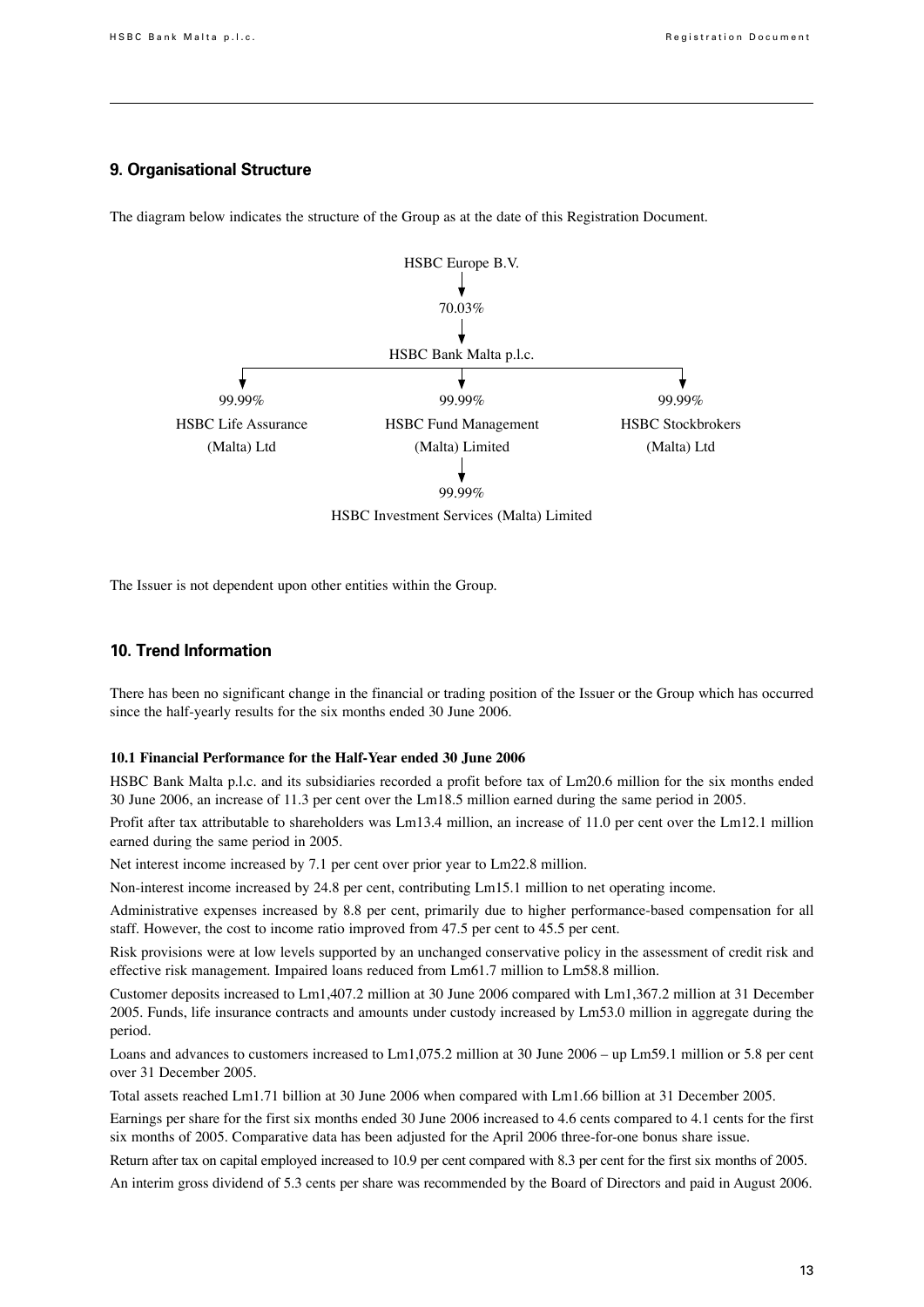#### **10.2 Financial Performance for the Financial Year ended 31 December 2005**

#### *Group profit*

During the year ended 31 December 2005, HSBC Bank Malta p.l.c. and its subsidiaries generated a profit before tax on ordinary activities of Lm36.7 million, an increase of Lm3.9 million or 11.7 per cent compared with the year ended 31 December 2004.

Profit attributable to shareholders was Lm24.1 million, an increase of Lm2.1 million on the previous year.

Net interest income grew by 13.2 per cent over prior year and contributed Lm46.9 million to total operating income.

Net non-interest income levels grew by 16.3 per cent, contributing Lm21.8 million to net operating income.

Operating expenses were Lm32.1 million, an increase of Lm0.5 million over prior year figures.

As a result, the group's cost to income ratio improved to 46.7 per cent from 52.5 per cent in 2004.

Net impairment reversals contributed Lm0.1 million to profitability.

#### *Shareholder ratios*

Earnings per share increased from a 2004 figure of 7.5 cents to 8.2 cents, with the pre-tax return on average equity increasing from 24.7 per cent in 2004 to 27.6 per cent.

A final ordinary dividend of 4.8 cents gross per share and a special dividend of 5.3 cents gross per share, giving a total final dividend of 10.1 cents gross per share, was recommended by the Board of Directors, and paid in April 2006. This followed on the gross interim dividend of 4.8 cents and a special dividend of 6.9 cents paid in August 2005.

*(Note: Shareholder ratios have been adjusted for the April 2006 three-for-one bonus share issue.)*

#### *Net interest income*

Net interest income grew by 13.2 per cent, over prior year levels, and contributed Lm46.9 million to total operating income.

Local monetary policy conditions were stable following a 25 basis points increase in the Central Intervention Rate in April 2005.

International currency retail deposits followed market interest rate trends. Sterling and Euro rates were generally flat offset by a strong increase in US dollar rates.

During the year the full Lm20.0 million tranche of 7.25% subordinated unsecured loan stock liabilities was redeemed.

Year-end group balance sheet assets increased by Lm51.5 million to Lm1,650.7 million during 2005.

There was strong growth in mortgage and commercial lending offset by lower exposures to Malta Government Treasury Bills and parastatal entities.

#### *Non-interest income*

Non-interest income levels, net of insurance policyholders' liability movements and claims, grew by 16.3 per cent, contributing Lm21.8 million to net operating income.

Net fee income contributed Lm11.1 million, significantly up on the prior year's Lm8.8 million. Sales of wealth and fund management products recorded significantly higher volumes of activity than the prior year whilst customer usage of cards and transaction banking recorded stronger growth.

Trading profits increased by 9.8 per cent to Lm7.2 million supported by an active foreign exchange market and increased turnover in spite of the local currency joining ERM II in May 2005.

Balance sheet liabilities under insurance contracts increased by 22.9 per cent over prior year. This resulted in a stronger contribution of life assurance business activities to profitability levels.

Contribution is recorded through higher premium income and fair value gains offset against policyholders' liability movements and claims.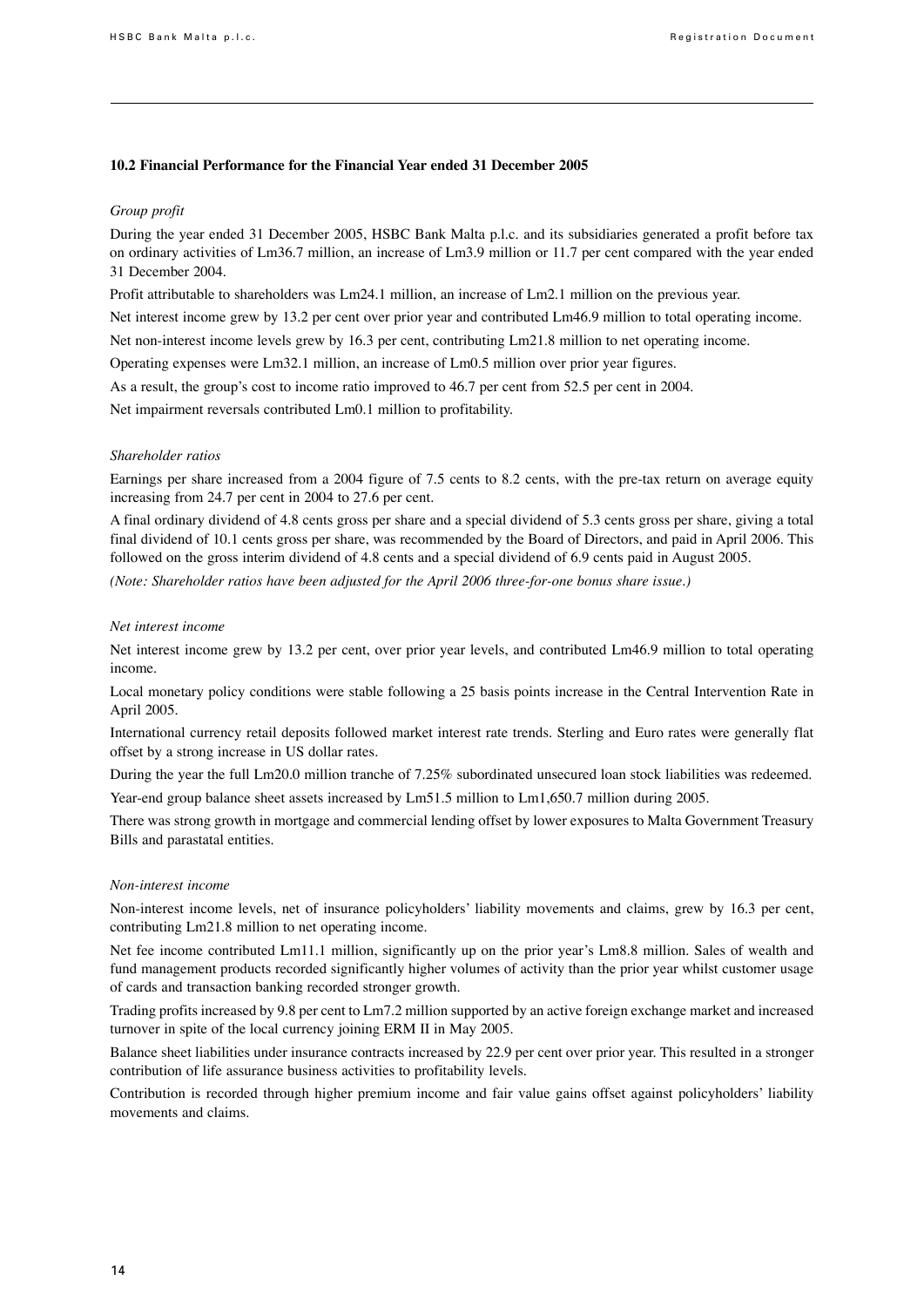#### *Operating expenses*

Operating expense levels grew by 1.6 per cent to reach Lm32.1 million.

Employee compensation and benefits were Lm20.1 million, up on a prior year Lm19.7 million reflecting higher expenditure on performance based employee bonus and share payment schemes and lower voluntary retirement payouts.

General and administrative expenses increased to Lm9.1 million from the prior year's Lm8.6 million as a result of increased business volumes. Progress continued to be made to improve efficiency and automation.

Depreciation and amortisation charges decreased to Lm2.8 million from a prior year level of Lm3.1 million as goodwill amortisation charges were fully written off during the prior year.

#### *Net impairment reversals*

There were no significant lending impairment issues during the year.

Net impairment reversals contributed Lm0.1 million to profitability. New specific allowances of Lm1.6 million were raised offset by a release of Lm0.7 million in collective allowances.

Bad debt write-offs of Lm4.1 million were effected. These were fully provided for in prior years and contributed towards the reversing of Lm5.1 million in specific allowances.

Successful debt recoveries, stability in the credit quality of the lending portfolio and aged bad debt write-offs reduced non-performing loans from Lm82.3 million to Lm61.7 million, considered as appropriately provisioned.

This amount represented 6.0 per cent of gross loans and advances to customers (2004: 8.3 per cent).

#### *Taxation*

The 2005 effective rate of tax was 34.4 per cent up on a prior year 33.0 per cent. Tax on profit on ordinary activities for 2005 increased to Lm12.6 million.

#### *Assets*

Total assets increased by Lm51.5 million to Lm1,650.7 million.

Net loans and advances to customers increased by Lm39.8 million supported by strong mortgage and commercial demand offset by reductions in exposure to parastatals.

Advances to deposits ratio decreased to 74.3 per cent from a prior year end level of 75.8 per cent primarily due to an increase in deposits.

Life assurance business assets are valued as financial assets at fair value through profit or loss. This portfolio grew to Lm93.1 million from a prior year end level of Lm72.5 million.

Balances with Central Bank and Treasury Bill holdings decreased from a prior year end level of Lm96.7 million to a year end level of Lm65.4 million.

This was offset by an increase in short term liquid money market placements disclosed under the loans and advances to banks category. These balances increased from Lm111.6 million to Lm138.3 million.

### *Liabilities*

Liabilities increased by Lm54.3 million to Lm1,519.0 million.

Amounts owed to customersincreased by Lm78.6 million. This growth absorbed part of the Lm20.0 million subordinated loan stock which redeemed in June 2005.

Liabilities under insurance contracts issued increased by Lm15.1 million during the year to reach a year end level of Lm81.1 million.

#### *Funds under management*

Funds under management by the group increased by 33.8 per cent up from a prior year end level of Lm199.7 million to Lm267.1 million.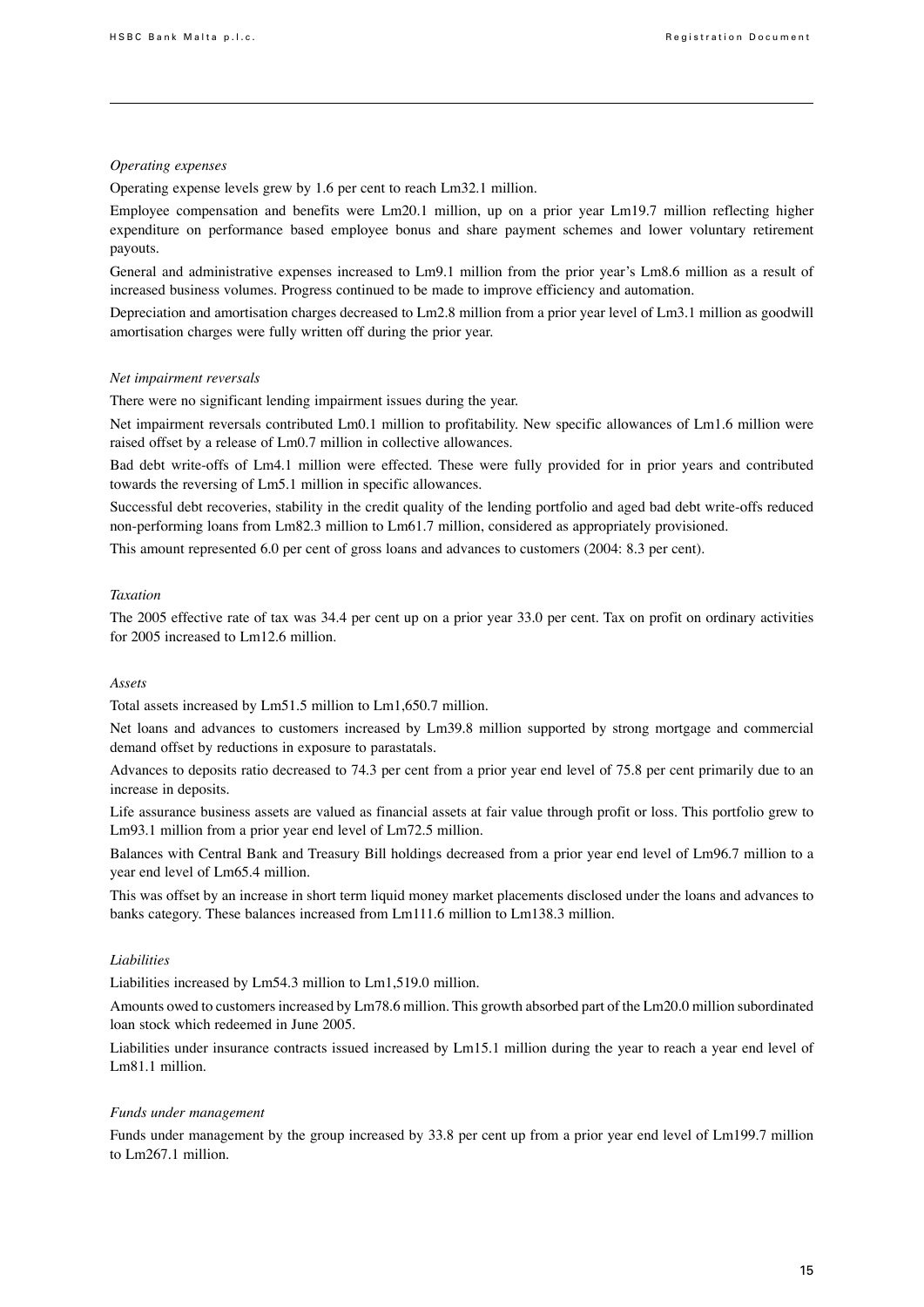#### *Shareholders' equity*

Equity totalled Lm131.7 million at year end following the payment of Lm28.5 million in dividends paid out during 2005.

The capital solvency ratio stood at 12.93 per cent, well in excess of regulatory capital requirements.

#### **11. Profit Forecast or Estimates**

The Registration Document does not contain any profit forecast or estimate.

## **12. Administrative, Management and Supervisory bodies**

The Memorandum of Association of the Issuer specifically regulates the appointment of Directors. The Board consists of not more than nine Directors who are appointed/elected by the shareholders. Every shareholder owning 11 per cent of the ordinary share capital is entitled to appoint one Director for each 11 per cent shareholding. The majority shareholder therefore has the right to appoint six Directors. Furthermore, any excess fractional shareholding not so utilised may be used to participate in the voting for the election of further Directors. Shareholders who own less than 11 per cent of the ordinary share capital participate in the election of the remaining three Directors.

The largest single shareholder (subject to a minimum 33 per cent holding of the ordinary issued share capital of the company), is entitled to appoint a chairman from amongst the Directors appointed or elected to the Board. Every poll for the election of Directors is overseen by the Issuer's external auditors.

The Board regularly reviews and evaluates corporate strategy, major operational and financial plans, risk policy, performance objectives and monitors implementation and corporate performance within the parameters of all relevant laws, regulations and codes of best business practice.

#### **12.1 Directors of the Issuer**

As at the date of this Registration Document, the Board of Directors of the Issuer is composed of the following persons. Their business address is that of the Issuer.

#### **Albert Mizzi**, *Non-Executive Chairman*

Age 79. Non-Executive Chairman of the Issuer since June 1999. In 1946, joined family business Alf. Mizzi & Sons Ltd. and was Chairman for several years. In the 1960s he was heavily involved in private banking and appointed director of Medport. He established a number of Malta's important parastatal businesses: Air Malta, Sea Malta, Medserv, Mediterranean Insurance Brokers and Middle Sea Insurance. Following the setting up of Air Malta in 1973, he served as its Chairman for 19 years.

#### **Shaun Wallis**, *Director and Chief Executive Officer*

Age 51. Director of the Issuer since acquisition of Mid-Med Bank p.l.c. in June 1999. Executive of the HSBC Group since 1978. He has occupied a number of senior managerial positions within the HSBC Group in different countries. Most recent appointment was General Manager International responsible for HSBC Bank plc's overseas operations in Europe. Chief Executive Officer of the Issuer since September 2004.

#### **Sally Robson**, *Director and Chief Operating Officer*

Age 48. Director of the Issuer since 31 March 2006. A professional banker and a fellow of the Chartered Institute of Bankers. Joined the then Midland Bank plc in 1979. Since 1983 she has held a number of key managerial positions within the HSBC Group in the UK, with the most recent being that of Area Director for Greater Manchester.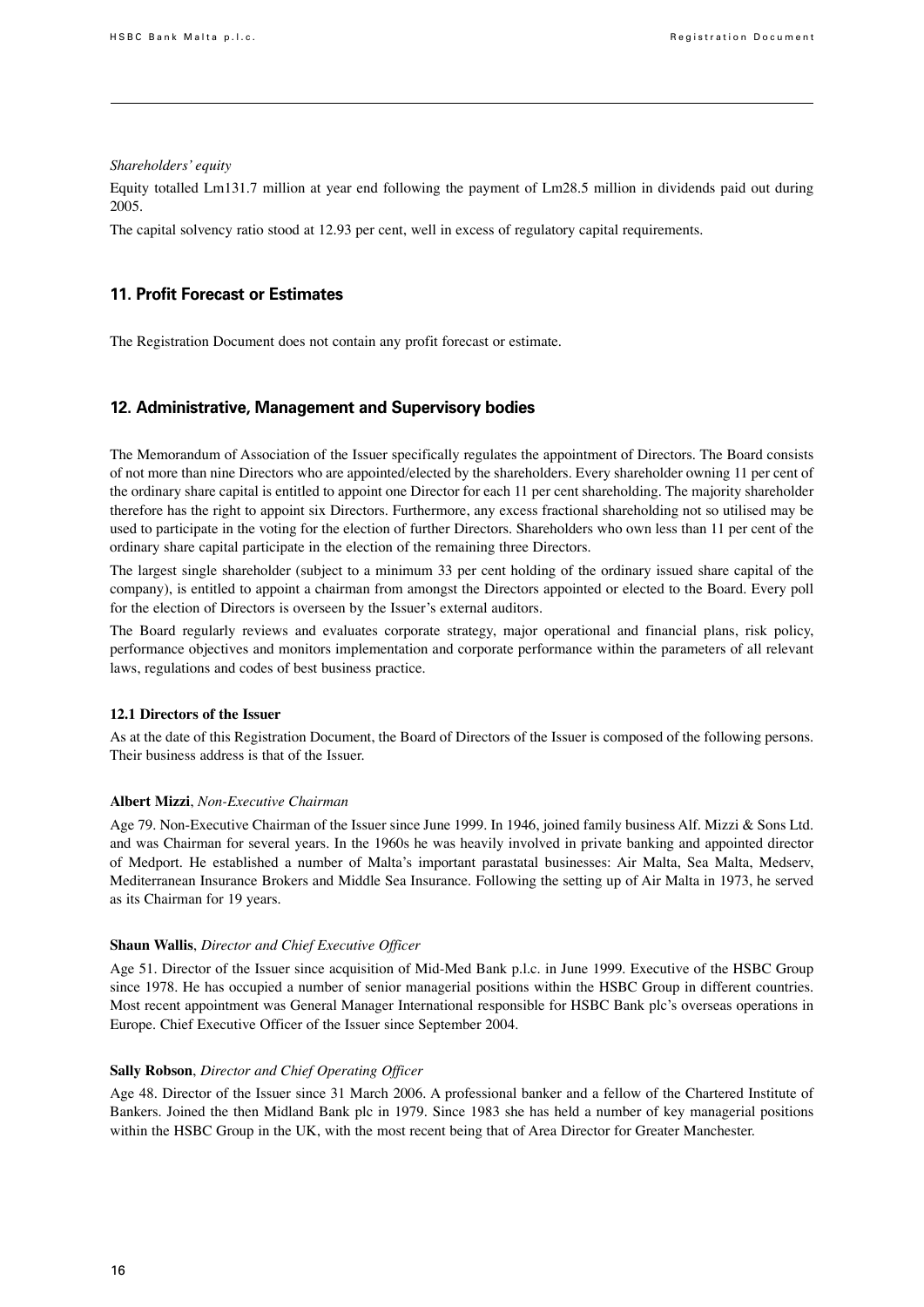#### **David Budd**, *Non-Executive Director*

Age 53. Director of the Issuer since September 2005. Has occupied various top managerial posts within the HSBC Group world-wide since 1975. He was an executive Director and Chief Operating Officer of HSBC Bank Brasil S.A.- Banco Múltiplo between 2000 and 2002. Subsequently he was President and Chief Executive Officer of HSBC Bank Argentina S.A. from January 2003 to May 2005. He is now an executive Director and Chief Operating Officer of HSBC Bank plc.

#### **Philip Farrugia Randon**, *Executive Director*

Age 57. Director of the Issuer since June 2004. Graduated LL.D. in 1973 and joined the Issuer in 1974 as a legal adviser. Held the post of Company Secretary of the Issuer for several years. Also holds the post of Head of Group Legal Department of the Issuer.

#### **Charles John Farrugia**, *Executive Director*

Age 49. Director of the Issuer since November 2004. Joined the Issuer in 1975. Was appointed Chief Dealer in 1995, Group Senior Treasury Manager in 1999 and Managing Director of HSBC Stockbrokers (Malta) Ltd. in 2001. Currently holds the post of Head of Corporate Investment Banking and Markets of the Issuer.

#### **Victor Scicluna**, *Non-Executive Director*

Age 68. Director of the Issuer since March 2001 and member of the Audit Committee since June of 2001. A Certified Public Accountant. Former Director / General Manager Central Cigarettes Co Ltd, former Chairman of the Board of Governors of the Malta College of Arts, Science and Technology and former President of The Malta Employers Association. Currently Chairman of The Malta Council for Economic and Social Development.

#### **Peter Paul Testaferrata Moroni Viani**, *Non-Executive Director*

Age 46. Non-Executive Director of the Issuer since March 2001. Holds various executive positions and directorships within the Testaferrata Group of companies.

#### **Saviour sive Sonny Portelli**, *Non-Executive Director*

Age 62. Appointed Director of the Issuer on 9 October 2006. Mr. Portelli is a senior Maltese businessman who is currently the Chairman of Maltacom p.l.c. Mr. Portelli had an early career in the Malta Civil Service which he left to join the Tourist Sector. Besides being a Marketing Specialist he sits as non-executive director on the boards of various Maltese companies.

#### **George Brancaleone**, *Company Secretary*

Age 45. Company Secretary of the Issuer since June 2004. Joined the Issuer in 1980 and graduated LL.D. in 1988. Company Secretary of various HSBC subsidiaries in Malta since 2001. Presently holds the post of Senior Manager at Group Legal Department of the Issuer.

#### **12.2 Senior Management**

As at the date of this Registration Document the senior management of the Issuer is composed of the following:

| <b>Shaun Wallis</b>          | <b>Chief Executive Officer</b>                   |
|------------------------------|--------------------------------------------------|
| <b>Sally Robson</b>          | <b>Chief Operating Officer</b>                   |
| <b>Charles John Farrugia</b> | Head of Corporate Investment Banking and Markets |
| Philip Farrugia Randon       | <b>Head of Group Legal</b>                       |
| <b>James Dunbar Cousin</b>   | <b>Head of Commercial Banking</b>                |
| <b>Godfrey Swain</b>         | <b>Head of Personal Financial Services</b>       |
| <b>Martin Peplow</b>         | Head of Credit                                   |
| <b>Philip Farrugia</b>       | <b>Head of Banking Services</b>                  |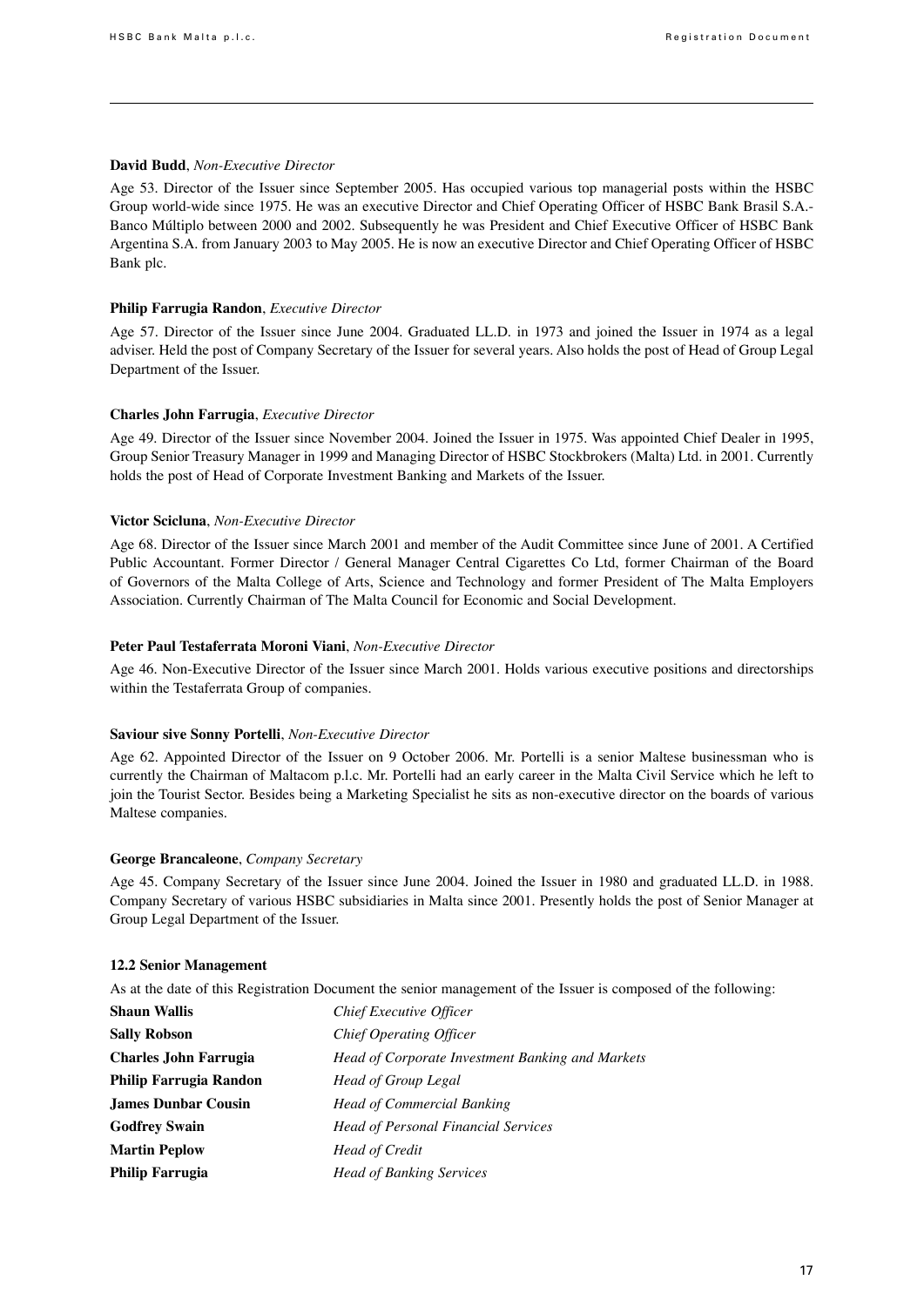| <b>Mark Sims</b>             | <b>Head of Human Resources</b> |
|------------------------------|--------------------------------|
| <b>Joseph Borg</b>           | Head of IT                     |
| John Sammut                  | <b>Head of Compliance</b>      |
| <b>Brian Tortell</b>         | <b>Head of Marketing</b>       |
| <b>David Demarco</b>         | Chief Financial Officer        |
| <b>Anthony Vella Gregory</b> | Senior Internal Audit Manager  |

#### **Interests of Directors**

Directors' interest in the share capital of the Issuer or in any related company as at 30 November 2006

|                        | No of shares |
|------------------------|--------------|
| Philip Farrugia Randon | 6,400 shares |

Mr Peter Paul Testaferrata Moroni Viani has a beneficial interest in the company of 58,800 ordinary shares through the shareholding of MacApps Limited in HSBC Bank Malta p.l.c. He also has a non-beneficial interest in the Issuer of 272,160 ordinary shares through the shareholding of Santumas Shareholdings p.l.c. in the Issuer.

Mr Albert Mizzi has a non-beneficial interest in the Issuer of 177,480 ordinary shares through the shareholding held by Finco Control Co Limited in HSBC Bank Malta p.l.c. and a non-beneficial interest in the Issuer of 366,000 ordinary shares through the shareholding of Finco Treasury Management Limited in the Issuer.

Save for the matters disclosed on page 18 and 20 under the headings "Interests of Directors", "Interests of Major Shareholders" and "Related Party Transactions" there are no potential conflicts of interests between any duties to the Issuer of the persons referred to above under the headings "Directors of the Issuer" and "Senior Management" and their private interests and/or other duties.

#### **12.3 Remuneration of Directors and Senior Management**

The Board of Directors determines the remuneration of non-executive Directors, including remuneration of the Chairman of the Remuneration Committee. The executive Directors of the Issuer are employed under an indefinite contract of service.

In accordance with the Issuer's Articles of Association, the total emoluments payable to all Directors, excluding remuneration paid to any Director by virtue of holding a salaried office with the company, is subject to shareholder approval at general meeting.

Directors' remuneration for the financial year ended 31 December 2005:

| - Directors' fees                                   | Lm46,000  |
|-----------------------------------------------------|-----------|
| - Directors' emoluments as full-time bank employees | Lm300,000 |

No Director is entitled to profit sharing, share options, pension benefits (other than performance-related bonus awards) or any other remuneration, directly from the Issuer.

Executive Directors may be entitled to HSBC Holdings plc share options and certain pension and early retirement benefits. These Directors are not paid any fees for their directorship.

The members of executive management are employed under an indefinite contract of service. Senior executives are remunerated by way of salary and are, in addition, entitled to bonuses linked to individual performance and overall performance of the Group.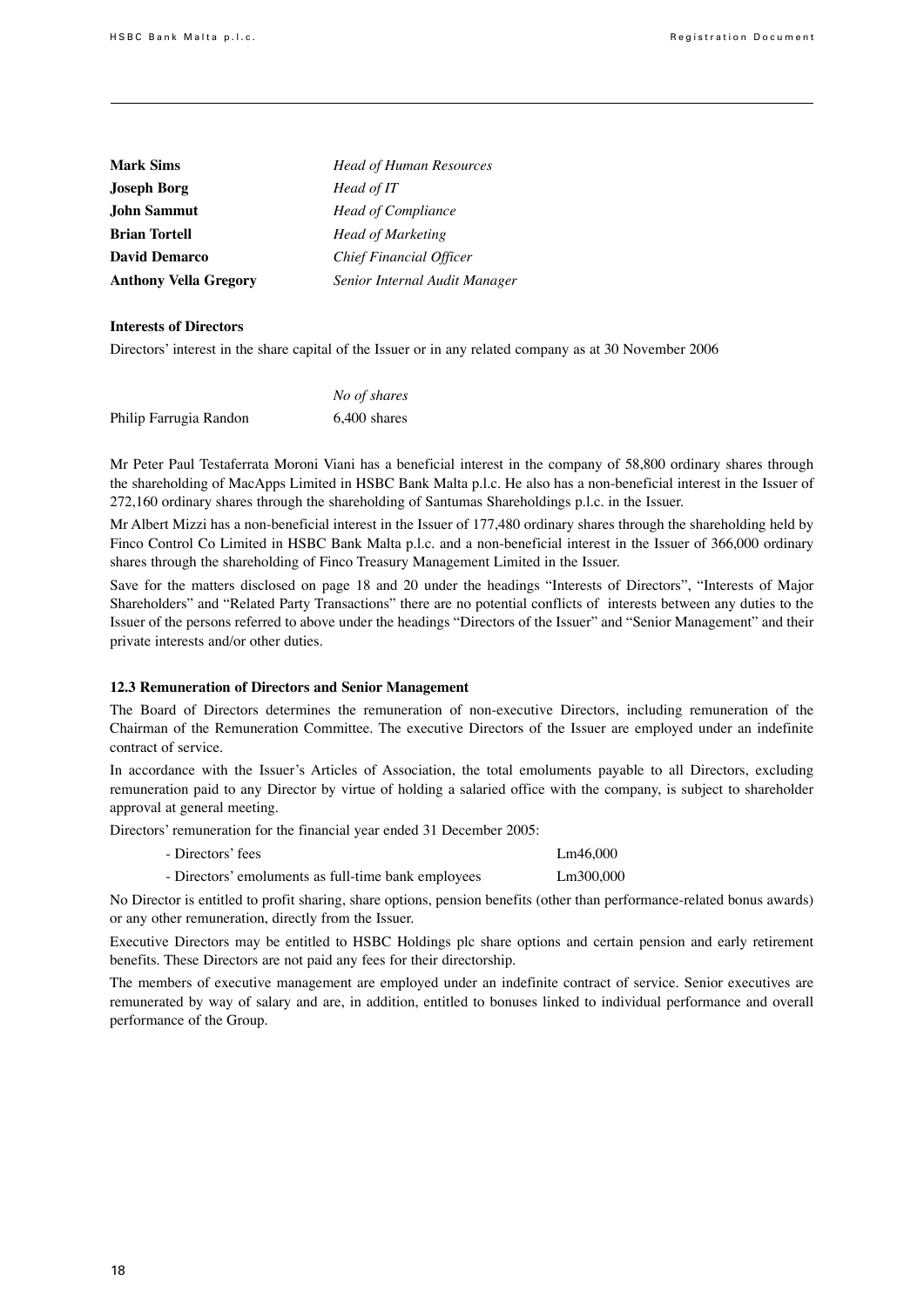## **13. Board Practices**

#### **13.1 Corporate Governance**

The Board of Directors is committed to sound corporate governance and to best practice in this regard guided by international codes on corporate governance. Although principles as outlined in the Code of Principles of Good Corporate Governance are not mandatory, the Board has endorsed them except where there are particular circumstances that warrant non-adherence thereto.

#### **13.2 Board Committees**

The Directors have established the following board committees:

- Audit Committee
- Remuneration Committee
- Asset and Liability Management Committee
- Risk Management Committee

#### *Audit Committee*

This committee meets at least five times a year. Its terms of reference are modelled mainly on the recommendations in the Cadbury Report and the Principles noted above. Additional terms of reference have been adopted by this committee to align with HSBC Group's requirements. The audit committee, having been approved by the Listing Authority in terms of Listing Rule 8.64, also considers the arms's length nature of related party transactions that the Issuer carries out. Its members are Victor Scicluna (Chairman), Peter Paul Testaferrata Moroni Viani and Saviour sive Sonny Portelli, who are independent non-executive Directors. Executives of the Issuer are available to attend any of the meetings as directed by the committee. Normally, the Chief Executive Officer, the Chief Operating Officer, the Head of Compliance and a representative of the external auditors attend the meetings. The Head of Internal Audit is always present for its meetings and has a right of direct access to the chairman of the committee at all times.

#### *Remuneration Committee*

During 2006 this committee, which is established on a similar basis to its counterparts in HSBC Group, held two meetings. It meets primarily to review compensation policy of the Issuer and to make annual recommendations which are then sent to HSBC Bank plc for concurrence on pay review, salary increases and bonuses for key management personnel. It is chaired by Albert Mizzi (independent non-executive Director) and comprises the Chief Executive Officer and the Chief Operating Officer.

#### *Asset and Liability Management Committee (ALCO)*

This committee reviews the following balance sheet risks and ensures their prudent management: interest rate risk, liquidity and funding, foreign exchange risk, and credit and counterparty risk using a portfolio approach (including market sector risk) and country risk. Furthermore, ALCO monitors the external environment and measures the impact on profitability of factors such as interest rate volatility, market liquidity, exchange rate volatility, monetary and fiscal policies and competitor bank actions.

The Chief Executive Officer has primary responsibility for ensuring efficient development of asset and liability management. Membership consists of senior executives with responsibility for the following functions: corporate banking, retail banking, treasury, financial control, marketing, and credit.

The ALCO, which is chaired by the Chief Executive Officer and deputised by the Chief Operating Officer, meets once a month.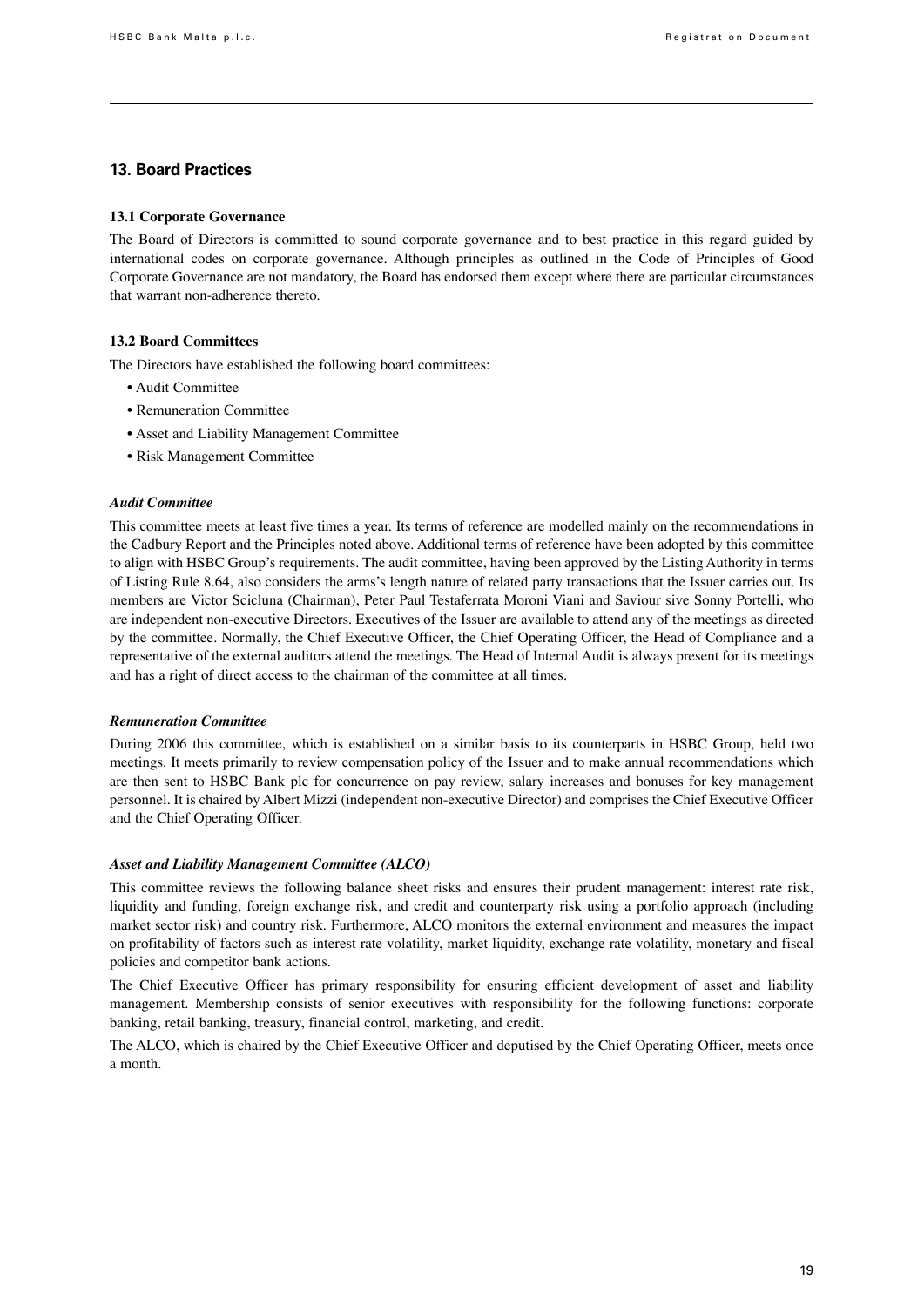#### *Risk Management Committee*

The primary function of this committee is for senior and executive management to review the identification, measurement, monitoring and controlling of the Issuer's principal business risks and to determine and agree strategies and policies to mitigate these risks.

This committee meets at least four times a year and is chaired by the Chief Operating Officer and is composed of the Chief Operating Officer, Chief Financial Officer, Senior Internal Audit Manager and the Heads of Credit, Banking Services, Commercial Banking, Personal Financial Services, Corporate Investment Banking and Markets and Compliance.

#### **13.3 Internal Controls**

The Board is ultimately responsible for the Issuer's system of internal control and for reviewing its effectiveness. Such procedures are designed to manage rather than to eliminate the risk of failure, to achieve business objectives and can only provide reasonable and not absolute assurance against material error, losses or fraud. Systems of internal controls may comprise the following:

- Authority to operate the Issuer is delegated to the Chief Executive Officer within the limits set by the Board of the Issuer. Functional, operating and financial reporting standards are applicable within all entities of the HSBC Group. These are supplemented by operating standards set by the Issuer's management, as required.
- Systems and procedures are in place to identify, control and to report on the major risks including credit, changes in the market prices of financial instruments, liquidity, operational error and fraud. Exposure to these risks is monitored by the Asset and Liability Management Committee and by the Risk Management Committee.
- Comprehensive annual financial plans are prepared, reviewed and approved by the Board. Results are monitored and reports on progress compared with plan are prepared monthly. Financial accounting and reporting and certain management reporting standards have been established. Centralised functional control is exercised over all computer system developments and operations. Common systems are employed where possible for similar business processes.
- Responsibilities for financial performance against plans and for capital expenditure, credit exposures and market risk exposures are delegated with limits to line management. In addition, functional management in the Issuer has been given the responsibility to set policies, procedures and standards in the areas of finance, legal and regulatory compliance, internal audit, human resources, credit, market risk, operational risk, computer systems and operations, property management and for certain HSBC Group product lines.
- The internal audit function monitors compliance with policies and standards and the effectiveness of internal control structures within the Issuer and its subsidiaries. The work of the internal audit function focuses on areas of greatest risk as determined by a risk management approach.
- The Issuer's Compliance Department ensures that the Issuer's Group complies with all the local and international regulatory obligations and HSBC Group standards and regulations.

## **14. Major Shareholders and Related Party Transactions**

#### **14.1 Interest of Major Shareholders**

The following shareholders hold in excess of five (5) per cent of the Issuer's ordinary shares as at 31 December 2005:

|                  | Ordinary shares |       |
|------------------|-----------------|-------|
| HSBC Europe B.V. | 204,379,640     | 70.03 |

The risks associated with the concentration of ownership in the hands of any of the Issuer's shareholders are described on page 7 of the Prospectus under the heading "Risks relating to the Issuer – Concentration of Ownership". In accordance with the Principles of Good Corporate Governance set out in Appendix 8.1 of the Listing Rules, the Audit Committee, which has been approved by the Listing Authority in terms of Listing Rule 8.64, is responsible for reviewing the Group's procedures and internal control systems, with a view to ensuring inter alia the arm's length nature of related party transactions that the Issuer and its Subsidiaries carry out.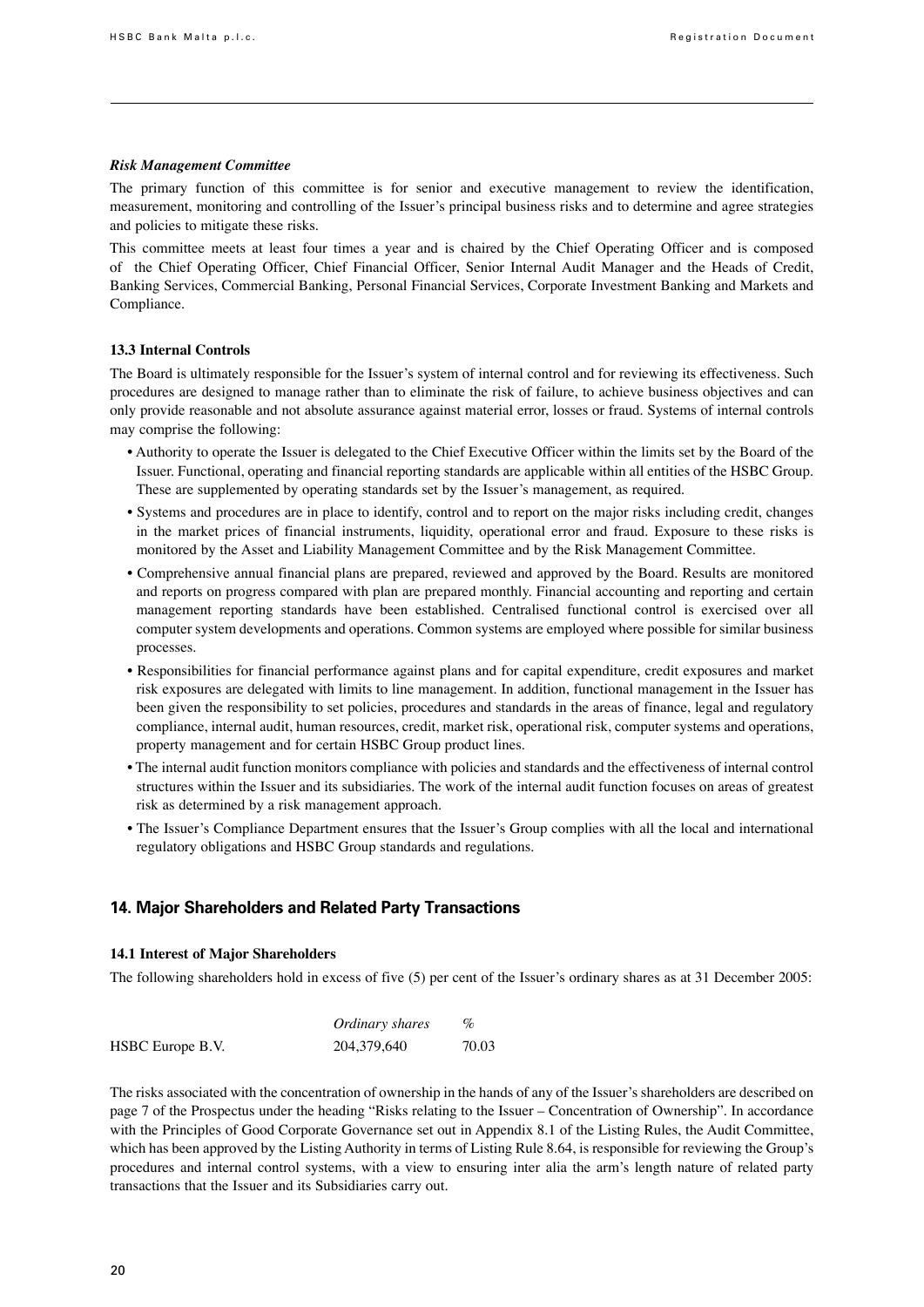#### **14.2 Related Party Transactions**

Full details on related party transactions during the financial year ended 31 December 2005 may be viewed in the annual report and accounts of the Issuer, available for public inspection.

## **15. Financial Information concerning the Issuer's Assets and Liabilities, Financial Position and Profits and Losses**

#### **15.1 Historical financial information**

Full historical financial information for the two financial years ended 31 December 2004 and 31 December 2005 are set out in the annual report and accounts of the Issuer, available for public inspection.

#### **15.2 Financial statements**

An auditors' report including the audited financial statements for the Group for the financial years ended 31 December 2004 and 31 December 2005 are set out in the annual report and accounts of the Issuer, available for public inspection.

Selected financial information for the two financial years ended 31 December 2004 and 31 December 2005 may be found in page 9 of the Registration Document.

#### **15.3 Auditing of historical annual financial information**

The annual financial statements of the Issuer for the financial years ended 31 December 2004 and 31 December 2005 have been audited by KPMG.

#### **15.4 Age of latest financial information**

The latest audited financial information available in respect of the Issuer relates to the financial year ended on 31 December 2005 and was approved for issuance by the Board of Directors on 16 February 2006.

#### **15.5 Interim and other financial information**

The unaudited half-yearly results for the six months ended 30 June 2006 have been published by the Issuer on 27 July 2006 and are available for public inspection.

Selected financial information for the unaudited half-yearly results for the six months ended 30 June 2006 may be found in page 9 of the Registration Document.

#### **15.6 Legal and arbitration proceedings**

There have been no governmental, legal or arbitration proceedings (including any such proceedings which are pending or threatened of which the Issuer is aware) during a period covering twelve months prior to the date of this Registration Document which may have, or have had in the recent past, significant effects on the financial position or profitability of the Issuer or the Group.

#### **15.7 Significant change in the Issuer's financial or trading position**

There has been no significant change in the financial or trading position of the Issuer or the Group which has occurred since the half-yearly results for the six months ended 30 June 2006.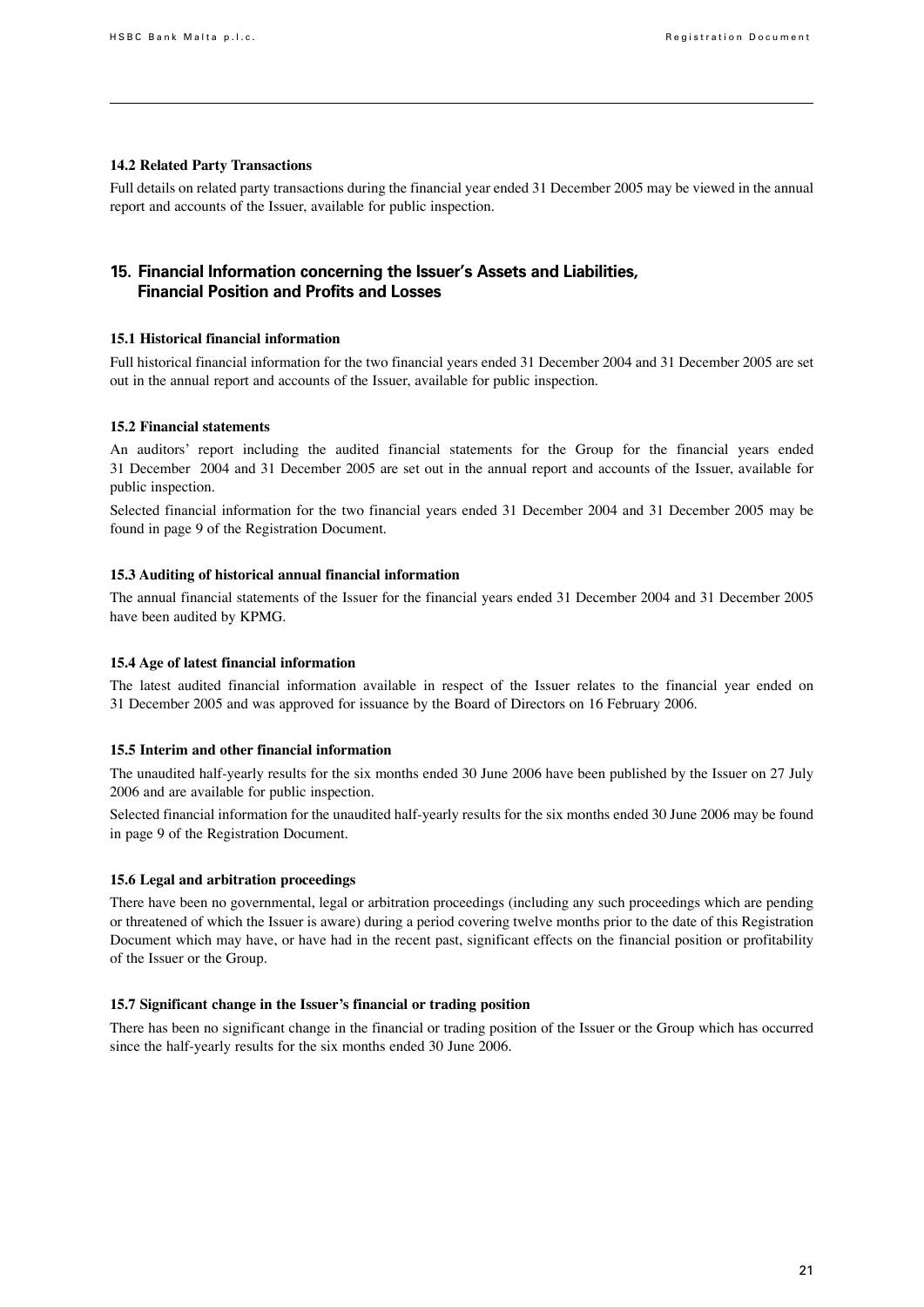#### **16. Material Contracts**

There are no material contracts that are not entered into in the ordinary course of the Issuer's business, which could result in any Group member being under an obligation or entitlement that is material to the Issuer's ability to meet its obligation to Bondholders.

### **17. Third Party Information and Statement by Experts and Declarations of any Interest**

This Registration Document does not contain any statement or report attributed to any person as an expert.

### **18. Documents on Display**

For the life of the Registration Document, the following documents (or copies thereof), where applicable, may be inspected at the registered office of the Issuer at 233, Republic Street, Valletta VLT 05, Malta:

- The Memorandum and Articles of Association of the Issuer;
- The Audited Financial Statements of the Issuer for the financial years ended 31 December 2004 and 31 December 2005;
- The Audited Financial Statements of the Subsidiaries of the Issuer for the financial years ended 31 December 2004 and 31 December 2005; and
- The Unaudited Half-Yearly results of the Issuer for the six months ended 30 June 2006.

The Audited Financial Statements and the Unaudited Half-Yearly results of the Issuer may also be inspected on the Issuer's website: hsbc.com.mt.

### **19. Additional Information**

#### **19.1 Share capital**

The Issuer's authorised share capital as at the date of this Registration Document is Lm40,000,000 divided into 320,000,000 ordinary shares of 12c5 each. The Issuer's issued share capital as at the date of this Registration Document is Lm36,480,000 divided into 291,840,000 ordinary shares of 12c5 each which are all listed on the Malta Stock Exchange. The ordinary shares of the Issuer which have been fully paid up rank pari passu. The Issuer has no other classes of shares.

#### **19.2 Memorandum and Articles of Association**

The Issuer is registered under the Act with registration number C 3177.

The principal objects and purposes of the Issuer are set out in Clause 3 of the Memorandum of Association and are to carry on the business of banking in all its aspects whether in Malta or abroad, and whether related to national or international business including offshore business and including but not limited to the transaction of all financial, monetary, investment and other businesses which now or at any time during the existence of the Issuer may be usually or commonly carried on in any part of the world by banks, discount houses, merchant banks or financiers.

A copy of the Memorandum and Articles of Association of the Issuer is available for public inspection.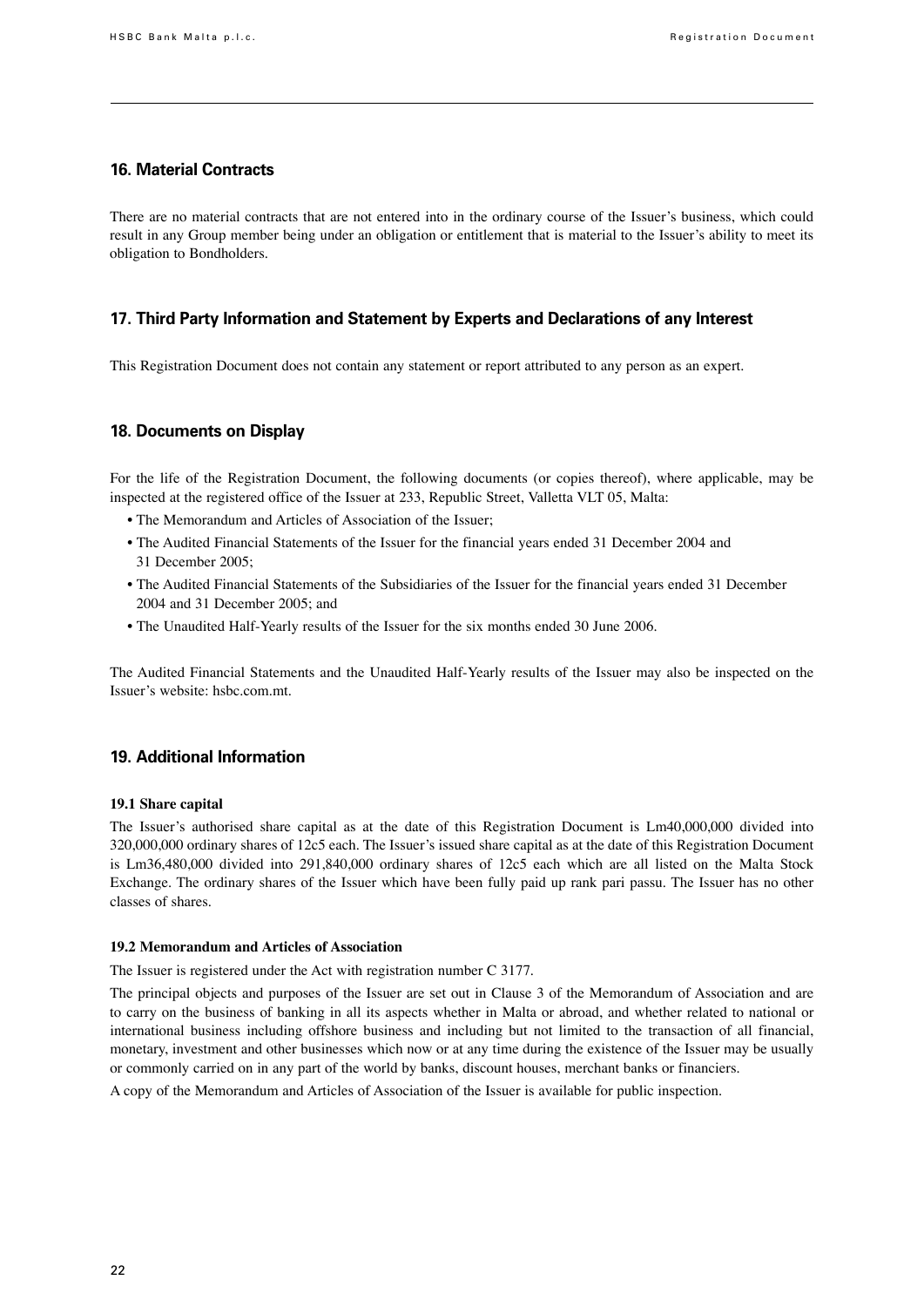## **Part 2 – Securities Note**

This document is a Securities Note issued in accordance with the provisions of Chapter 6 of the Listing Rules issued by the Listing Authority and the Commission Regulation (EC) No 809/2004 of 29 April 2004 implementing Directive 2003/71/EC of the European Parliament and of the Council concerning information contained in the prospectus, its publication dissemination of advertisements.

This Securities Note is issued pursuant to the requirements of Listing Rule 6.4.3 of the Listing Rules and contains information about the Bonds being offered by HSBC Bank Malta p.l.c. (the "Issuer"). Application has been made for the admission to listing and trading of the Bonds on the Malta Stock Exchange. This Securities Note should be read in conjunction with the most updated Registration Document issued by the Issuer from time to time that provides details of the Issuer.

#### This document is dated 10 January 2007

The Bonds shall constitute the general, direct, unconditional, subordinated and unsecured obligations of the Issuer and shall at all times rank pari passu, without any priority or preference among themselves and, shall thus rank after other outstanding, unsubordinated and unsecured obligations of the Issuer, present and future.

## ISIN MT0000031212 ML Bond ISIN MT0000031220 Euro Bond

| Part           | <b>Table of Contents</b>                                                | Page |
|----------------|-------------------------------------------------------------------------|------|
| $\perp$        | Persons Responsible                                                     | 24   |
| $\mathcal{L}$  | <b>Risk Factors</b>                                                     | 24   |
| 3              | Key Information                                                         | 25   |
| $\overline{4}$ | Information concerning the Securities to be Offered/Admitted to Trading | 27   |
| 5              | Terms and Conditions of the Offer                                       | 33   |
| 6              | Admission to Trading and Dealing Arrangements                           | 36   |
|                | Additional Information                                                  | 36   |

Words and expressions used in this Securities Note shall, except where the context otherwise requires, bear the same meaning as defined under "Definitions" on page 4 forming part of this Prospectus.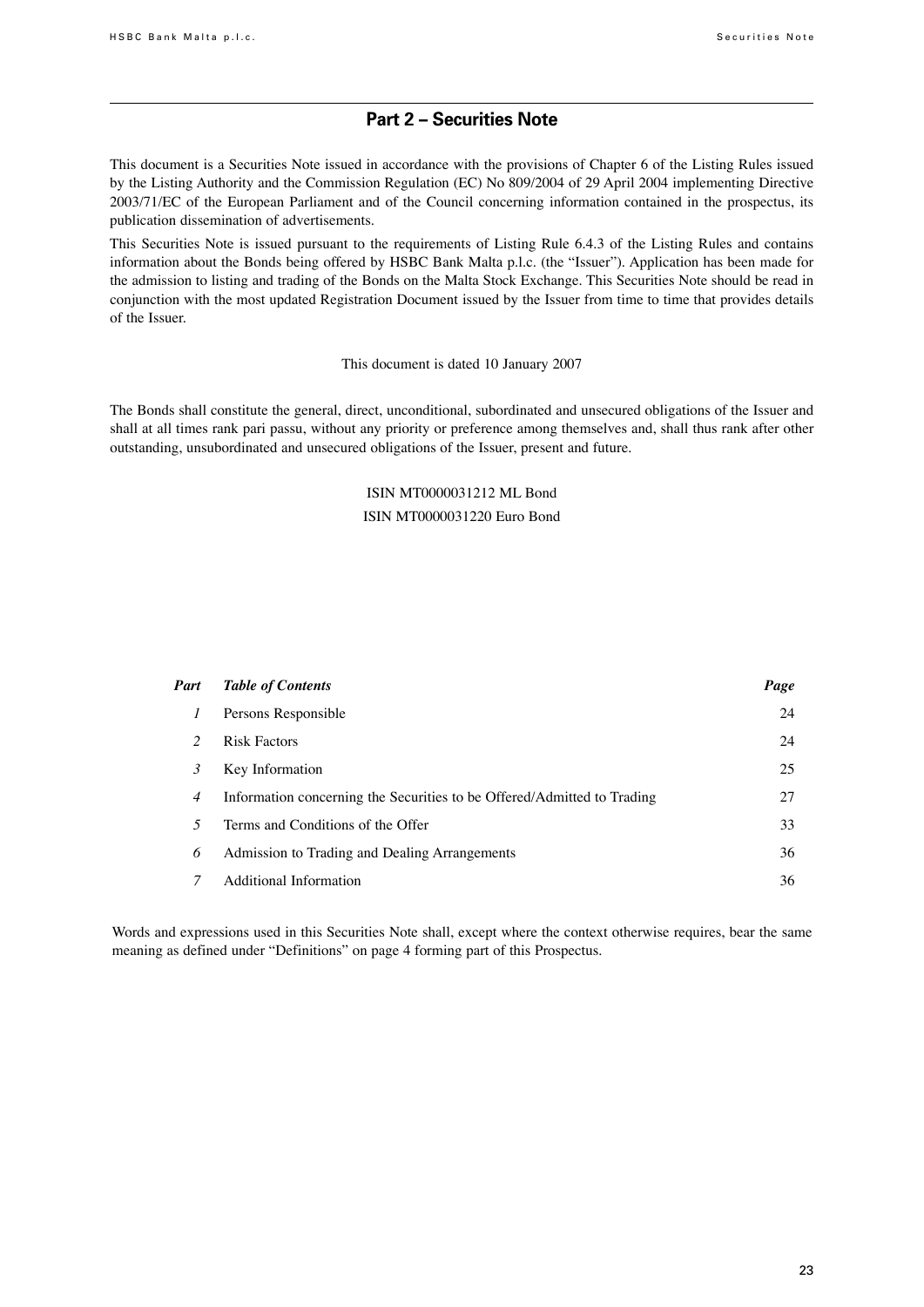#### **1. Persons Responsible**

All of the Directors of the Issuer whose names and functions appear on page 16, accept responsibility for the information contained in this document. To the best of the knowledge and belief of the Directors who have taken all reasonable care to ensure that such is the case, the information contained in this document is in accordance with the facts and does not omit anything likely to affect the import of such information. The Directors accept responsibility accordingly.

## **2. Risk Factors**

The value of investments can go up or down and past performance is not necessarily indicative of future performance. The nominal value of the Bonds will be repayable in full upon maturity. An investment in the Bonds involves certain risks including those described below. Prospective investors should carefully consider, with their own independent financial and other professional advisers (including tax, accounting, credit, legal and regulatory advice) the following risk factors and other investment considerations as well as all the other information contained in this Prospectus before deciding to make an investment in the Bonds. The sequence in which the risks below are listed is not intended to be indicative of any order of priority or of the extent of their consequences.

Neither this Securities Note, nor any other parts of the Prospectus or any other information supplied in connection with any Bonds: (i) is intended to provide the basis of any credit or other evaluation or (ii) should be considered as a recommendation by the Issuer or the Sponsor or Authorised Distributors that any recipient of this Securities Note, any other part of the Prospectus or any other information supplied in connection with the Prospectus or any Bonds should purchase any Bonds.

#### **Risks relating to the Bond**

#### *Trading and liquidity of the Bonds*

There is currently no trading record in respect of the Bonds as there has never been a public market for the Bonds prior to the offering contained in this Prospectus. Application has been made to the Listing Authority for the admissibility of the Bonds to listing and to the Malta Stock Exchange for the Bonds to be listed and traded on its Official List. There can be no assurance, however, that an active secondary market for the Bonds will develop or, if it develops, that it will continue nor can there be any assurance that an investor will be able to re-sell his Bonds at or above the Bond Issue Price or at all.

A public trading market having the desired characteristics of depth, liquidity and orderliness depends on a number of factors including the presence in the market place of willing buyers and sellers of the Issuer's Bonds at any given time, which presence is dependent upon the individual decisions of investors over which the Issuer has no control. Many other factors over which the Issuer has no control may affect the trading market for, and trading value of, the Bonds. These factors include the time remaining to the maturity of the Bonds, the outstanding amount of the Bonds and the level, direction and volatility of market interest rates generally.

No prediction can be made about the effect which any future public offerings of the Issuer's securities or any takeover or merger activity involving the Issuer will have on the market price of the Bonds prevailing from time to time.

#### *Foreign Exchange risk*

As purchasers of foreign currency instruments investors are exposed to the risk of changing foreign exchange rates and spot rates.

#### *Prior ranking charges*

The Bonds will rank after other outstanding, unsubordinated and unsecured obligations of the Issuer, present and future. The Issuer may incur further borrowings or indebtedness and may create or permit to subsist other security interests upon the whole or any part of its present or future, undertaking, assets or revenues (including uncalled capital).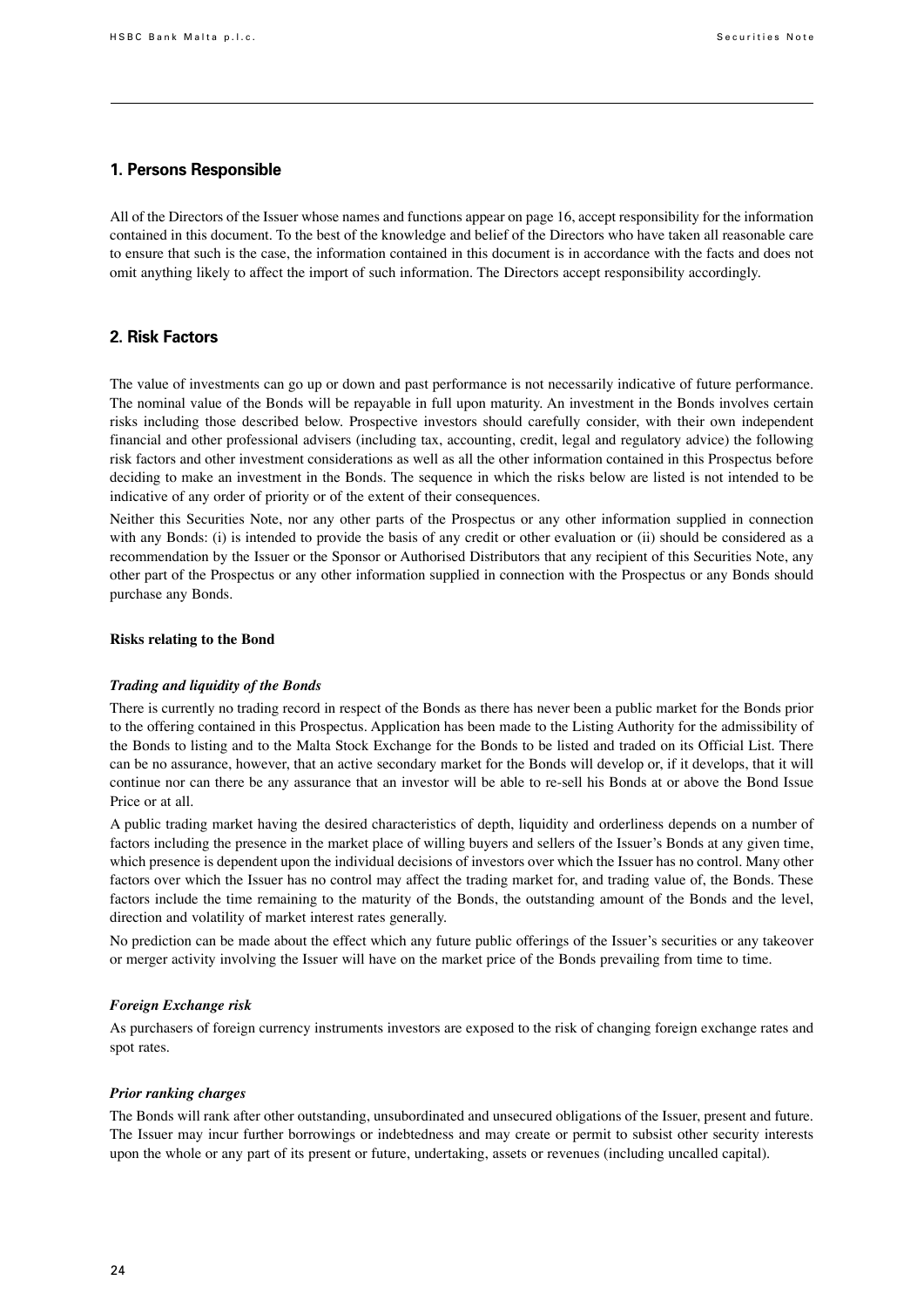## **3. Key Information**

## **3.1 Offer Statistics**

| Issuer:                             | HSBC Bank Malta p.l.c., a company registered in Malta with registration number C 3177.                                                                                                                                                                                                                                           |
|-------------------------------------|----------------------------------------------------------------------------------------------------------------------------------------------------------------------------------------------------------------------------------------------------------------------------------------------------------------------------------|
| Amount:                             | Lm20,000,000 or $\in$ 46,600,000 or any proportion of both such amounts, representing the<br>ML Bonds and the Euro Bonds, which in aggregate does not exceed the sum of<br>Lm20,000, 000 or €46,600,000, subject to the Over-allotment Option described below.                                                                   |
| Over-allotment Option:              | At the sole and absolute discretion of the Issuer, additional ML Bonds and/or Euro Bonds<br>not exceeding in aggregate Lm5,000,000 or $\in$ 11,700,000 in value may be issued at the<br>Bond Issue Price to cover any outstanding Applications in the event of over-subscription.                                                |
| Form:                               | The Bonds will be issued in fully registered and dematerialised form and will be<br>represented in uncertificated form by the appropriate entry in the electronic register<br>maintained on behalf of the Issuer at the Central Securities Depository.                                                                           |
| Denomination:                       | Maltese liri (Lm) and Euro $(\epsilon)$ .                                                                                                                                                                                                                                                                                        |
| Minimum amount<br>per subscription: | Minimum of one thousand Maltese liri (Lm1,000) or two thousand five hundred Euro<br>$(\epsilon 2,500)$ .                                                                                                                                                                                                                         |
| Subscription:                       | Multiples of one hundred Maltese liri (Lm100) / one hundred Euro ( $\in$ 100).                                                                                                                                                                                                                                                   |
| <b>Maturity Date:</b>               | 1 February 2017.                                                                                                                                                                                                                                                                                                                 |
| <b>Bond Issue Price:</b>            | At par (Lm100/€100 per Bond).                                                                                                                                                                                                                                                                                                    |
| Status of the Bonds:                | The Bonds constitute the general, direct, unconditional, subordinated and unsecured<br>obligations of the Issuer and shall at all times rank pari passu, without any priority or<br>preference among themselves and, shall thus rank after other present outstanding,<br>unsubordinated and unsecured obligations of the Issuer. |
| Listing:                            | Application has been made to the Listing Authority for the admissibility of the Bonds to<br>listing and to the Malta Stock Exchange for the Bonds to be listed and traded on its Official<br>List.                                                                                                                               |
| Offer Period:                       | The period between the 18 January and the 25 January 2007 (or such earlier date as may<br>be determined by the Issuer in the event of over-subscription) during which the Bonds are<br>on offer.                                                                                                                                 |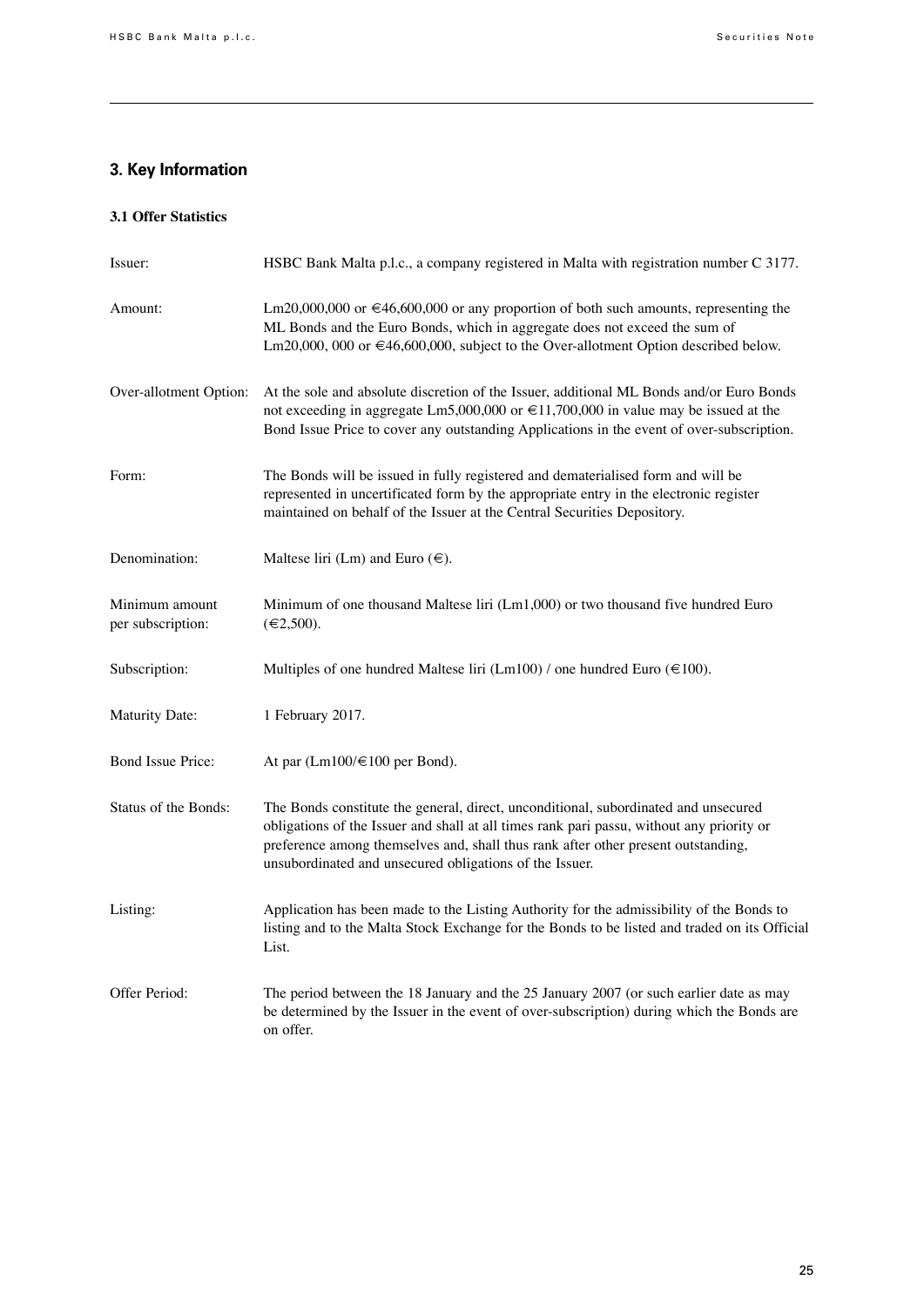| Interest:                          | four point six per cent $(4.6\%)$ per annum.                                                                                                                                                                              |
|------------------------------------|---------------------------------------------------------------------------------------------------------------------------------------------------------------------------------------------------------------------------|
|                                    | Interest Payment Date(s): 1 February and 1 August of each year, between 2007 and the Maturity Date (both years<br>included).                                                                                              |
| Redemption Value:                  | At par $(Lm100/\text{E}100$ per Bond).                                                                                                                                                                                    |
|                                    | Manager and Registrar: HSBC Bank Malta p.l.c.                                                                                                                                                                             |
| Sponsor:                           | Rizzo, Farrugia & Co. (Stockbrokers) Ltd.                                                                                                                                                                                 |
| Governing Law<br>and Jurisdiction: | The Bonds are governed by and shall be construed in accordance with Maltese law. The<br>Maltese Courts shall have exclusive jurisdiction to settle any disputes that may arise out of<br>or in connection with the Bonds. |

#### **3.2 Expected Time-table of Principal Events**

| Application Forms available                                             | 10 January 2007  |
|-------------------------------------------------------------------------|------------------|
| Opening of subscription lists                                           | 18 January 2007  |
| Closing of subscription lists                                           | 25 January 2007  |
| Announcement of basis of acceptance                                     | 1 February 2007  |
| Commencement of Interest on the Bonds                                   | 1 February 2007  |
| Expected dispatch of allotment advice and refunds of unallocated monies | 8 February 2007  |
| Admission to trading                                                    | 12 February 2007 |
|                                                                         |                  |

**The Issuer reserves the right to close the Offer before the 25 January 2007 in the event of over-subscription, in which case, the remaining events set out in the "Expected Time-table of Principal Events" shall be anticipated in the same chronological order in such a way as to retain the same number of Business Days between the said principal events.**

#### **3.3 Interest of natural and legal persons involved in the Offer**

Potential investors should pay attention to the fact that various potential conflicts of interest may arise.

HSBC Bank Malta p.l.c. is acting as Manager, Registrar and Authorised Distributor and HSBC Stockbrokers (Malta) Ltd. (which is a wholly owned subsidiary of HSBC Bank Malta p.l.c.) is acting as Authorised Distributor in respect of the issue of the Bonds. HSBC Bank Malta p.l.c. and HSBC Stockbrokers (Malta) Ltd. will be effecting transactions for the account of customers on an "execution-only" basis without any advice being given or any discretion being exercised.

#### **3.4 Reasons for the Offer and use of proceeds**

The net proceeds from the issue of the Bonds will be used by the Issuer to meet part of its general financing requirements. The proceeds of the Bond will constitute Additional Own Funds (Tier II capital) of the Issuer in terms of the Own Funds Directive BD/03.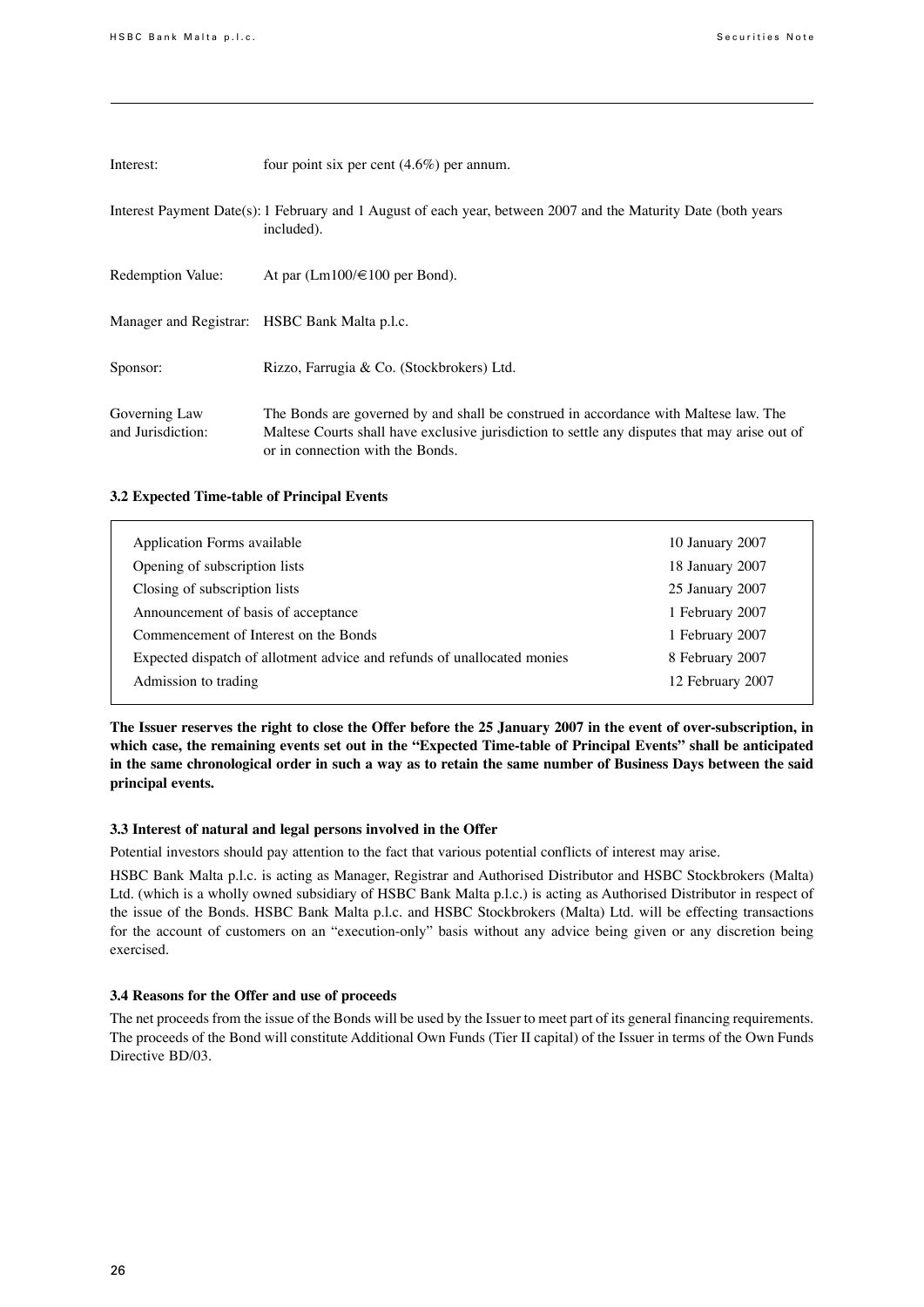#### **3.5 Estimated expenses and proceeds of the Offer**

Selling commission is payable to Authorised Distributors in respect of Bonds allotted to Applicants applying through such Authorised Distributor at the rate of 0.5%.

The Offer expenses including selling commissions, professional fees, publicity, advertising, printing, listing, registration, sponsor, management and registrar fees and other miscellaneous costs incurred in connection with this Offer, are estimated not to exceed Lm200,000 and shall be borne by the Issuer. This amount will be deducted from the proceeds of the Offer, which accordingly will bring the net proceeds from the Offer to Lm24,800,000 if the Over-allotment Option is exercised in full.

## **4. Information concerning the Securities to be Offered / Admitted to Trading**

#### **4.1 General**

4.1.1 Each ML Bond forms part of a duly authorised issue of 4.6% Bonds of a nominal value of Lm100 per Bond issued by the Issuer at par (the "Bonds") up to the aggregate principal amount, including the Euro Bonds, of twenty million Maltese liri (Lm20,000,000) (except as otherwise provided under clause 4.16 "Further Issues") subject to the exercise by the Issuer of the Over-allotment Option described in sub-clause (2) hereunder).

Each Euro Bond forms part of a duly authorised issue of 4.6% Bonds of a nominal value of  $\in$  100 per Bond issued by the Issuer at par (the "Bonds") up to the aggregate principal amount, including the ML Bonds, of forty-six million six hundred thousand Euro ( $\in 46,600,000$ ) (except as otherwise provided under clause 4.16 "Further Issues") subject to the exercise by the Issuer of the Over-allotment Option described in sub-clause (2) hereunder).

- 4.1.2 The Issuer may issue Bonds pursuant to the Over-allotment Option up to an aggregate principal amount of Lm5,000,000 or €11,700,000 so that in no event shall the aggregate value of the ML Bonds and Euro Bonds outstanding at any time exceed Lm25,000,000 or €58,300,000.
- 4.1.3 Subject to admission to listing of the Bonds to the Official List of the Malta Stock Exchange, the Bonds are expected to be assigned the following ISIN: MT0000031212 for the ML Bond and ISIN MT0000031220 for the Euro Bond.

#### **4.2 Legislation under which the Bonds have been created**

The issue of the Bonds is made in accordance with the requirements of the Listing Rules of the Listing Authority, the Companies Act, 1995 (Cap. 386, Laws of Malta) and the Commission Regulation (EC) No 809/2004 of 29 April 2004 implementing Directive 2003/71/EC of the European Parliament and of the Council.

#### **4.3 Registration, Denomination, Form and Title**

- 4.3.1 Certificates will not be delivered to Bondholders in respect of the Bonds as each Bondholder's entitlement will be represented in uncertificated form by the appropriate entry in the electronic register maintained on behalf of the Issuer at the Central Securities Depository. There will be entered in such electronic register the names and addresses of the Bondholders and particulars of the Bonds held by them respectively and a copy of such register will, at all reasonable times during business hours, be open to the inspection of the Bondholders at the registered office of the Issuer.
- 4.3.2 The Bonds will be issued in fully registered form, without interest coupons, in denominations of any integral multiple of Lm100 or €100 provided that on subscription Applications will be for a minimum of Lm1,000 or €2,500.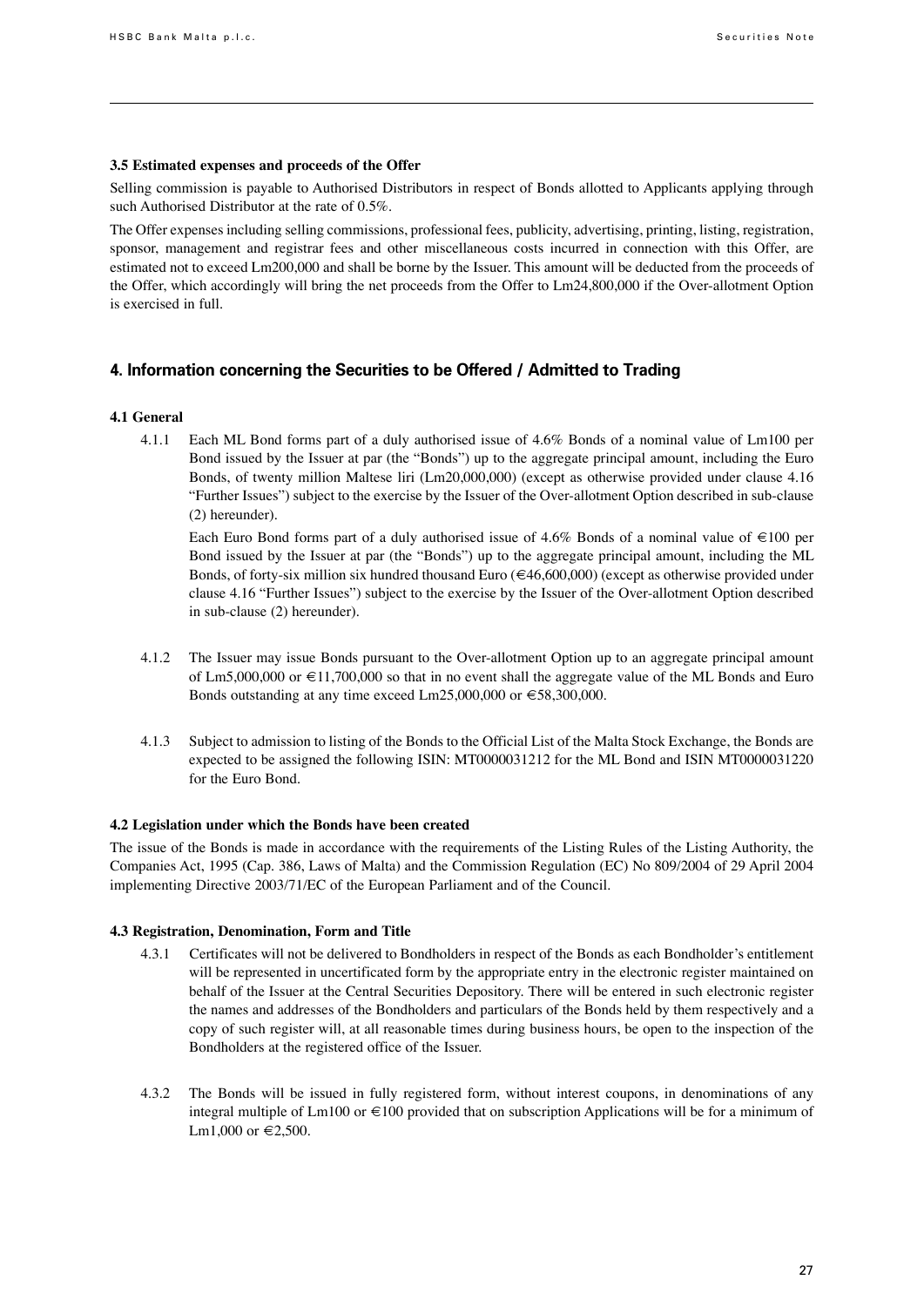4.3.3 Any person in whose name a Bond is registered may (to the fullest extent permitted by applicable law) be deemed and treated at all times, by all persons and for all purposes (including the making of any payments) as the absolute owner of such Bond. Title to the Bonds may be transferred as provided below under clause 4.13.

#### **4.4 Currency of the Bonds**

The currency of the Bonds is the Maltese Lira (Lm) and Euro  $(\epsilon)$ .

#### **4.5 Status of the Bonds (Ranking)**

The Bonds will rank after other outstanding, unsubordinated and unsecured obligations of the Issuer, present and future. The Issuer may incur further borrowings or indebtedness and may create or permit to subsist other security interests upon the whole or any part of its present or future, undertaking, assets or revenues (including uncalled capital).

#### **4.6 Rights attached to the Bonds**

There are no special rights attached to the Bonds other than the right of the Bondholders to payment of capital and interest (vide clause 3 and this clause 4) and in accordance with the ranking as provided under clause 4.5.

#### **4.7 Interest**

- 4.7.1 The Bonds shall bear interest from and including 1 February 2007 (the "Issue Date") at the rate of 4.6% per annum on the nominal value thereof, payable semi-annually in arrears on 1 February and 1 August of each year, (each an "Interest Payment Date"), the first Interest Payment Date being on 1 August 2007. Provided that any Interest Payment Date which falls on a day other than a Business Day, will be carried over to the next following day that is a Business Day.
- 4.7.2 When interest is required to be calculated for any period of less than a full year, such interest shall be calculated on the basis of the actual number of days in such period divided by the actual number of days (365 or 366) in the respective year.

#### **4.8 Payments**

4.8.1 Payment of the principal amount of a Bond will be made by the Issuer in Maltese liri or Euro, depending on the currency of the Bond subscribed or purchased, to the person in whose name such Bond is registered at the close of business on the Maturity Date, with interest accrued to the Maturity Date, by direct credit to Bondholder's bank account as indicated by the Bondholder in the Application Form or of any person as the Bondholder may designate. The Issuer shall not be responsible for any loss or delay in transmission. Upon payment of the Redemption Value the Bonds shall be redeemed and the appropriate entry made in the electronic register of the Bonds at the Central Securities Depository.

In the case of Bonds held subject to usufruct, payment will be made against the joint instructions of all bare owners and usufructuaries. Before effecting payment the Issuer and/or the Central Securities Depository shall be entitled to request any legal documents deemed necessary concerning the entitlement of the bare owner/s and the usufructuary/ies to payment of the Bonds.

4.8.2 Payment of any installment of interest on a Bond will be made in Maltese liri or Euro, depending on the currency of the Bond subscribed or purchased, to the person in whose name such Bond is registered at the close of business fifteen (15) days prior to the Interest Payment Date by means of a direct credit into the Bondholder's bank account as indicated by the Bondholder in the Application Form or of any person as the Bondholder may designate, provided that if any such day is not a Business Day, such Interest Payment Date will be carried over to the next following day that is a Business Day. The Bondholder shall be required to make such designation in the Application Form. The Issuer shall not be responsible for any loss or delay in transmission.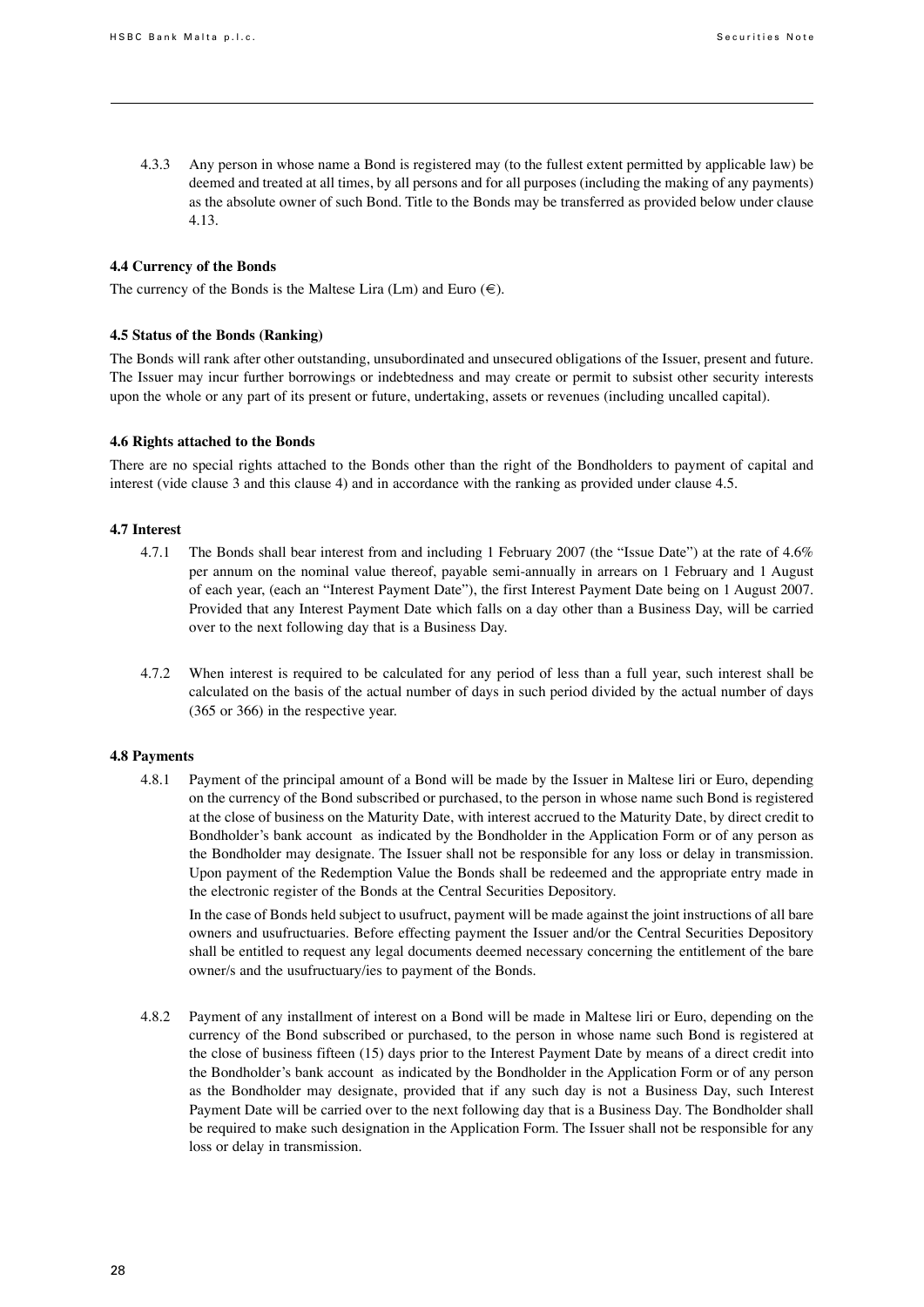- 4.8.3 All payments with respect to the Bonds are subject in all cases to any applicable fiscal or other laws and regulations. In particular, but without limitation, all payments of principal and interest by or on behalf of the Issuer in respect of the Bonds shall be made net of any amount which the Issuer is compelled by law to deduct or withhold for or on account of any present or future taxes, duties, assessments or other government charges of whatsoever nature imposed, levied, collected, withheld or assessed by or within the Republic of Malta or any authority thereof or therein having power to tax.
- 4.8.4 No commissions or expenses shall be charged by the Issuer to Bondholders in respect of such payments.
- 4.8.5 Unless previously purchased and cancelled as provided below, the Issuer will redeem the Bonds (together with payment of interest accrued thereon) at their nominal value on 1 February 2017 (the "Maturity Date").
- 4.8.6 The Issuer (or any of its subsidiary undertakings) may at any time purchase Bonds in the open market or otherwise and at any price. If purchases are made by tender, tenders shall be made available to all Bondholders alike.
- 4.8.7 All Bonds purchased by the Issuer on its own account will be cancelled forthwith and may not be re-issued or resold. However, such a transaction could be undertaken during the last five years before the repayment date in terms of Article 2.1.5(d) of the Banking Directive BD/03/2002. Consent from the MFSA may also be obtained by the Issuer for the early repayment of the Bonds in terms of Article 2.1.5(c) of the Banking Directive BD/03/2002.

#### **4.9 Yield**

The gross yield calculated on the basis of the Interest, the Bond Issue Price and the Redemption Value of the Bonds at maturity date is four point six per cent (4.6%).

#### **4.10 Meetings of Bondholders**

- 4.10.1 The Issuer may at any time convene a meeting of Bondholders to consider and approve by Extraordinary Resolution: (i) any matter affecting their interests, including the amendment, modification, waiver, abrogation or substitution of any of the terms or conditions of the Bonds and the rights of Bondholders, whether or not those rights arise under this Prospectus; (ii) the exchange or substitution of the Bonds by, or the conversion of the Bonds into, shares, debentures or other obligations or securities of the Issuer; and (iii) the earlier redemption or roll-over of the Bonds on their Maturity Date.
- 4.10.2 At least fourteen (14) days' prior notice of a meeting shall be given to Bondholders by the Issuer (exclusive of the day on which the notice is given and of the day for which it is given).
- 4.10.3 The instrument appointing a proxy shall be deposited at least forty eight (48) hours before the time fixed for the meeting at such place as the Issuer shall designate or approve, and in default it shall not be valid unless the chairman of the meeting decides otherwise before the meeting proceeds to business. A proxy need not be a Bondholder.
- 4.10.4 The chairman of a meeting of Bondholders shall be the chairman of the Board of Directors of the Issuer or such other person as the Issuer may nominate in writing. The chairman of an adjourned meeting need not be the same person as the chairman of the original meeting.
- 4.10.5 The following may attend and speak at a meeting of Bondholders: (i) the chairman of the meeting; (ii) representatives and Directors of the Issuer; and (iii) Bondholders. No other person shall be entitled to attend or speak at a meeting.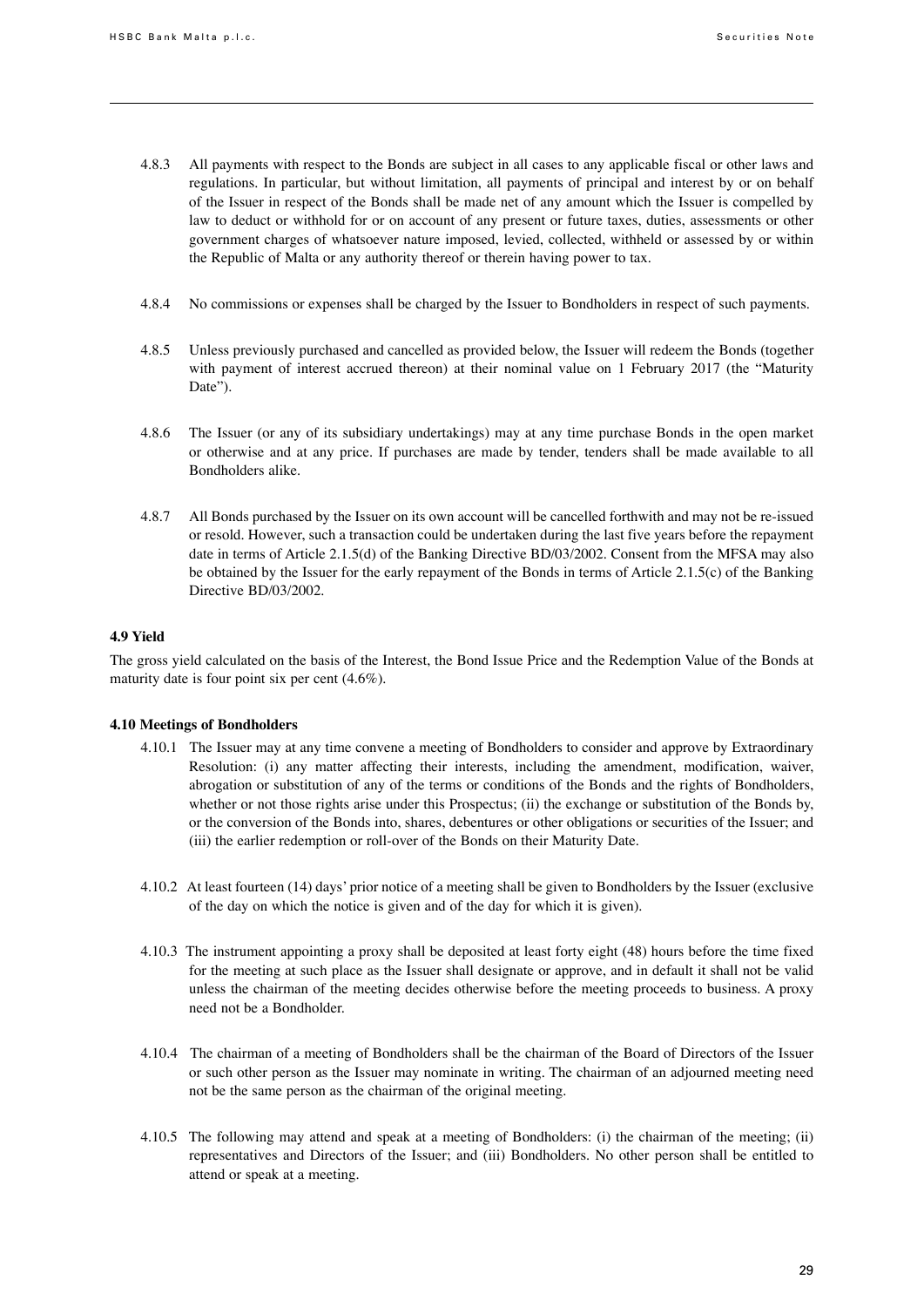- 4.10.6 Bondholders holding in aggregate at least fifty (50) per cent in nominal value of the Bonds for the time being outstanding, present in person or by proxy shall constitute a quorum.
- 4.10.7 No business (except choosing a chairman if required in terms of sub-clause (4) above) shall be transacted at a meeting of Bondholders unless a quorum is present at the commencement of business. If a quorum is not present within thirty (30) minutes from the time initially fixed for the meeting, it shall stand adjourned until such date, time and place as the chairman may decide. If a quorum is not present within thirty (30) minutes from the time fixed for a meeting so adjourned the meeting shall be dissolved.
- 4.10.8 Each matter submitted to a meeting shall be decided by a show of hands unless a poll is (before, or following the result of the show of hands) demanded by the chairman. Every Bondholder shall be entitled to one vote for each Bond held whether on a show of hands or on a poll. Voting, whether on a show of hands or on a poll shall be taken in such manner as the chairman of the meeting shall direct.
- 4.10.9 An Extraordinary Resolution shall be binding on all the Bondholders, whether or not present at the meeting, and each of them shall be bound to give effect to it accordingly. The Issuer shall give notice of the passing of an Extraordinary Resolution to Bondholders within fourteen (14) days but failure to do so shall not invalidate the resolution. No Extraordinary Resolution shall be binding or effective unless the Issuer shall have expressly agreed thereto in writing.
- 4.10.10 In this clause, unless the context otherwise requires:
	- (a) "Extraordinary Resolution" means a resolution proposed by the Issuer and passed at a meeting duly convened and held in accordance with the provisions of this clause by a majority of at least 75 per cent in nominal value of the Bondholders present at that meeting in person or by proxy;
	- (b) references to a meeting is to a meeting of Bondholders and includes, any adjournment thereof;
	- (c) reference to the chairman is to the chairman of a meeting of Bondholders in accordance with the provisions of sub-clause (4) above.
- 4.10.11 The Chairman shall have the power to decide upon any other procedural issues that may arise in connection with Meetings of Bondholders.

#### **4.11 Authorisations and approvals**

The issue of the Bonds has been authorised by a resolution of the Board of Directors of the Issuer.

The Listing Authority has authorised the Bonds as admissible to Listing pursuant to the Listing Rules by virtue of a letter dated 28 December 2006

Application has been made to the Malta Stock Exchange for the Bonds being issued pursuant to this Prospectus to be listed and traded on the Official List of the Malta Stock Exchange and for dealings to commence once the Bonds are authorised as admissible to listing by the Listing Authority.

#### **4.12 Issue Date**

The Issue Date of the Bonds is 10 January 2007.

#### **4.13 Transferability of the Bonds**

4.13.1 The Bonds are freely transferable and once admitted to the Official List of the MSE, shall be transferable in accordance with the rules and regulations of the MSE applicable from time to time.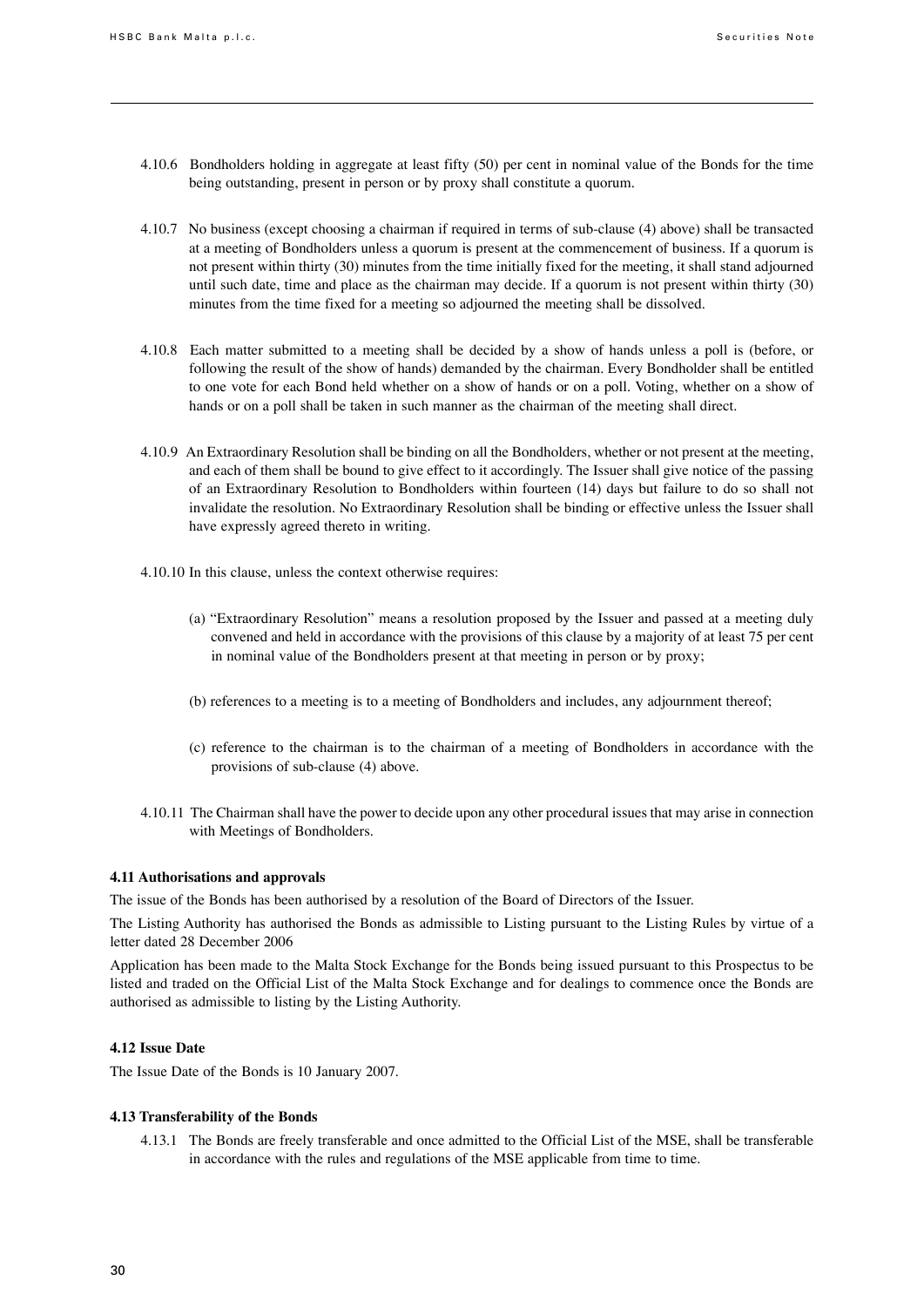- 4.13.2 Any person becoming entitled to a Bond in consequence of the death or bankruptcy of a Bondholder may, upon such evidence being produced as may from time to time properly be required by the Issuer or the Central Securities Depository, elect either to be registered himself as holder of the Bond or to have some person nominated by him registered as the transferee thereof. If the person so becoming entitled shall elect to be registered himself, he shall deliver or send to the Central Securities Depository, a notice in writing signed by him stating that he so elects. If he shall elect to have another person registered he shall testify his election by transferring the Bond, or procuring the transfer of the Bond, in favour of that person.
- 4.13.3 All transfers and transmissions are subject in all cases to any pledge (duly constituted) of the Bonds and to any applicable laws and regulations.
- 4.13.4 The cost and expenses of effecting any registration of transfer or transmission, except for the expenses of delivery by any means other than regular mail (if any) and except, if the Issuer shall so require, the payment of a sum sufficient to cover any tax, duty or other governmental charge or insurance charges that may be imposed in relation thereto, will be borne by the Issuer.
- 4.13.5 The Issuer will not register the transfer or transmission of Bonds for a period of fifteen (15) days preceding the due date for any payment of interest on the Bonds.

#### **4.14 Taxation**

#### **General**

Investors and prospective investors are urged to seek professional advice as regards both Maltese and any foreign tax legislation in respect of the Bonds, including their acquisition, holding and disposal as well as any income/gains derived therefrom or made on their disposal. The following is a summary of the anticipated tax treatment applicable to holders of the Bonds in Malta. This information, which does not constitute legal or tax advice, and which does not purport to be exhaustive, refers only to holders of the Bonds who do not deal in securities in the course of their trading activity.

The information below is based on an interpretation of tax law and practice relative to the applicable legislation, as known to the Issuer at the date of the Prospectus, in respect of a subject on which no official guidelines exist. Investors are reminded that tax law and practice and their interpretation as well as the levels of tax on the subject-matter referred to in the preceding paragraph, may change from time to time.

This information is being given solely for the general information of investors; the precise implications for investors will depend, among other things, on their particular circumstances and on the classification of the Bonds from a Maltese tax perspective, and professional advice in this respect should be sought accordingly.

#### **Interest**

On the basis that interest is payable in respect of a bond which is the subject of a public issue, unless the Issuer is otherwise advised by a Bondholder who is resident in Malta and who falls within the definition of "recipient" in terms of article 41 of the Income Tax Act, 1948 (Cap. 123, Laws of Malta), interest shall be paid to such person net of a final withholding tax at the rate of 15% of the gross amount of the interest, pursuant to Article 33 of the Income Tax Act, 1948. Bondholders which do not fall within the definition of a "recipient" do not qualify for the said 15% rate and should seek advice on the taxation of such income. Special rules apply where the recipient is a collective investment scheme and such a recipient should obtain specific advice accordingly.

This withholding tax is considered as a final tax and a resident individual Bondholder should not declare the interest so received on his income tax return. No person shall be charged to further tax in respect of such income. However tax withheld shall in no case be available to any person for a credit against that person's tax liability or for a refund as the case may be.

In the case of a valid election made by an eligible Bondholder resident in Malta to receive the interest due without the deduction of the 15% withholding tax, interest will be paid gross and such person will be obliged to declare the interest so received on his income tax return and be subject to tax on it at the standard rates applicable to that person at that time. Any such election made by a resident Bondholder at the time of the application may be subsequently changed by giving notice in writing to the Issuer. Such election or revocation will be effective within the time limit set out in the Income Tax Act, 1948.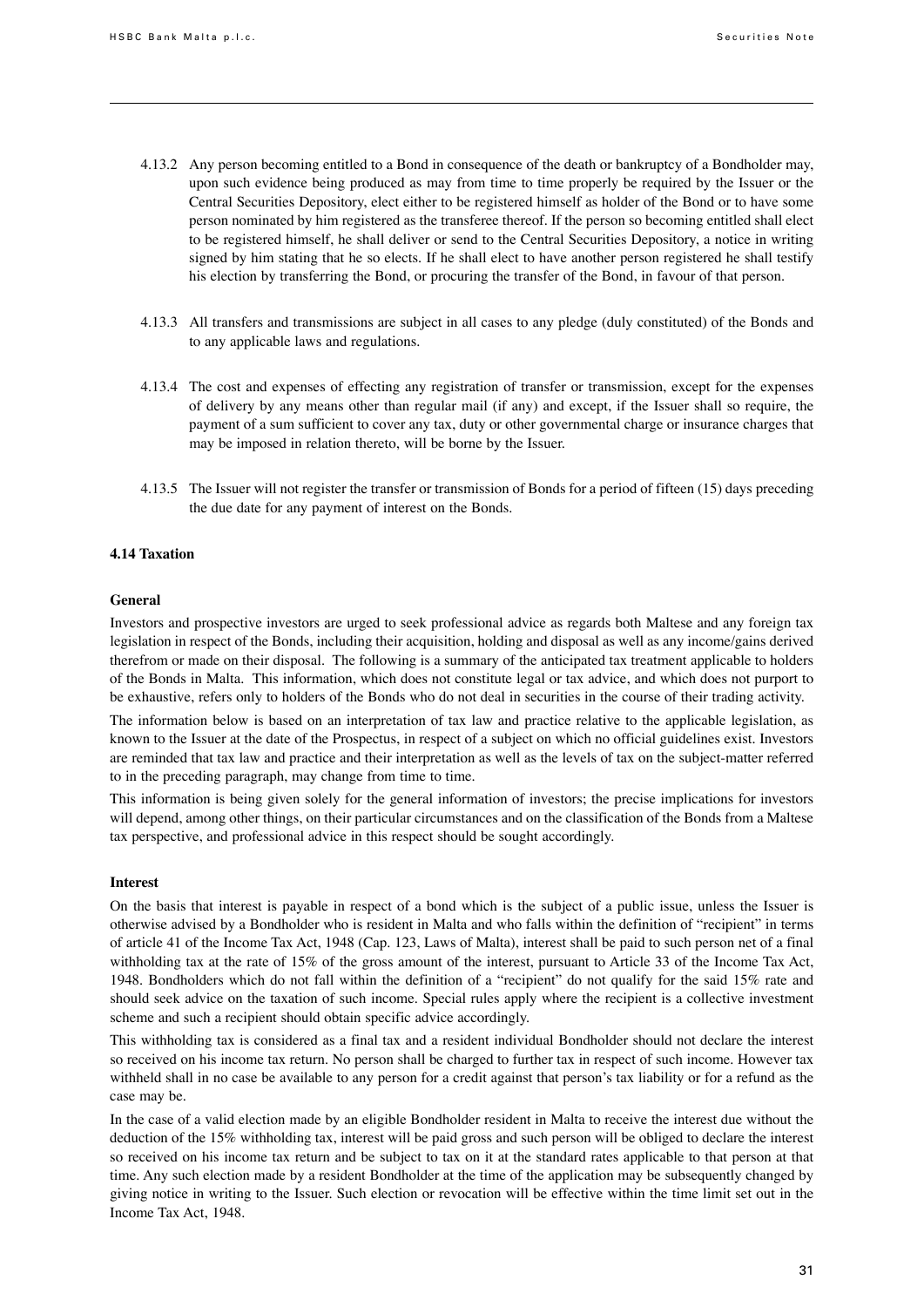Non-resident Bondholders satisfying the applicable conditions set out in the Income Tax Act, 1948 are not taxable in Malta on the interest received and will receive interest gross, subject to the requisite certificate being provided to the *Issuer in terms of law.*

#### **Capital gains on transfer of the Bonds**

In accordance with the current legislation, no tax on capital gains should be chargeable in respect of transfer of the Bonds.

#### **Duty on documents and transfers**

On the basis that the Bonds involve securities of a company quoted on the Malta Stock Exchange, redemptions and transfers of the Bonds should be exempt from Maltese duty on documents and transfers.

#### **4.15 Events of Default**

The Bonds shall be due and repayable at their principal amount together with accrued interest, if any of the following events ('Events of Default') shall occur:

- 4.15.1 the Issuer shall fail to pay any interest on any Bond when due and such failure shall continue for thirty (30) days after written notice thereof shall have been given to the Issue by any Bondholder; or
- 4.15.2 the Issuer shall fail duly to perform any other material obligation contained in the terms and conditions of the Bonds and such failure shall continue for sixty (60) days after written notice thereof shall have been given to the Issuer by any Bondholder; or
- 4.15.3 an order is made or a resolution passed or taken for the dissolution, termination of existence, liquidation, winding up or bankruptcy of the Issuer; or
- 4.15.4 the Issuer announces its inability to meet its financial obligations; or
- 4.15.5 there shall have been entered against the Issuer a final judgement by the court of competent jurisdiction from which no appeal may be or is taken for the payment of money in excess of Lm5,000,000 or its equivalent and ninety (90) days shall have passed since the date of entry of such judgement without its having been satisfied or stayed; or
- 4.15.6 any default occurs and continues for ninety (90) days with respect to any Financial Indebtedness (as defined below) of the Issuer under any contract or document in excess of Lm5,000,000 or its equivalent at any time.

For the purposes of this sub-clause, 'Financial Indebtedness'means any indebtedness in respect of (a) monies borrowed, (b) the principal amount of any debenture, debenture stock, bonds, notes and any other debt security, and (c) amounts raised under any other transaction and which are to treated as Financial Indebtedness in accordance with any applicable accounting standards.

#### **4.16 Further Issues**

The Issuer may, from time to time, without the consent of the Bondholder, create and issue further debentures, debenture stock, bonds, loan notes, or any other debt securities either having the same terms and conditions as any outstanding debt securities of any series (including the Bonds) and so that such further issue shall be consolidated and form a single series with the outstanding debt securities of the relevant series (including the Bonds) or upon such terms as the Issuer may determine at the time of their issue.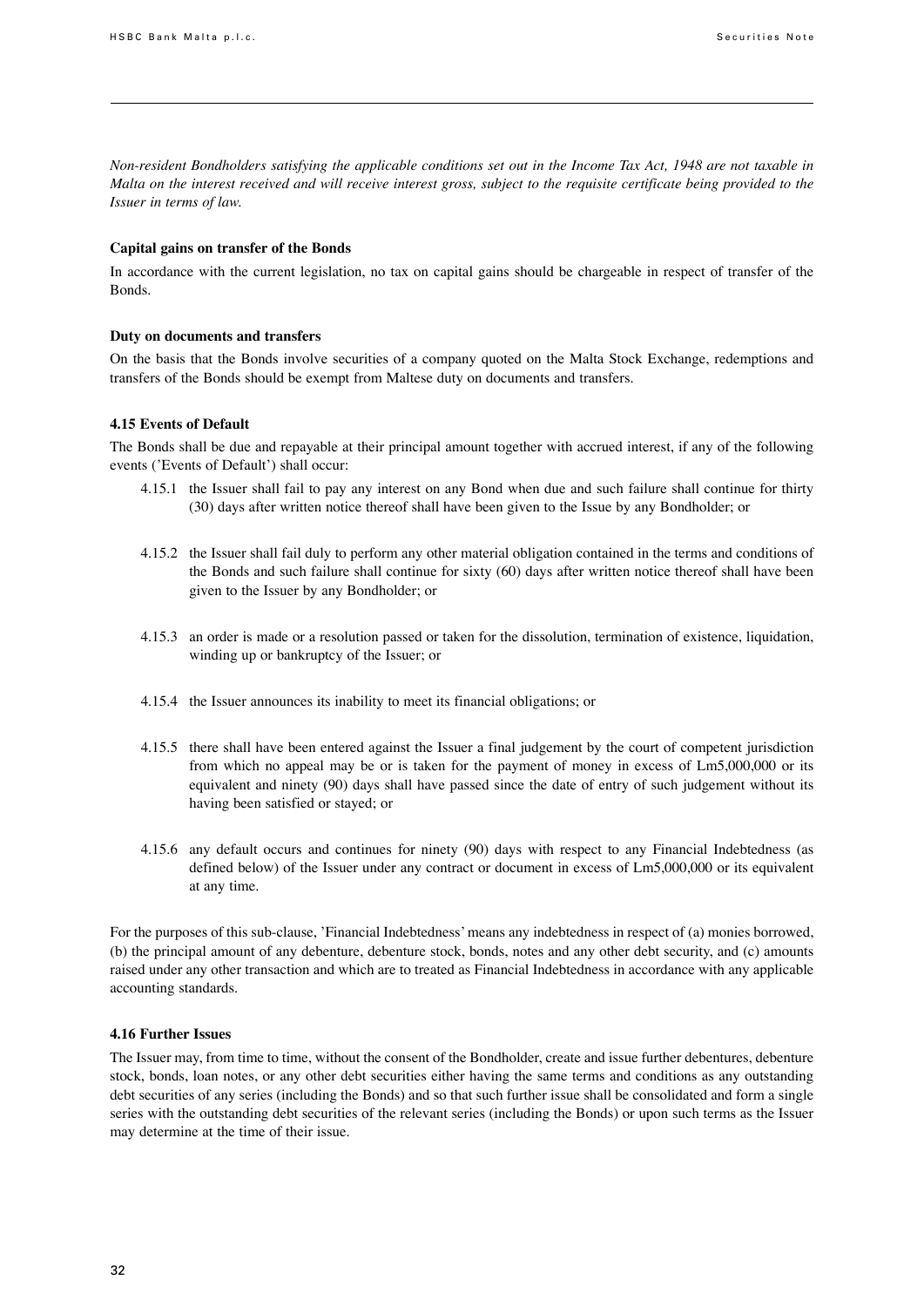## **5. Terms and Conditions of the Offer**

### **5.1 Conditions**

5.1.1 The contract created by the acceptance of an Application shall be subject to the terms and conditions set out in this Prospectus and the Memorandum and Articles of the Issuer.

It is the responsibility of investors wishing to apply for the Bonds to inform themselves as to the legal requirements of so applying including any requirements relating to exchange control (including any applicable external transaction requirements) in Malta and in the countries of their nationality, residence or domicile.

If the Application Form is signed on behalf of another party or on behalf of a corporation or corporate entity or association of persons, the person signing will be deemed to have bound his principal, or the relative corporation, corporate entity, or association of persons and will be deemed also to have given the confirmations, warranties and undertakings contained in these terms and conditions on their behalf. Such intermediary may be requested to submit the relative power of attorney/resolution or a copy thereof duly certified by a lawyer or notary public if so required by the Registrar.

In the case of joint Applications, reference to the Applicant in these terms and conditions is a reference to each Applicant, and liability therefor is joint and several.

In respect of a Bond held subject to usufruct, the name of the bare owner and the usufructuary shall be entered in the register. The usufructuary shall, for all intents and purposes, be deemed vis a vis the Issuer to be the holder of the Bond/s so held and shall have the right to receive interest on the Bond/s and to vote at meetings of the Bondholders but shall not, during the continuance of the Bond/s, have the right to dispose of the Bond/s so held without the consent of the bare owner.

The Bonds have not been and will not be registered under the Securities Act of 1933 of the United States of America and accordingly may not be offered or sold within the United States or to or for the account or benefit of a U.S. person.

No person receiving a copy of the Prospectus or an Application Form in any territory other than Malta may treat the same as constituting an invitation or offer to him/her nor should he/she in any event use such Application Form, unless, in the relevant territory, such an invitation or offer could lawfully be made to him/her or such Application Form could lawfully be used without contravention of any registration or other legal requirements. It is the responsibility of any person outside Malta wishing to make any Application to satisfy himself/herself as to full observance of the laws of any relevant territory in connection therewith, including obtaining any requisite governmental or other consents, observing any other formalities required to be observed in such territory and paying any issue, transfer or other taxes required to be paid in such territory.

Notices will be mailed to Bondholders at their registered addresses and shall be deemed to have been served at the expiration of twenty-four (24) hours after the letter containing the notice is posted, and in proving such service it shall be sufficient to prove that a prepaid letter containing such notice was properly addressed to such Bondholders at his registered address and posted.

Save where the context requires otherwise, terms defined in the Prospectus bear the same meaning when used in the Application Form and in any other document issued pursuant to the Prospectus.

- 5.1.2 The Amount of the Bond is  $Lm20,000,000$  or  $\in 46,600,000$  or any proportion of both such amounts, representing the ML Bonds and the Euro Bonds, which in aggregate does not exceed the sum of Lm20,000,000 or  $\in$ 46,600,000, subject to the Over-allotment Option in virtue of which the Issuer may, at its sole and absolute discretion, issue additional ML Bonds and Euro Bonds not exceeding in aggregate Lm5,000,000 or €11,700,000 in value, issued at par, to cover any outstanding Applications in the event of over-subscription.
- 5.1.3 The subscription lists will open at 08.30 hours on 18 January 2007 and will close as soon thereafter as may be determined by the Issuer but not later than 12.00 hours on 25 January 2007.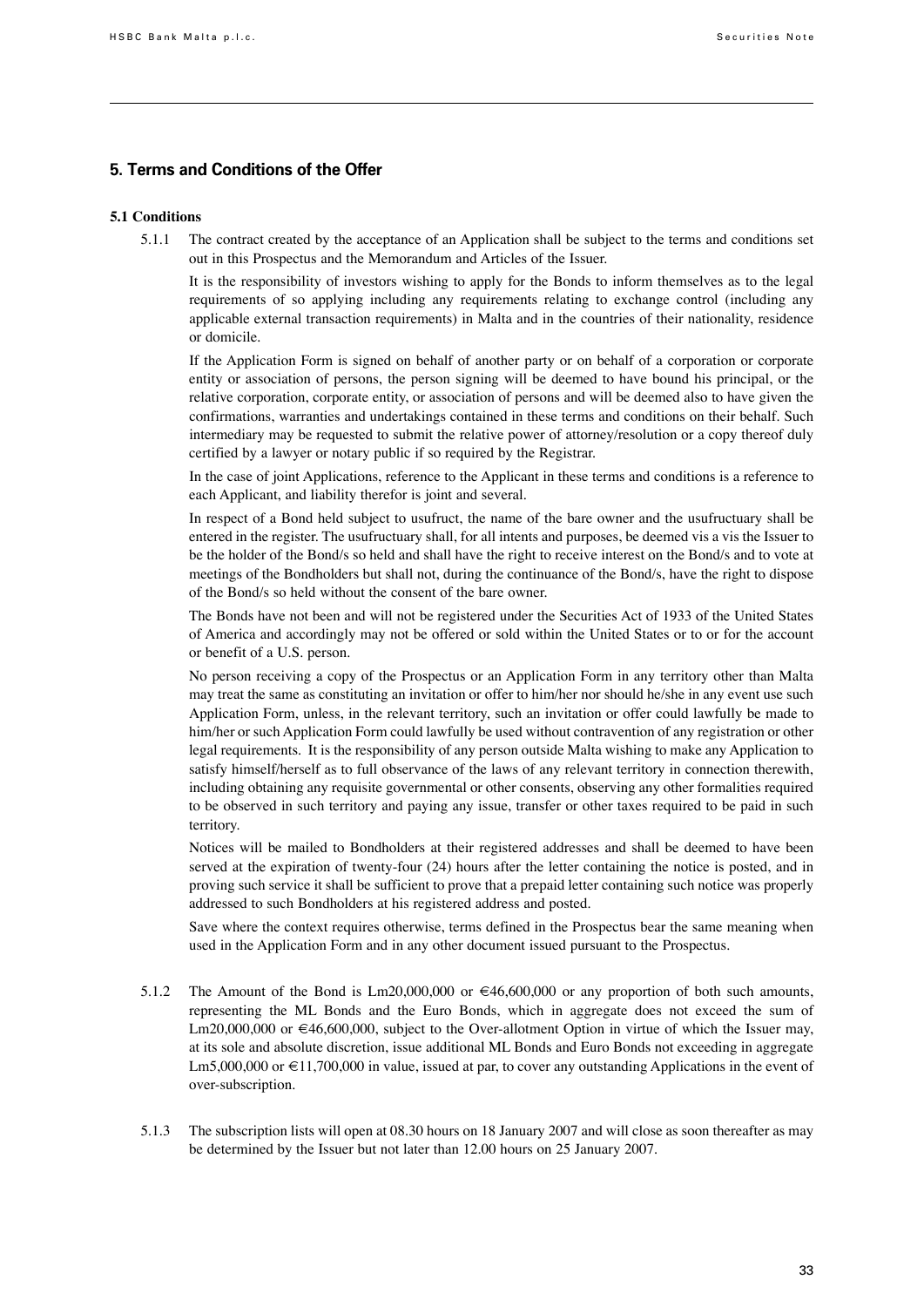Any person, whether natural or legal, shall be eligible to submit an Application, and any one person, whether directly or indirectly, should not submit more than one Application Form. In the case of corporate Applicants or Applicants having separate legal personality, the Application Form must be signed by a person authorised to sign and bind such Applicant. It shall not be incumbent on the Issuer or Registrar to verify whether the person or persons purporting to bind such an Applicant is or are in fact authorised.

Applications in the name and for the benefit of minors shall be allowed provided that they are signed by both parents or the legal guardian/s and accompanied by a Public Registry birth certificate of the minor in whose name and for whose benefit the Application Form is submitted. Where the Application is signed by the legal guardian/s documentary evidence of the legal guardian/s appointment should be provided. Any Bonds allocated pursuant to such an Application shall be registered in the name of the minor as Bondholders, with interest and redemption monies payable to the parents / legal guardian/s signing the Application Form until such time as the minor attains the age of eighteen (18) years, following which all interest and redemption monies shall be paid directly to the registered holder, provided that the Issuer has been duly notified in writing of the fact that the minor has attained the age of eighteen (18) years.

In the case of joint Applications, the joint holders shall nominate one of their number as their representative and his/her name will be entered in the register with such designation. The person whose name shall be inserted in the field entitled "Applicant" on the Application Form, or first named in the register of Bondholders shall for all intents and purposes be deemed to be such nominated person by all those joint holders whose names appear in the field entitled "Additional Applicants" in the Application Form or joint holders in the register as the case may be. Such person shall, for all intents and purposes, be deemed to be the registered holder of the Bond/s so held.

5.1.4 Subject to all other terms and conditions set out in the Prospectus, the Issuer reserves the right to reject, in whole or in part, or to scale down any Application, including multiple or suspected multiple Applications and to present any cheques and/or drafts for payment upon receipt. The right is also reserved to refuse any Application which in the opinion of the Issuer is not properly completed in all respects in accordance with the instructions or is not accompanied by the required documents. Only original Application Forms will be accepted and photocopies/facsimile copies will not be accepted.

If any Application is not accepted, or if any Application is accepted for fewer Bonds than those applied for, the Application monies or the balance of the amount paid on Application will be returned by the Issuer without interest by direct credit into the Bondholder's bank account as indicated by the Bondholder on the Application Form. The Issuer shall not be responsible for any loss or delay in transmission.

- 5.1.5 The Bonds will be issued in multiples of one hundred Maltese liri (Lm100) / one hundred Euro ( $\in$ 100). The minimum subscription amount of Bonds that can be subscribed for is  $Lm1,000$  or  $\epsilon$ 2,500.
- 5.1.6 The completed Application Forms are to be lodged with the Issuer or any of the Authorised Distributors mentioned in this Prospectus. Unless other arrangements are concluded with the Issuer, all Application Forms must be accompanied by the full price of the Bonds applied for in Maltese liri or Euro according to the currency of the Bonds applied for. Payment may be made either in cash or by cheque payable to "The Registrar – HSBC Bond Issue". In the event that cheques accompanying Application Forms are not honoured on their first presentation, the Issuer and the Registrar reserve the right to invalidate the relative Application.
- 5.1.7 Within five (5) Business Days from the closing of the subscription lists, the Issuer shall determine and announce the basis of acceptance of applications and allocation policy to be adopted.
- 5.1.8 By completing and delivering an Application Form the Applicant(s):
	- (a) agree/s to have had the opportunity to read the Prospectus and to be deemed to have had notice of all information and representations concerning the Issuer and the issue of the Bonds contained therein, and in particular the conditions stipulated in conditions 5.1.1 to 5.1.8 of the Securities Note;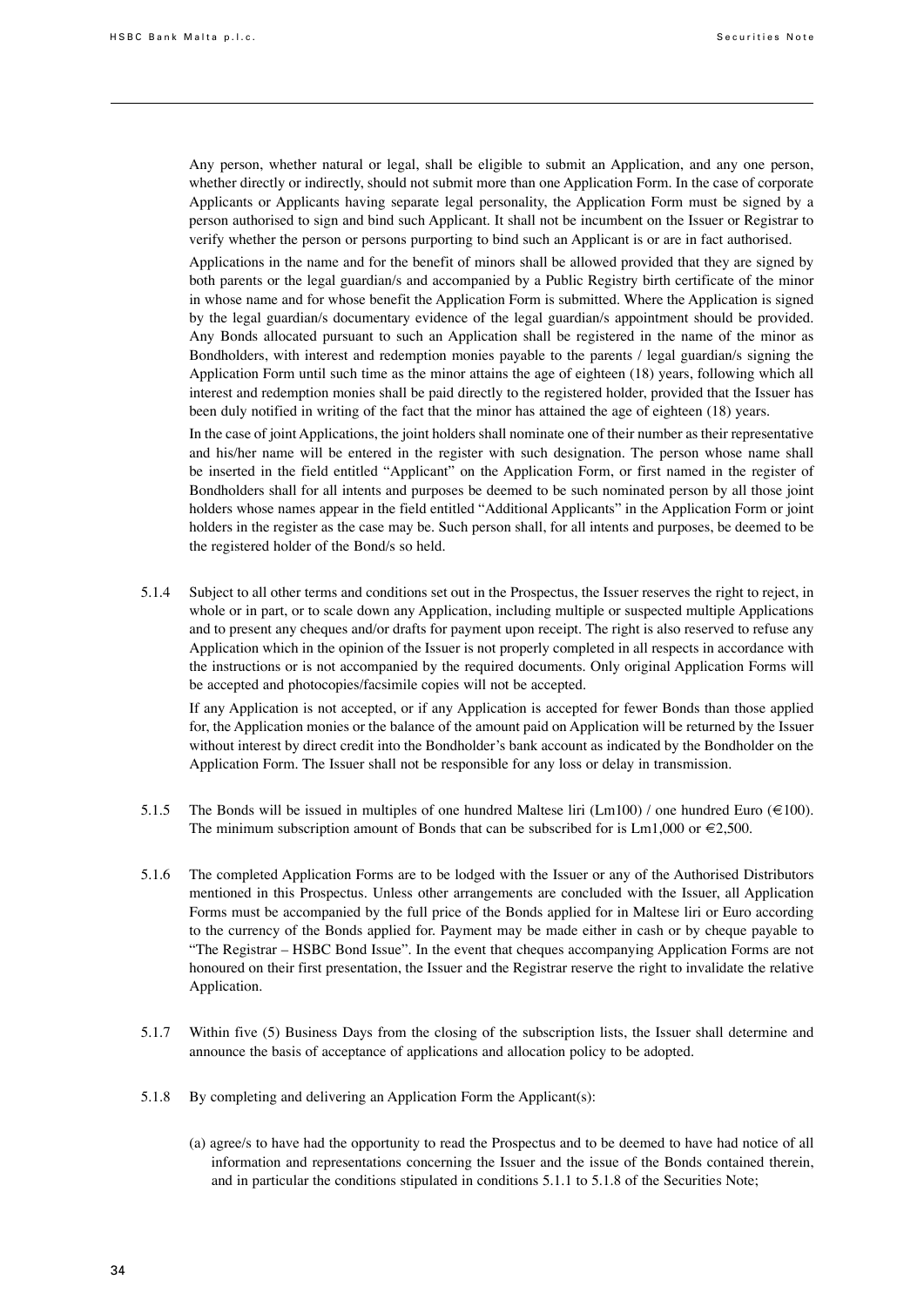- (b) confirm/s that in making such Application no reliance was placed on any information or representation in relation to the Issuer or the issue of the Bonds other than those contained in this Prospectus and accordingly agree/s that no person responsible solely or jointly for the Prospectus or any part thereof will have any liability for any such other information or representation;
- (c) agree/s to provide the Registrar and/or the Issuer, as the case may be, with any information which it/they may request in connection with the Application(s);
- (d) warrant/s, in connection with the Application, to have observed all applicable laws, obtained any requisite governmental or other consents, complied with all requisite formalities and paid any issue, transfer or other taxes due in connection with your Application in any territory and that you have not taken any action which will or may result in the Issuer or the Registrar acting in breach of the regulatory or legal requirements of any territory in connection with the issue of the Bond or your Application;
- (e) warrant/s that all applicable exchange control or other such regulations (including those relating to external transactions) have been duly and fully complied with;
- (f) represent/s that the Applicant is not a U.S. person (as such term is defined in Regulation S under the Securities Act of 1933 of the United States of America, as amended) as well as not to be accepting the invitation set out in the Prospectus from within the United States of America, its territories or its possessions, or any area subject to its jurisdiction (the "United States") or on behalf or for the account of anyone within the United States or anyone who is a U.S. person;
- (g) agrees that Rizzo, Farrugia & Co. (Stockbrokers) Ltd. in its capacity of Sponsor will not treat the Applicant as its customer by virtue of Applicant's Application to subscribe for the Bonds being accepted and that Rizzo, Farrugia & Co. (Stockbrokers) Ltd. will not owe duties or responsibilities towards the Applicant concerning the price of the Bonds or their suitability for the Applicant;
- (h) agrees that all documents in connection with the issue of the Bonds will be sent at the Applicant's own risk and may be sent by post at the address (or, in the case of joint Applications, the address of the first named Applicant) as set out in the application Form;
- (i) For the Purposes of the Prevention of Money Laundering and Funding of Terrorism Regulations, 2003 as subsequently amended, all appointed Authorised Distributors are under a duty to communicate, upon request, all information about clients as is mentioned in Articles 1.2(d) and 2.4 of the "Code of Conduct for Members of the Malta Stock Exchange" appended as Appendix IV to Chapter 3 of the Malta Stock Exchange Bye-Laws, irrespective of whether the said appointed Authorised Distributors are Malta Stock Exchange Members or not. Such information shall be held and controlled by the Malta Stock Exchange in terms of the Data Protection Act (Cap. 440, Laws of Malta) for the purposes and within the terms of the Malta Stock Exchange Data Protection Policy as published from time to time.

#### **5.2 Plan of distribution and allotment**

5.2.1 The Bonds are open for subscription to all categories of investors. The Issuer may enter into conditional placement agreements with investors prior to the commencement of the Offer Period whereby the Issuer binds itself to allocate to such investors, which shall bind themselves to purchase, upon closing of subscription lists, an amount not exceeding fifty (50) per cent in aggregate of the Bonds.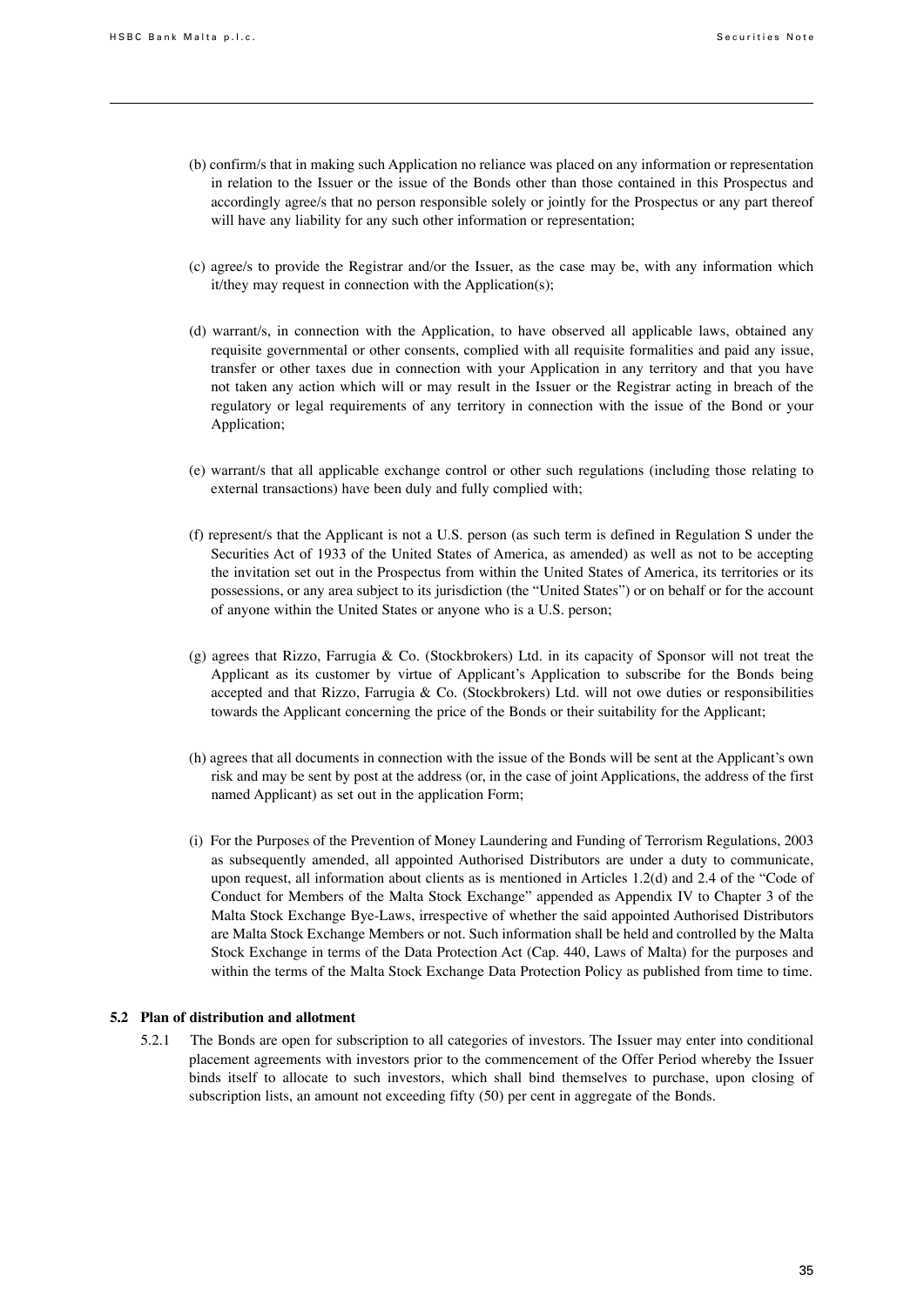5.2.2 It is expected that an allotment advice to Applicants will be dispatched within 5 Business Days of the announcement of the allocation policy.

The registration advice and other documents and any monies returnable to Applicants may be retained pending clearance of the remittance and any verification of identity as required by the Prevention of Money Laundering Act, 1994 (Cap. 373, Laws of Malta) and regulations made thereunder. Such monies will not bear interest while retained as aforesaid.

#### **5.3 Adoption of the Euro**

If the Euro becomes the monetary unit of Malta, the ML Bonds will become automatically denominated in Euro and the amount of each ML Bond will be converted at the irrevocably fixed exchange rate and rounded up in accordance with the law or the relevant guidelines. In this case the distinction between ML Bonds and Euro Bonds will be eliminated and the ML Bonds will be treated in all respects as the Euro Bonds and will be consolidated in one Bond. References in the Prospectus to the ML Bond and Bonds will be interpreted to mean the Euro Bond.

## **6. Admission to Trading and Dealing Arrangements**

Application has been made to the Listing Authority for the admissibility of the Bonds to listing and to the Malta Stock Exchange for the Bonds to be listed and traded on its Official List. The Conditions contained herein shall be read in conjunction with the Bye-Laws of the MSE applicable from time to time.

## **7. Additional Information**

#### **7.1 Statement by experts**

This Securities Document does not contain any statement or report attributed to any person as an expert.

#### **7.2 Credit rating**

The Issuer has not sought the credit rating of an independent rating agency and there has been no assessment by an independent rating agency of the Bonds.

#### **7.3 Documents on display**

For the life of the Securities Note, the following documents (or copies thereof), where applicable, may be inspected at the registered office of the Issuer at 233, Republic Street, Valletta VLT 05, Malta:

- The Memorandum and Articles of Association of the Issuer;
- The Audited Financial Statements of the Issuer for each of the financial years ended 31 December 2004 and 31 December 2005;
- The Audited Financial Statements of the Subsidiaries of the Issuer for the financial years ended 31 December 2004 and 31 December 2005; and
- The Unaudited Half-Yearly results of the Issuer for the six months ended 30 June 2006;

The Audited Financial Statements and the Unaudited Half-Yearly results of the Issuer may also be inspected on the Issuer's website: hsbc.com.mt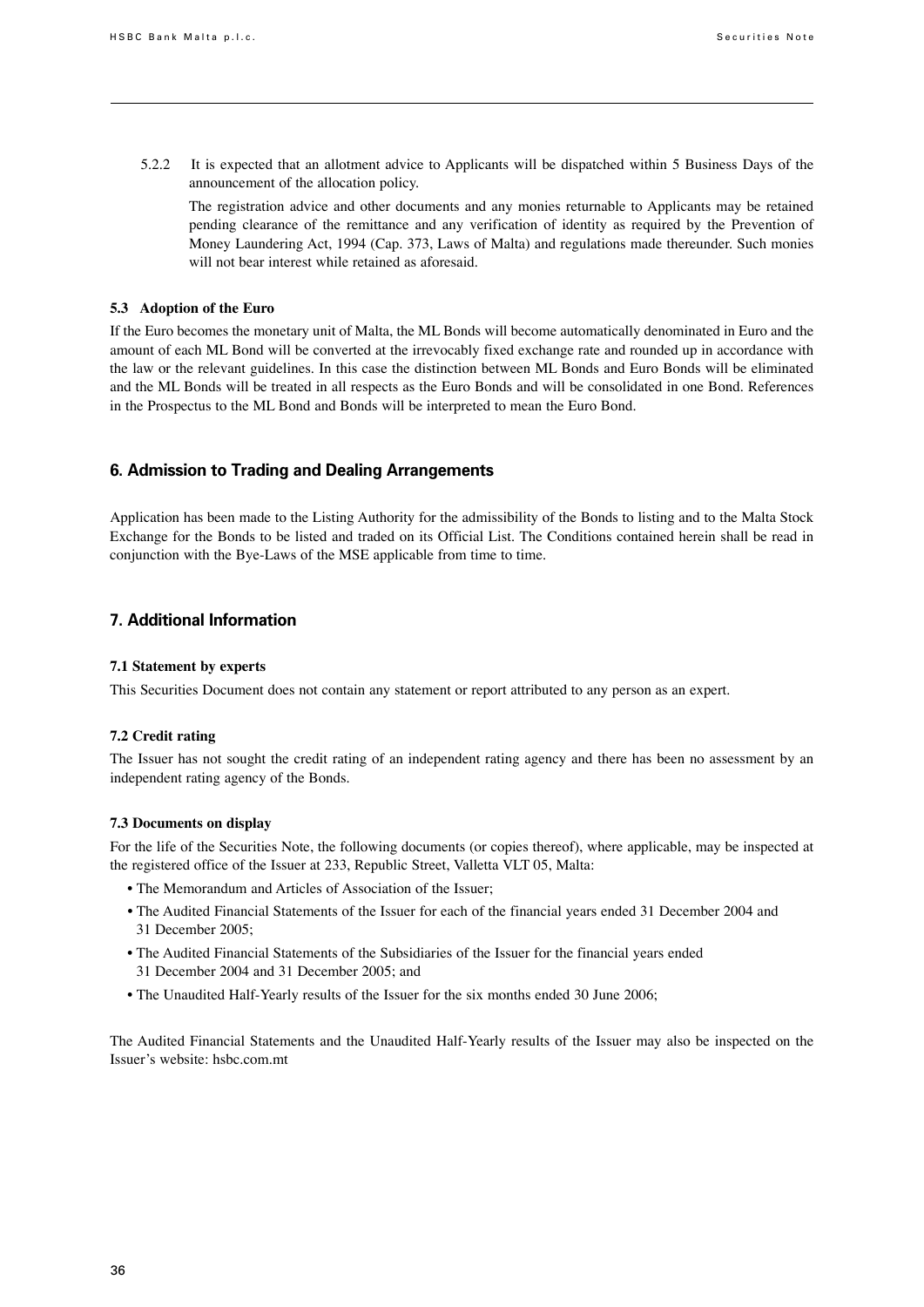## **Part 3 – Summary of the Prospectus**

Dated 10 January 2007

## **Lm20,000,000 4.6% Bonds**

or

## €**46,600,000 4.6% Bonds**

due

1 February 2017

of a nominal value of Lm100/€100 per Bond issued at par bord issued at part of the subject to an Over-allotment Option not exceeding in aggregate Lm5,000,000 or €11,700,000 in value in any one or a combination of the Bonds)

## by

## **HSBC Bank Malta p.l.c.**

(incorporated in Malta with limited liability under registration number C 3177)

Offer Period: from 18 January 2007 to 25 January 2007 (subject to the right of the Issuer to close the Offer early in the event of over-subscription)

ISIN MT0000031212 ML Bond ISIN MT0000031220 Euro Bond

**Sponsor**

Rizzo, Farrugia & Co. (Stockbrokers) Ltd.

**Manager and Registrar** HSBC Bank Malta p.l.c.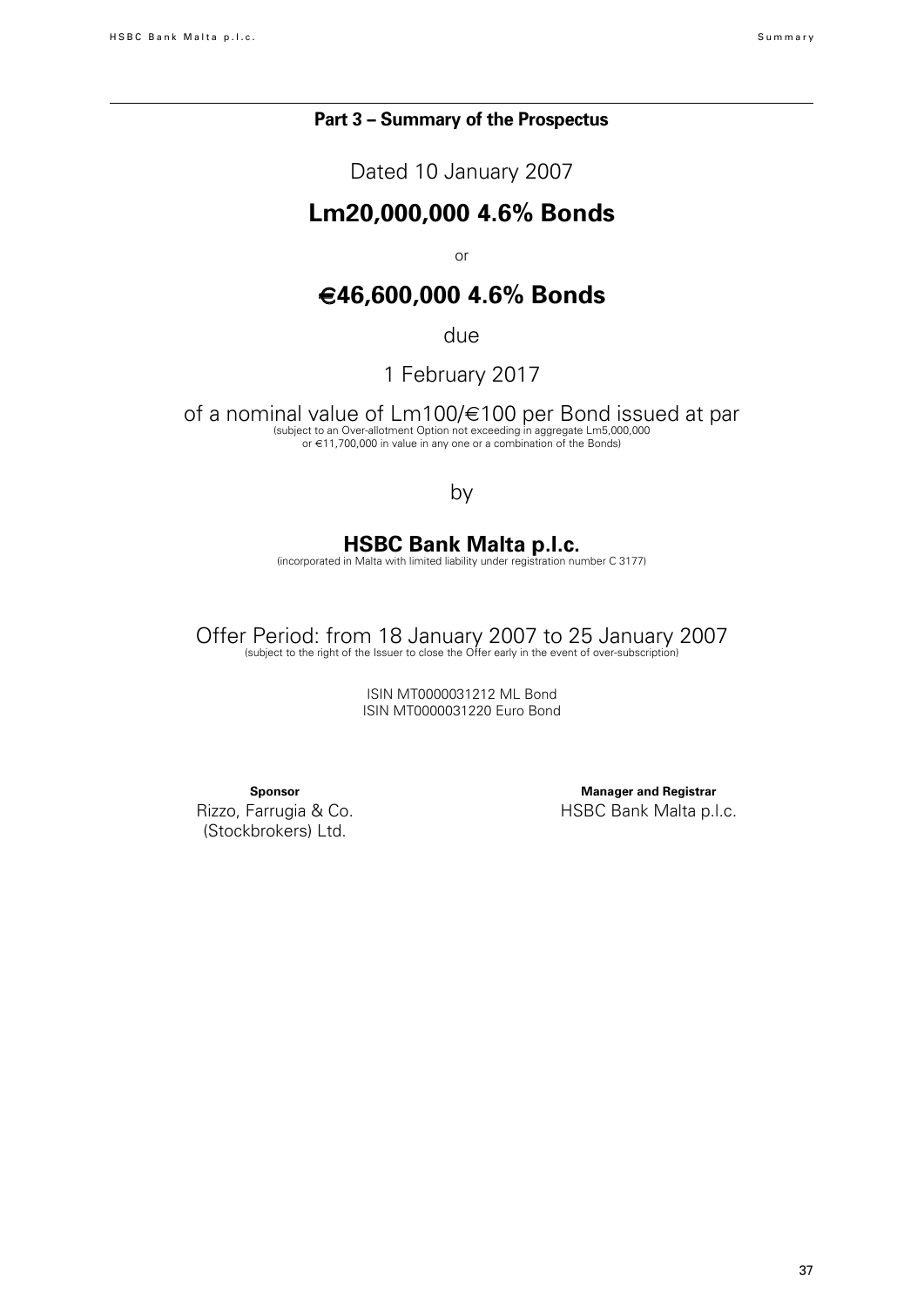#### **Important Information**

#### **Introduction**

This document constitutes a summary to the Prospectus dated 10 January 2007 and contains information on the issue by HSBC Bank Malta p.l.c. (the "Issuer") of Lm20,000,000 4.6% or €46,600,000 4.6% Bonds or any proportion of both such amounts due 1 February 2017 of a nominal value of Lm100/€100 per Bond issued at par and any additional Bonds not exceeding Lm5,000,000 or €11,700,000 in value in any one or combination of the ML Bond and the Euro Bond which the Issuer may issue at its sole and absolute discretion under the Over-allotment Option to meet any outstanding Applications in the event of over-subscription. Interest on the Bonds will become due and payable semi annually in arrears on 1 February and 1 August of each year, between 2007 and the year in which the Bonds are redeemed, both years included, the first Interest Payment Date falling on 1 August 2007. Any Interest Payment Date which falls on a day other than a Business Day, will be carried over to the next following day that is a Business Day. The nominal value of the Bonds on offer will be repayable in full at maturity on 1 February 2017, unless the Bonds are previously re-purchased and cancelled.

The Prospectus, of which this Summary forms part, also contains information about the Issuer and the Bonds in accordance with the requirements of the Listing Rules of the Listing Authority, the Companies Act, 1995 (Cap. 386, Laws of Malta) (the "Act") and the Commission Regulation (EC) No 809/2004 of 29 April 2004 implementing Directive 2003/71/EC of the European Parliament and of the Council as regards information contained in prospectuses as well as the format, incorporation by reference and publication of such prospectuses and dissemination of advertisements.

The Directors, whose names appear under the heading "Directors of the Issuer" on page 16 of the Registration Document forming part of this Prospectus are the persons responsible for the information contained in this Prospectus. To the best of the knowledge and belief of the Directors who have taken all reasonable care to ensure that such is the case, the information contained in this Prospectus is in accordance with the facts and does not omit anything likely to affect the import of such information. The Directors accept responsibility accordingly.

No broker, dealer, salesman or other person has been authorised by the Issuer or by its Directors to issue any advertisement or to give any information or to make any representations in connection with the Bond Issue, other than those contained in this Prospectus and in the documents referred to herein, and if given or made such information and representations must not be relied upon as having been authorised by the Issuer or its Directors.

All the Advisers to the Issuer named in the Prospectus under the heading "Advisers to the Issuer" on page 6 of the Registration Document are acting exclusively for the Issuer in relation to this offer and will not be responsible to any investor or any other person whomsoever in relation to the transactions proposed in the Prospectus.

The Prospectus, a copy of which has been registered with the Registrar of Companies in accordance with the Act, has been published with the consent of the Registrar of Companies in terms of regulation 5(2) of the Companies Act (The Prospectus) Regulations (L.N. 389 of 2005).

A copy of the Prospectus has also been submitted to the Listing Authority for its authorisation for admissibility of the Bonds to listing in satisfaction of the requirements under the Listing Rules. Application has been made to the Malta Stock Exchange for the Bonds being issued pursuant to this Prospectus to be listed and traded on the Official List of the Malta Stock Exchange once the Bonds are authorised as admissible to listing by the Listing Authority.

An Application Form, together with a guide on how to complete it may be obtained from any Authorised Distributor set out in Appendix 1 of the Prospectus.

Statements in the Prospectus are, except where otherwise stated, based on the law and practice currently in force in Malta and are subject to changes therein.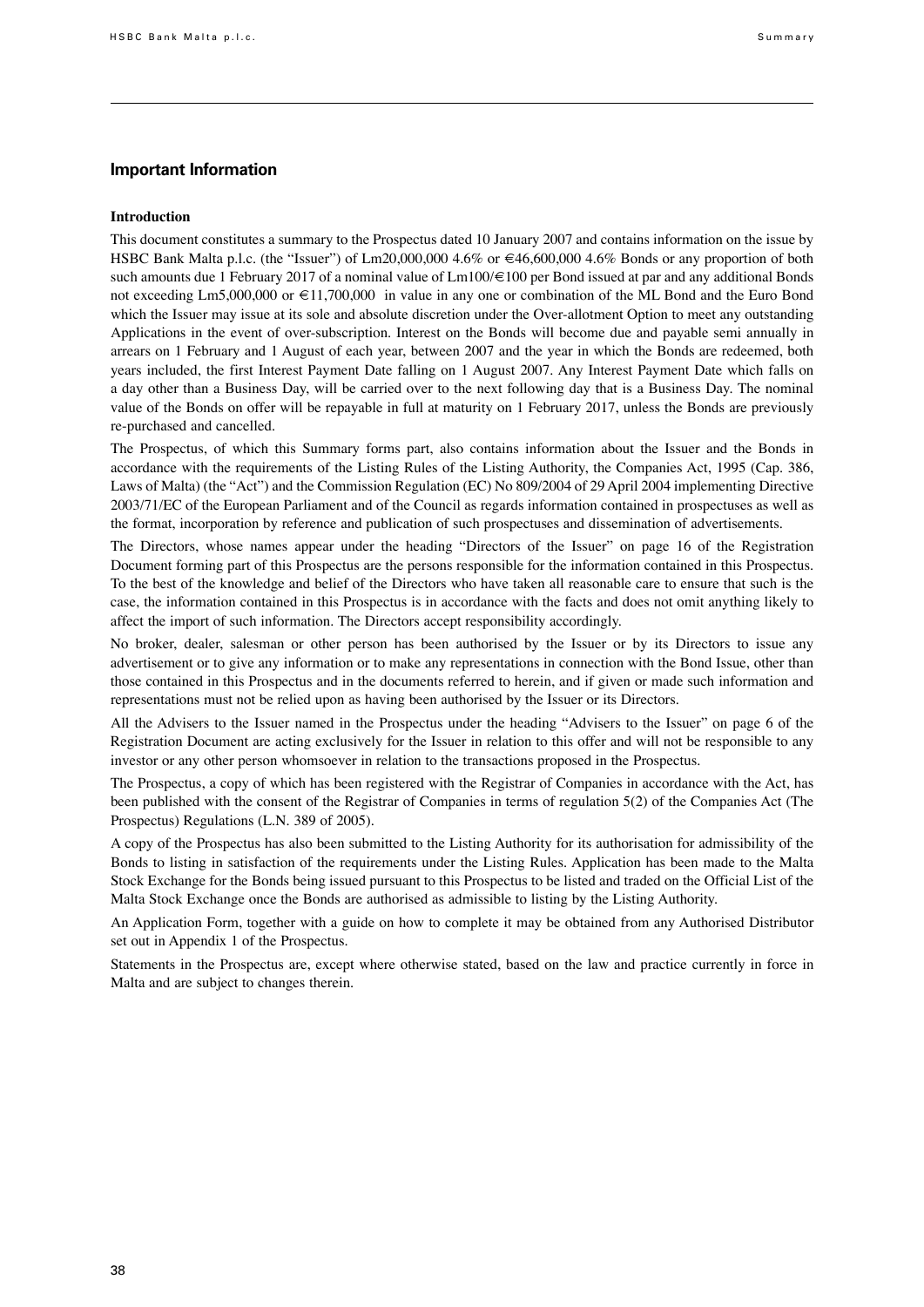#### **Selling Restrictions**

The Prospectus does not constitute, and may not be used for purposes of an offer or invitation to subscribe for Bonds by any person in any jurisdiction: (i) in which such offer or invitation is not authorised; or (ii) in which the person making such offer or invitation is not qualified to do so; or (iii) to any person to whom it is unlawful to make such offer or invitation.

It is the responsibility of any persons in possession of the Prospectus and any persons wishing to apply for Bonds to inform themselves of, and to observe and comply with, all applicable laws and regulations of any relevant jurisdiction. Prospective applicants for Bonds should inform themselves as to the legal requirements of so applying and of any applicable exchange control requirements and taxation in the countries of their nationality, residence or domicile.

Save for the public offering in the Republic of Malta, no action has been or will be taken by the Issuer that would permit a public offering of the Bonds or the distribution of the Prospectus (or any part thereof) or any offering material in any country or jurisdiction where action for that purpose is required.

In relation to each Member State of the European Economic Area (other than Malta) which has implemented the Directive 2003/71/EC of the European Parliament and of the Council of 4 November 2003 on the prospectus to be published when securities are offered to the public or admitted to trading (the "Prospectus Directive") or which, pending such implementation, applies article 3.2 of the Prospectus Directive, the Bonds can only be offered to "qualified investors" (as defined in the Prospectus Directive) as well as in any other circumstances which do not require the publication by the Issuer of a prospectus pursuant to article 3 of the Prospectus Directive.

The Bonds have not been nor will they be registered under the United States Securities Act, 1933 as amended (the "1933 Act"), or under any Federal or State securities law and may not be offered, sold or otherwise transferred, directly or indirectly in the United States of America, its territories or possessions, or any area subject to its jurisdiction (the "United States") or to or for the benefit of, directly or indirectly, any United States person (as defined in Regulation "S" of the 1933 Act, as amended from time to time). Furthermore the Issuer will not be registered under the United States Investment Company Act, 1940 (the "1940 Act") as amended and investors will not be entitled to the benefits of the 1940 Act.

#### **Warnings**

This Summary has to be read as an introduction to the Prospectus dated 10 January 2007 written in English (the "Prospectus") and composed of the following parts:

- 1. Registration Document
- 2. Securities Note
- 3. Summary of the Prospectus

Any decision to invest in the Bonds has to be based on an exhaustive analysis by the investor of the Prospectus as a whole.

The Directors have tabled this Summary and applied for its notification and assume responsibility for its content, but only if the Summary is misleading, inaccurate or inconsistent when read together with the other parts of the Prospectus.

The value of investments can go up or down and past performance is not necessarily indicative of future performance. The nominal value of the Bonds will be repayable in full upon maturity. Prospective investors should carefully consider all the information contained in the Prospectus as a whole and should consult their own independent financial and other professional advisers before deciding to make an investment in the Bonds.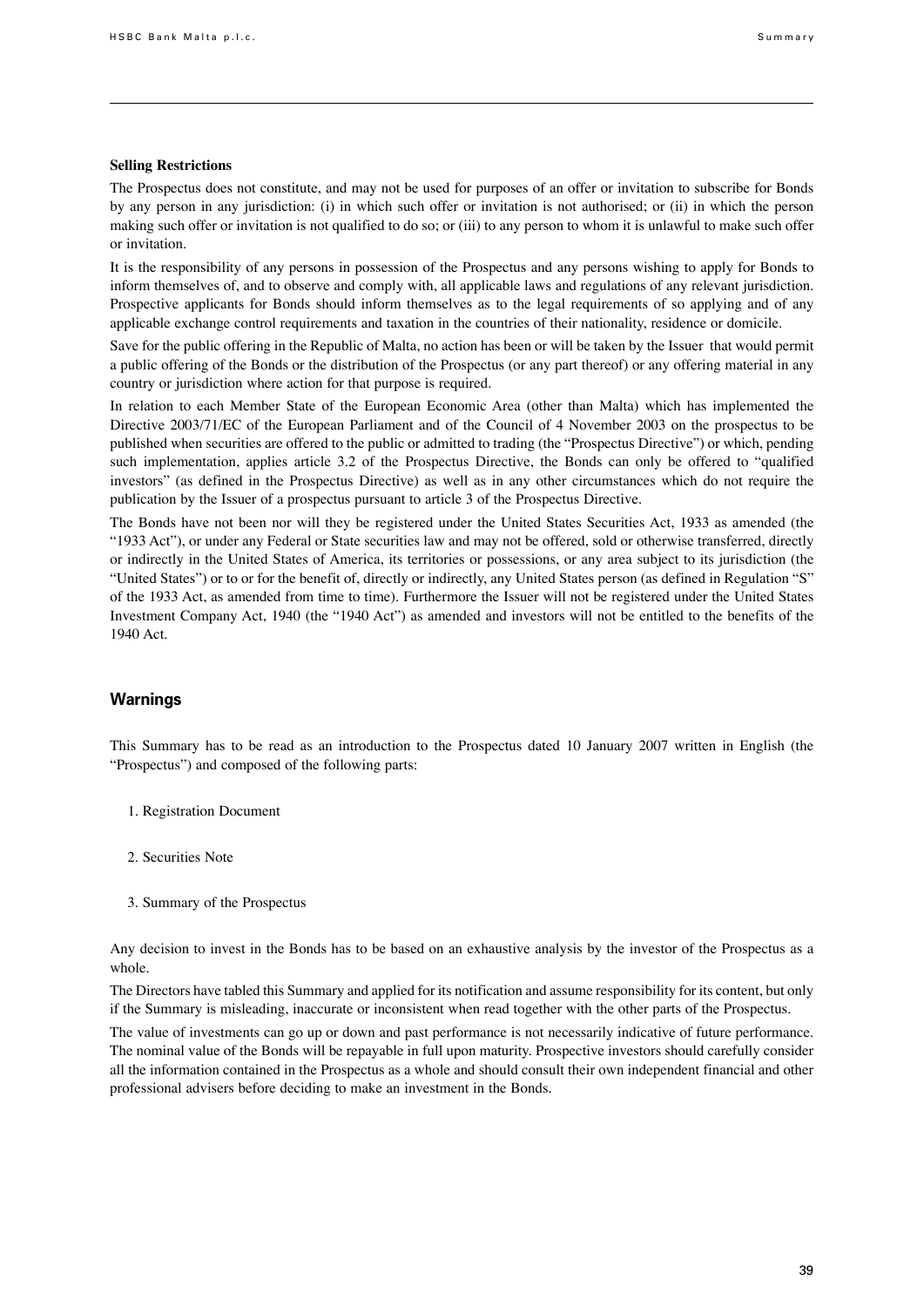## **1. Definitions**

Words and expressions used in this Summary shall, except where the context otherwise requires, bear the same meaning as defined in the Registration Document forming part of the Prospectus.

#### **2. Directors, Senior Management and Auditors**

#### **2.1 Directors**

As at the date of the Summary, the Board of Directors of the Issuer is composed of the following persons:

| <b>Albert Mizzi</b>                  | Non-Executive Chairman               |  |
|--------------------------------------|--------------------------------------|--|
| <b>Shaun Wallis</b>                  | Director and Chief Executive Officer |  |
| <b>Sally Robson</b>                  | Director and Chief Operating Officer |  |
| David Budd                           | <b>Non-Executive Director</b>        |  |
| Philip Farrugia Randon               | <i>Executive Director</i>            |  |
| Charles John Farrugia                | <i>Executive Director</i>            |  |
| <b>Victor Scicluna</b>               | <b>Non-Executive Director</b>        |  |
| Peter Paul Testaferrata Moroni Viani | <b>Non-Executive Director</b>        |  |
| <b>Saviour sive Sonny Portelli</b>   | <b>Non-Executive Director</b>        |  |
| <b>Company Secretary</b>             |                                      |  |

**George Brancaleone** *Company Secretary*

#### **2.2 Board Committees**

The Directors have established the following board committees:

- Audit Committee
- Remuneration Committee
- Asset and Liability Management Committee
- Risk Management Committee

#### *Audit Committee*

The audit committee, which has been approved by the Listing Authority in terms of Listing Rule 8.64, is composed as at the date of this Prospectus, of Victor Scicluna (Chairman), Peter Paul Testaferrata Moroni Viani and Saviour sive Sonny Portelli, who are all independent non-executive Directors. Executives of the Issuer are available to attend any of the meetings as directed by the Committee.

#### *Remuneration Committee*

As at the date of this Prospectus, this committee is chaired by Albert Mizzi (independent non-executive Director) and comprises the Chief Executive Officer and the Chief Operating Officer.

#### *Asset and Liability Management Committee (ALCO)*

The Chief Executive Officer has primary responsibility for ensuring efficient development of asset and liability management. As at the date of this Prospectus, membership consists of senior executives with responsibility for the following functions: corporate banking, retail banking, treasury, financial control, marketing, and credit.

The ALCO is chaired by the Chief Executive Officer and deputized by the Chief Operating Officer and meets once a month.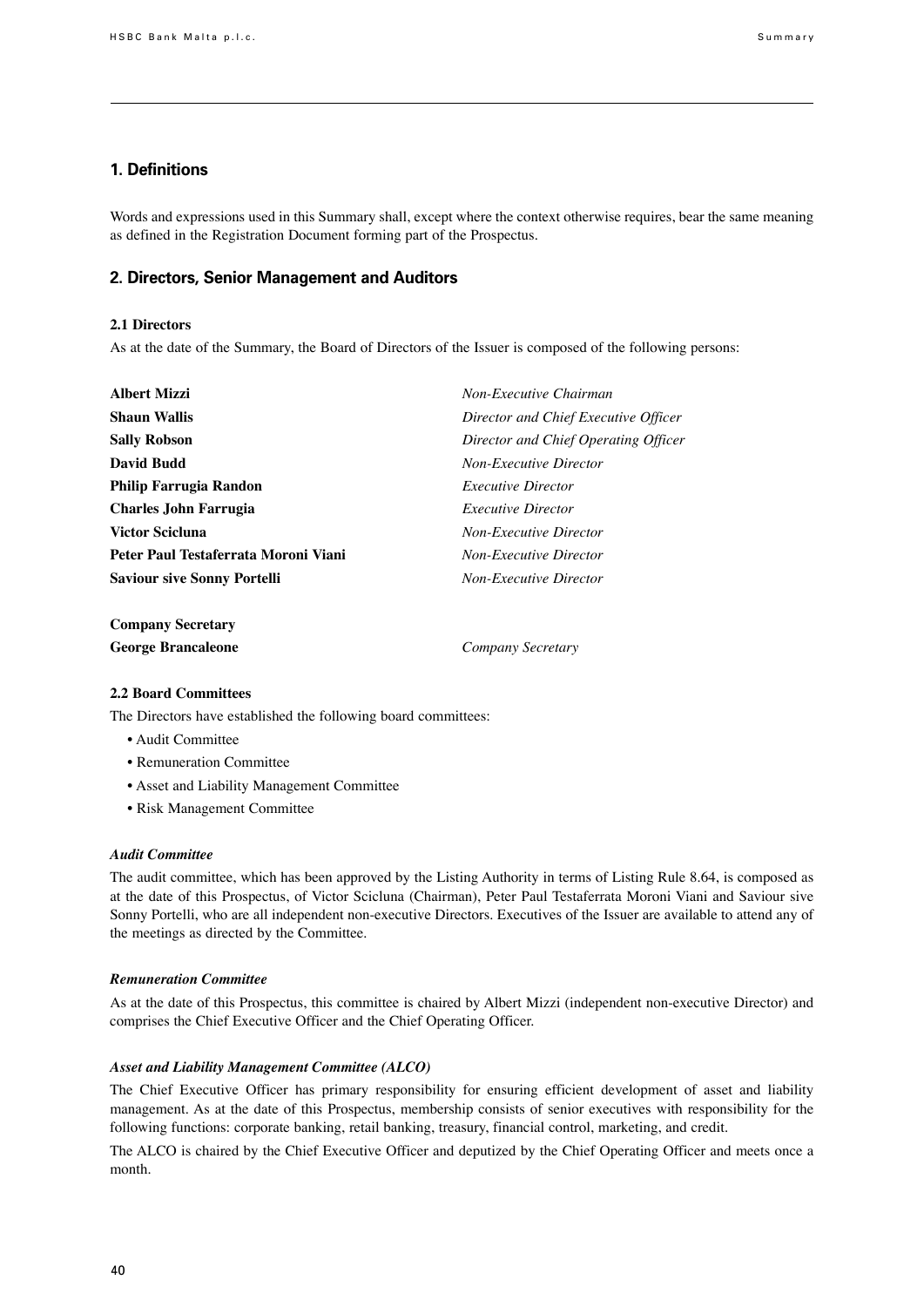#### *Risk Management Committee*

As at the date of this Prospectus, this committee is chaired by the Chief Operating Officer and is composed of the Chief Operating Officer, Chief Financial Officer, Senior Internal Audit Manager and the Heads of Credit, Banking Services, Commercial Banking, Personal Financial Services, Corporate Investment Banking and Markets and Compliance.

#### **2.3 Senior Management**

As at the date of this Summary the senior management of the Issuer is composed of the following:

| <b>Shaun Wallis</b>          | Chief Executive Officer                          |
|------------------------------|--------------------------------------------------|
| <b>Sally Robson</b>          | Chief Operating Officer                          |
| <b>Charles John Farrugia</b> | Head of Corporate Investment Banking and Markets |
| Philip Farrugia Randon       | <b>Head of Group Legal</b>                       |
| <b>James Dunbar Cousin</b>   | <b>Head of Commercial Banking</b>                |
| <b>Godfrey Swain</b>         | <b>Head of Personal Financial Services</b>       |
| <b>Martin Peplow</b>         | Head of Credit                                   |
| <b>Philip Farrugia</b>       | <b>Head of Banking Services</b>                  |
| <b>Mark Sims</b>             | <b>Head of Human Resources</b>                   |
| <b>Joseph Borg</b>           | Head of IT                                       |
| John Sammut                  | <b>Head of Compliance</b>                        |
| <b>Brian Tortell</b>         | <b>Head of Marketing</b>                         |
| <b>David Demarco</b>         | Chief Financial Officer                          |
| <b>Anthony Vella Gregory</b> | Senior Internal Audit Manager                    |

#### **2.4 Remuneration of Directors and Senior Management**

Directors' remuneration for the financial year ended 31 December 2005:

| • Directors' fees                                   | Lm46,000  |
|-----------------------------------------------------|-----------|
| • Directors' emoluments as full-time bank employees | Lm300,000 |

No Director is entitled to profit sharing, share options, pension benefits (other than performance-related bonus awards) or any other remuneration, directly from the Issuer.

The members of senior management are employed under an indefinite contract of service. Senior management are remunerated by way of salary and are, in addition, entitled to bonuses linked to individual performance and overall performance of the Group.

#### **2.5 Auditors**

The annual statutory financial statements of the Issuer for the financial years ended 31 December 2004 and 31 December 2005 have been audited by KPMG, Certified Public Accountants of Portico Building, Marina Street, Pieta, Malta. KPMG is a firm of certified public accountants holding a warrant to practice the profession of accountant in terms of the Accountancy Profession Act, 1979 (Cap. 281, Laws of Malta).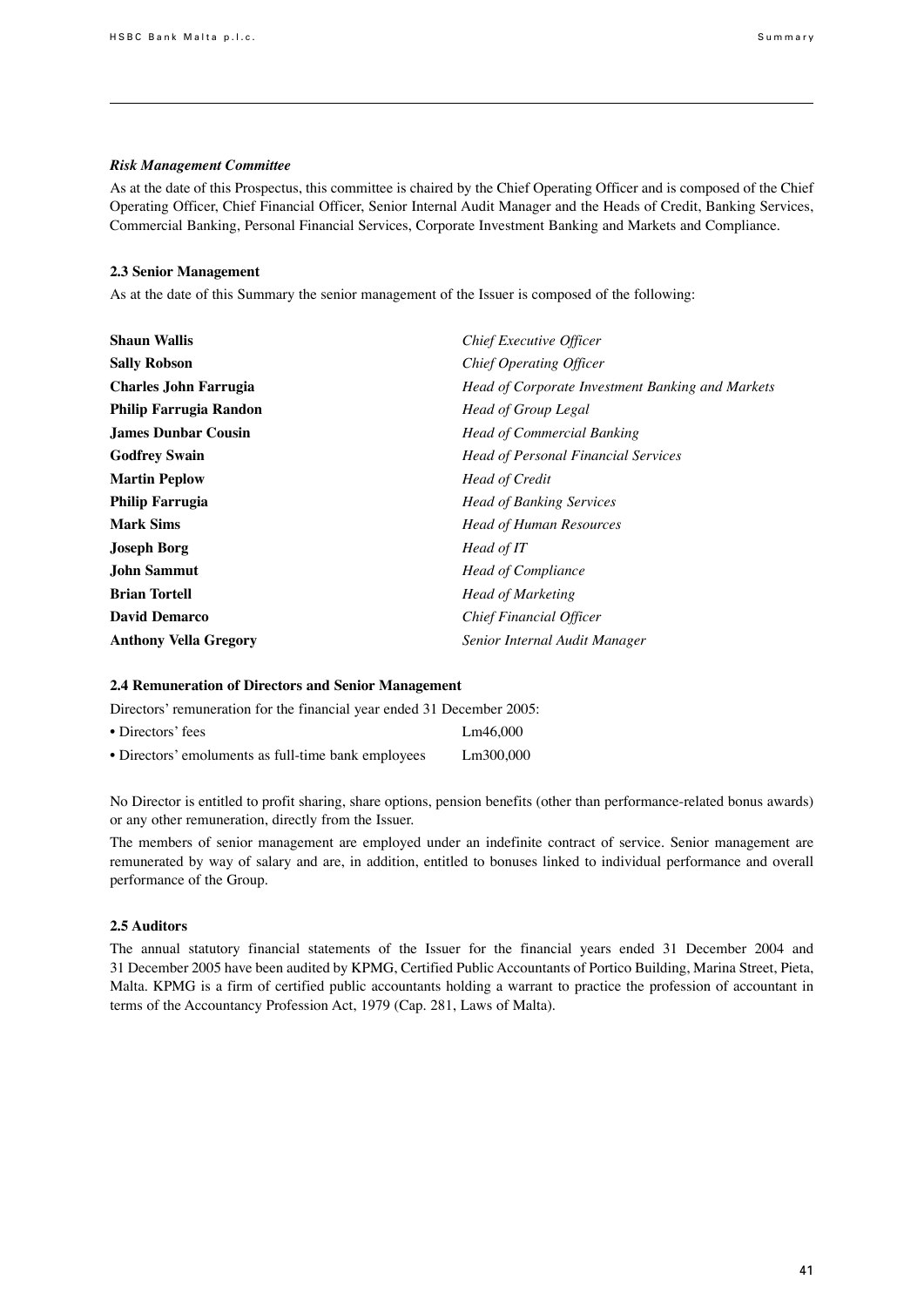## **3. Advisers to the Issuer**

#### **Legal Advisers to the Issuer**

HSBC Bank Malta p.l.c. Legal Office 116, Archbishop Street Valletta Malta 

## **Manager and Registrar**

HSBC Bank Malta p.l.c. 233, Republic Street Valletta Malta 

## **Sponsor**

Rizzo, Farrugia & Co. (Stockbrokers) Ltd. Airways House, Third Floor, High Street Sliema Malta

## **4. Offer Statistics**

| Issuer:                             | HSBC Bank Malta p.l.c., a company registered in Malta with registration number C 3177.                                                                                                                                                                                            |
|-------------------------------------|-----------------------------------------------------------------------------------------------------------------------------------------------------------------------------------------------------------------------------------------------------------------------------------|
| Amount:                             | Lm20,000,000 or $\in$ 46,600,000 or any proportion of both such amounts, representing the<br>ML Bonds and the Euro Bonds, which in aggregate does not exceed the sum of<br>Lm20,000,000 or $\in$ 46,600,000, subject to the Over-allotment Option described below.                |
| Over-allotment Option:              | At the sole and absolute discretion of the Issuer, additional ML Bonds and/or Euro Bonds<br>not exceeding in aggregate Lm5,000,000 or $\in$ 11,700,000 in value may be issued at the<br>Bond Issue Price to cover any outstanding Applications in the event of over-subscription. |
| Form:                               | The Bonds will be issued in fully registered and dematerialised form and will be<br>represented in uncertificated form by the appropriate entry in the electronic register<br>maintained on behalf of the Issuer at the Central Securities Depository.                            |
| Denomination:                       | Maltese liri (Lm) and Euro $(\epsilon)$ .                                                                                                                                                                                                                                         |
| Minimum amount<br>per subscription: | Minimum of one thousand Maltese liri (Lm1,000) or two thousand five hundred Euro<br>$(\epsilon 2,500)$ .                                                                                                                                                                          |
| Subscription:                       | Multiples of one hundred Maltese liri (Lm100) / one hundred Euro ( $\in$ 100).                                                                                                                                                                                                    |
| <b>Maturity Date:</b>               | 1 February 2017                                                                                                                                                                                                                                                                   |
| Bond Issue Price:                   | At par (Lm100/ $\in$ 100 per Bond).                                                                                                                                                                                                                                               |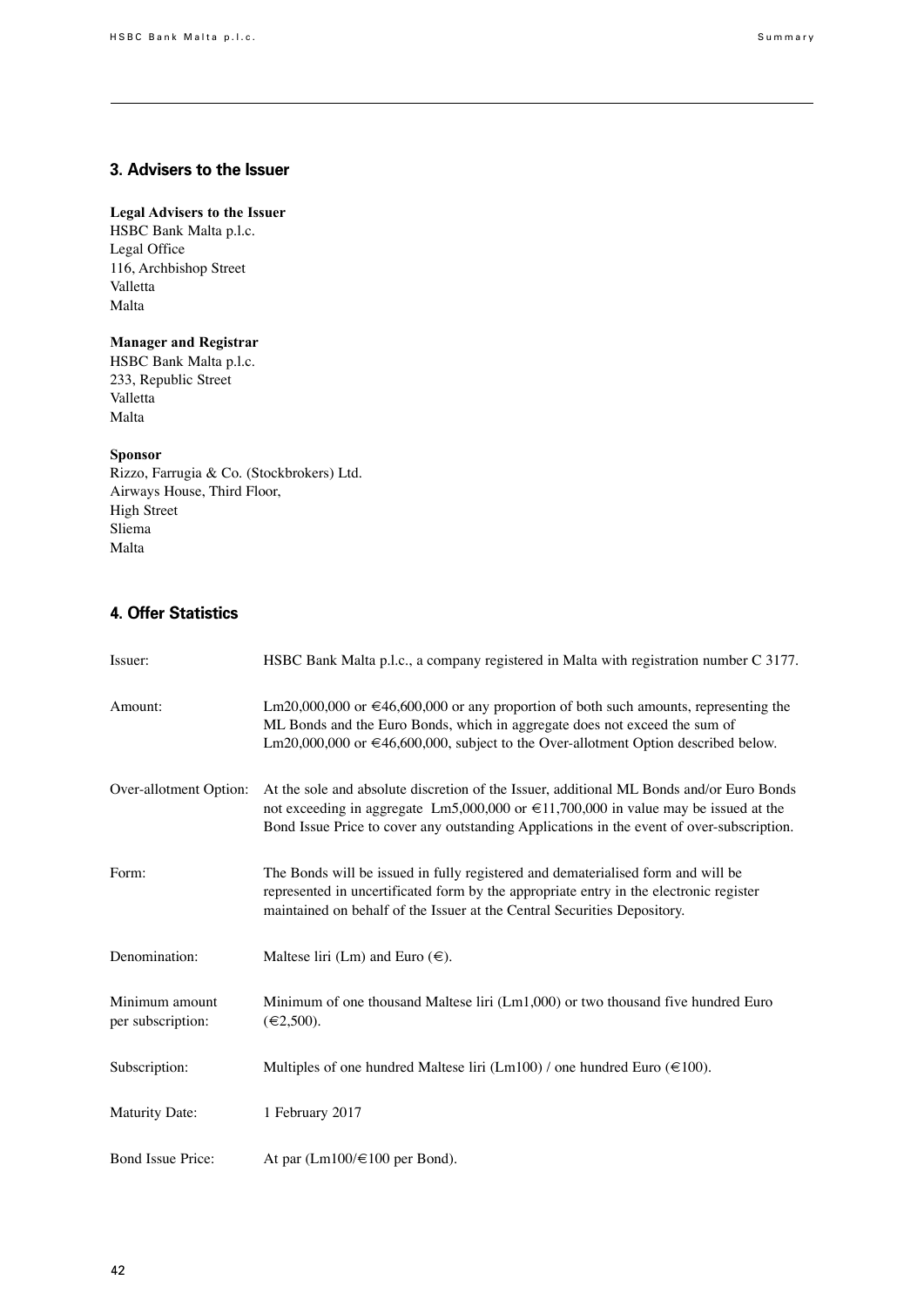| Status of the Bonds:               | The Bonds constitute the general, direct, unconditional, subordinated and unsecured<br>obligations of the Issuer and shall at all times rank pari passu, without any priority or<br>preference among themselves and, shall thus rank after other present outstanding,<br>unsubordinated and unsecured obligations of the Issuer. |
|------------------------------------|----------------------------------------------------------------------------------------------------------------------------------------------------------------------------------------------------------------------------------------------------------------------------------------------------------------------------------|
| Listing:                           | Application has been made to the Listing Authority for the admissibility of the Bonds to<br>listing and to the Malta Stock Exchange for the Bonds to be listed and traded on its Official<br>List.                                                                                                                               |
| Offer Period:                      | The period between the 18 January and the 25 January 2007 (or such earlier date as may<br>be determined by the Issuer in the event of over-subscription) during which the Bonds are<br>on offer.                                                                                                                                 |
| Interest:                          | Four point six per cent $(4.6\%)$ per annum.                                                                                                                                                                                                                                                                                     |
|                                    | Interest Payment Date(s): 1 February and 1 August of each year, between 2007 and the Maturity Date (both years<br>included).                                                                                                                                                                                                     |
| Redemption Value:                  | At par $(Lm100/\text{\textsterling}100$ per Bond).                                                                                                                                                                                                                                                                               |
|                                    | Manager and Registrar: HSBC Bank Malta p.l.c.                                                                                                                                                                                                                                                                                    |
| Sponsor:                           | Rizzo, Farrugia & Co. (Stockbrokers) Ltd.                                                                                                                                                                                                                                                                                        |
| Governing Law<br>and Jurisdiction: | The Bonds are governed by and shall be construed in accordance with Maltese law. The<br>Maltese Courts shall have exclusive jurisdiction to settle any disputes that may arise out of<br>or in connection with the Bonds                                                                                                         |

## **5. Expected Time-table of Principal Events**

| Application Forms available                                             | 10 January 2007  |
|-------------------------------------------------------------------------|------------------|
| Opening of subscription lists                                           | 18 January 2007  |
| Closing of subscription lists                                           | 25 January 2007  |
| Announcement of basis of Acceptance                                     | 1 February 2007  |
| Commencement of Interest on the Bonds                                   | 1 February 2007  |
| Expected dispatch of allotment advice and refunds of unallocated monies | 8 February 2007  |
| Admission to trading                                                    | 12 February 2007 |
|                                                                         |                  |

**The Issuer reserves the right to close the Offer before the 25 January 2007 in the event of over-subscription, in which case, the remaining events set out in the "Expected Time-table of Principal Events" shall be anticipated in the same chronological order in such a way as to retain the same number of Business Days between the said principal events.**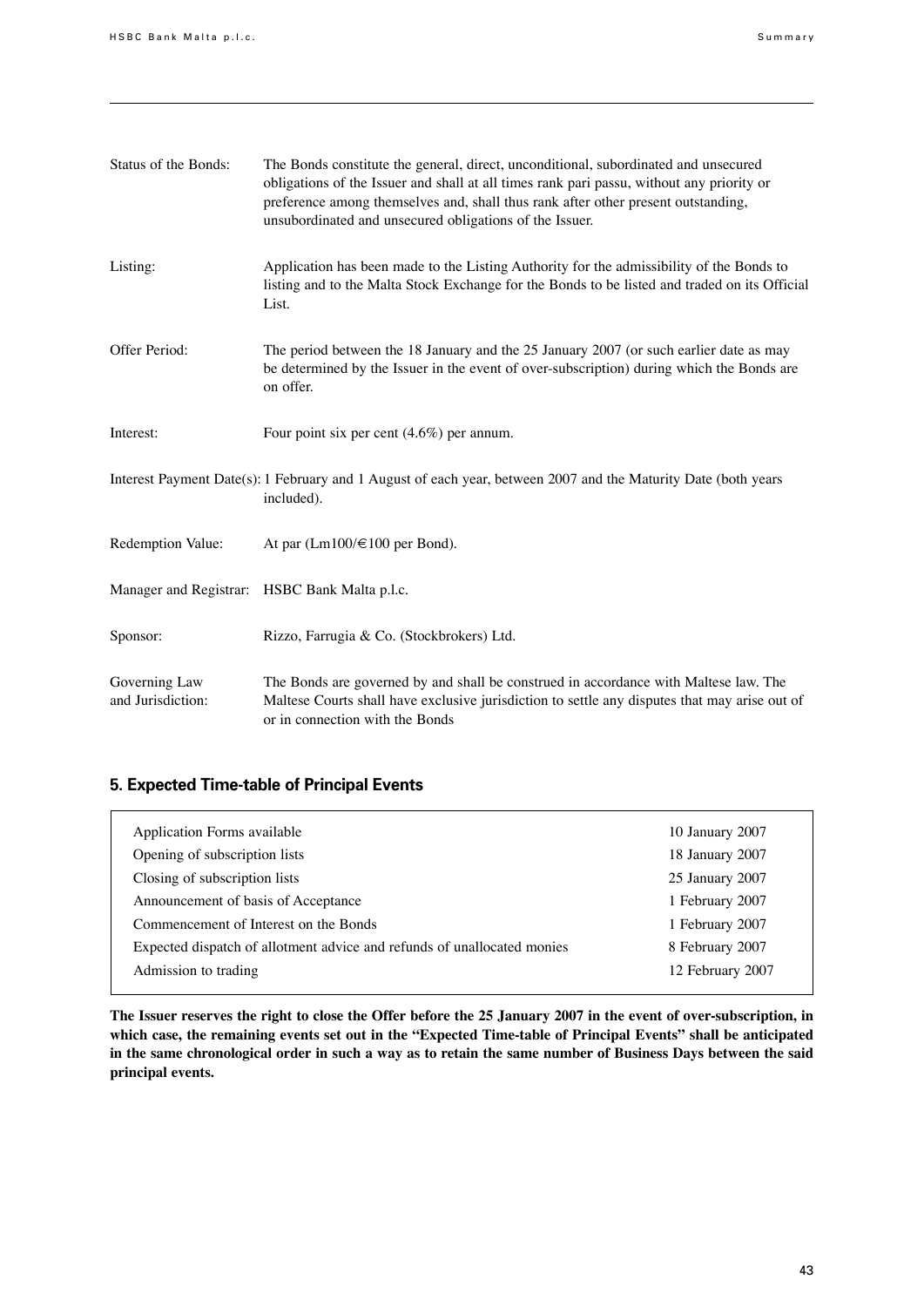### **6. Key Information**

The following information is extracted from the Issuer's Group Audited Financial Statements for the financial years ended 31 December 2004 and 31 December 2005, and the Group Unaudited Half-Yearly results for the six months ended 30 June 2006.

|                                                            | <b>Group Income Statement for the</b> |             |             |
|------------------------------------------------------------|---------------------------------------|-------------|-------------|
|                                                            | 6 months                              | 12 months   | 12 months   |
|                                                            | ended                                 | ended       | ended       |
|                                                            | 30 June 2006                          | 31 Dec 2005 | 31 Dec 2004 |
|                                                            | (unaudited)                           | (audited)   | (audited)   |
|                                                            | Lm000                                 | Lm000       | Lm000       |
| Net interest income                                        | 22,807                                | 46,872      | 41,394      |
| Net non-interest income                                    | 15,067                                | 21,756      | 18,706      |
| Operating expenses                                         | (16, 944)                             | (31, 430)   | (30, 763)   |
| Amortisation of intangible assets                          | (286)                                 | (635)       | (797)       |
| Net impairment reversals                                   | 54                                    | 142         | 4,012       |
| (Provisions) / reversals for liabilities and other charges | (130)                                 |             | 301         |
| <b>Profit before tax</b>                                   | 20,568                                | 36,706      | 32,853      |
| Tax on profit                                              | (7, 136)                              | (12, 642)   | (10, 843)   |
| Profit for the period                                      | 13,432                                | 24,064      | 22,010      |
| <b>Earnings per share</b>                                  | 4.6c                                  | 8.2c        | 7.5c        |

|                          |              | <b>Group Balance Sheet as at</b> |             |  |
|--------------------------|--------------|----------------------------------|-------------|--|
|                          | 30 June 2006 | 31 Dec 2005                      | 31 Dec 2004 |  |
|                          | (unaudited)  | (audited)                        | (audited)   |  |
|                          | Lm000        | Lm000                            | Lm000       |  |
| <b>Total assets</b>      | 1,706,204    | 1,655,874                        | 1,599,146   |  |
| <b>Total liabilities</b> | 1,582,995    | 1,524,173                        | 1,464,693   |  |
| <b>Total equity</b>      | 123,209      | 131,701                          | 134,453     |  |

## **7. Reasons for the Offer and Use of Proceeds**

The net proceeds from the issue of the Bonds will be used by the Issuer to meet part of its general financing requirements. The proceeds of the Bond will constitute Additional Own Funds (Tier II capital) of the Issuer in terms of the Own Funds Directive BD/03.

## **8. Risk Factors**

An investment in the Bonds involves certain risks including those described below. Prospective investors should carefully consider, with their own independent financial and other professional advisers, the following risk factors and other investment considerations as well as all the other information contained in the Prospectus before deciding to make an investment in the Bonds.

This document contains forward-looking statements. No assurance can be given that future results or expectations covered by such forward-looking statements will be achieved. These statements by their nature involve substantial risks and uncertainties, certain of which are beyond the Issuer's control.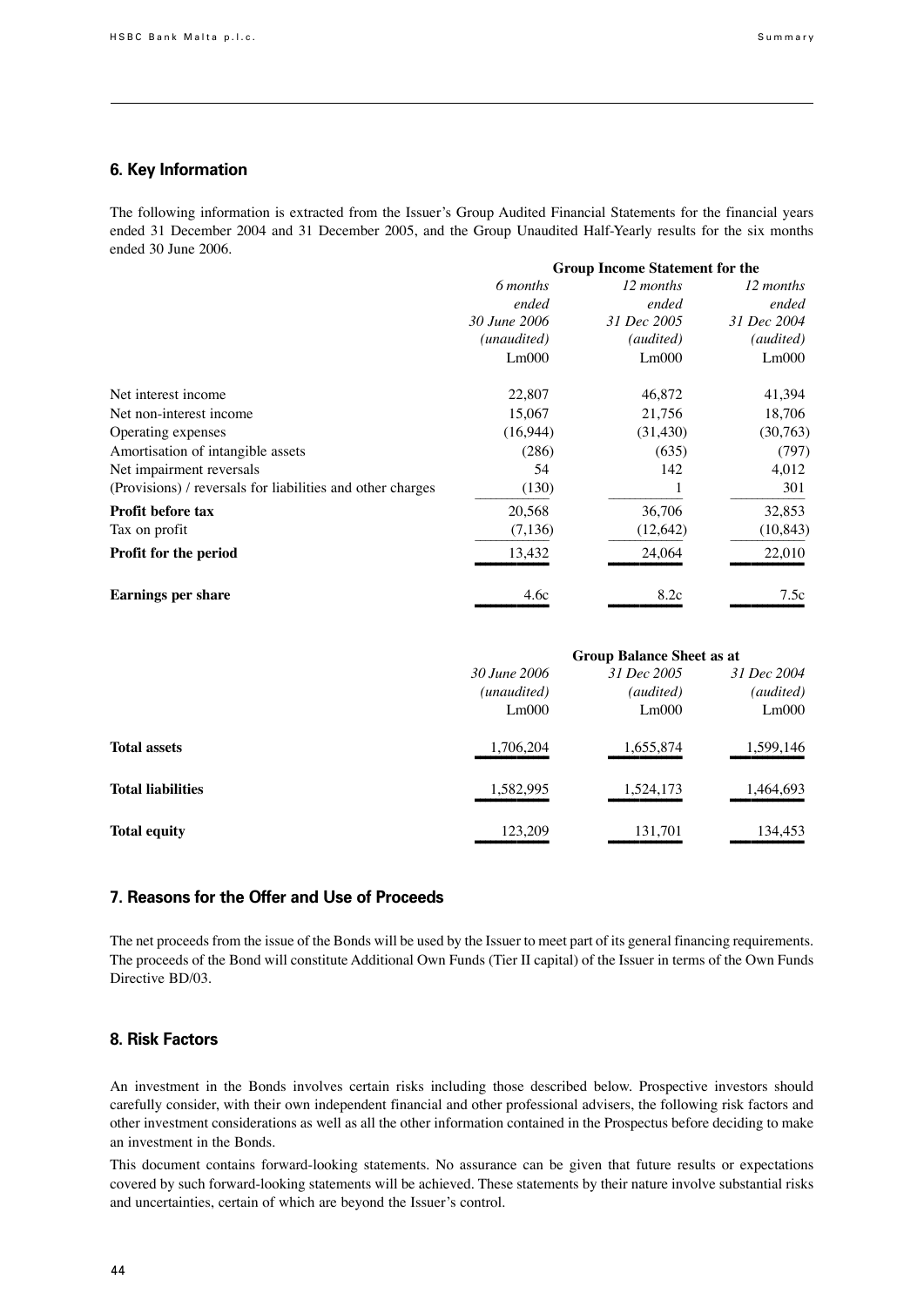#### **8.1 Risks relating to the Issuer**

- The Issuer is a company engaged primarily in the business of banking and owns various subsidiaries. As a group which is involved in a wide spectrum of financial services activities, it is subject to influence by numerous unpredictable factors.
- Market cycles may reduce investment and demand for investment and life assurance products promoted or distributed by the Group.
- Changes in overall economic conditions, which are beyond the Issuer's control, may also affect in a negative way the Group's overall performance and results.
- Increased competitive pressure in the financial services sector could adversely affect the Issuer's results of operations and profitability.
- Concentration of ownership in the hands of a particular shareholder or shareholders may enable them, acting individually or in concert, to exercise control over the Issuer and to have a significant role in the Issuer's development.
- Various operational risks must also be taken into consideration, for instance, failed internal or external processes or systems, human error, regulatory breaches, employee misconduct or external events such as fraud, other factors over which the Issuer has no control such as catastrophic events, terrorist attacks and other acts of war and hostility, changes in the laws and regulations to which the Issuer is subject, including changes in the interpretation thereof.

#### **8.2 Risks related to the Bonds**

- There is currently no trading record in respect of the Bonds as there has never been a public market for the Bonds prior to the offering contained in this Prospectus.
- A public trading market having the desired characteristics of depth, liquidity and orderliness depends on a number of factors including the presence in the market place of willing buyers and sellers of the Issuer's Bonds at any given time, which presence is dependent upon the individual decisions of investors over which the Issuer has no control.
- No prediction can be made about the effect which any future public offerings of the Issuer's securities or any takeover or merger activity involving the Issuer will have on the market price of the Bonds prevailing from time to time.
- As purchasers of foreign currency instruments, investors are exposed to the risk of changing foreign exchange rates and spot rates.
- The Bonds will rank after other outstanding, unsubordinated and unsecured obligations of the Issuer, present and future.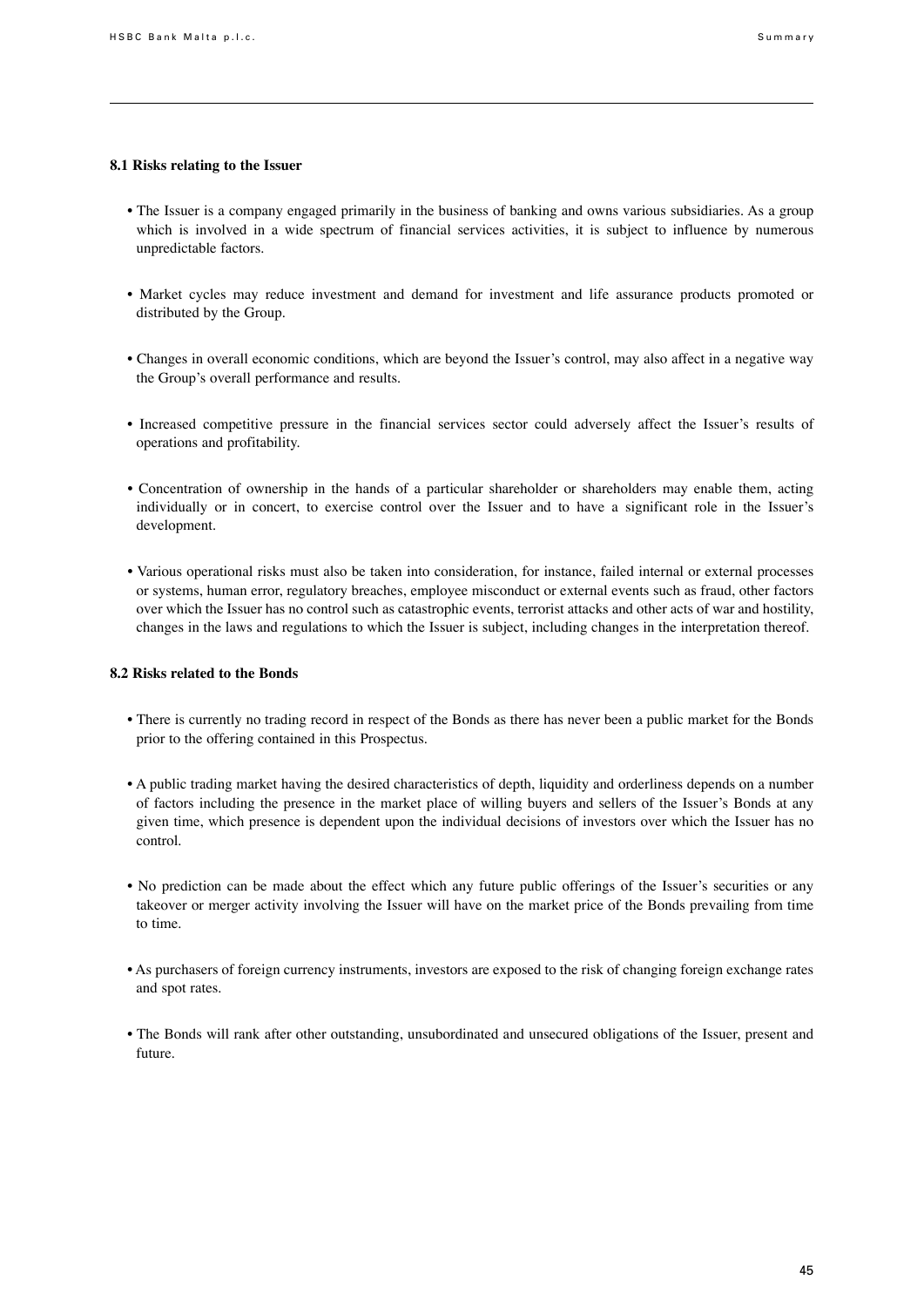#### **9. Information on the Issuer**

#### **History and Development**

The Issuer was registered in Malta under the name Mid-Med Bank Limited, a private limited liability company under registration number C 3177. The company is domiciled in Malta. It was incorporated on the 25 September 1975 for an unlimited duration under the Commercial Partnerships Ordinance, 1962 (Cap. 168, Laws of Malta) and with effect from 31 December 1997 complied with the Companies Act, 1995 (Cap. 386, Laws of Malta) under which it is regulated.

The Issuer's ordinary shares were listed on the Official List of the Malta Stock Exchange on 4 January 1993. The status of the Issuer was changed to that of a public limited liability company (p.l.c.) on 31 December 1997. The Issuer changed its name from Mid-Med Bank Limited to Mid-Med Bank p.l.c. on 31 December 1997 and on 1 December 1999 the Issuer changed its name from Mid-Med Bank p.l.c. to the current name, HSBC Bank Malta p.l.c.

The Issuer is licensed by the MFSA under the Banking Act, 1994 (Cap. 371, Laws of Malta) as a credit institution and provides a wide range of banking and financial related services. It also holds Category 3 and Category 4 Investment Services Licence issued by the Malta Financial Services Authority under the Investment Services Act, 1994 (Cap. 370, Laws of Malta).

The Issuer is a licensed financial intermediary in terms of the Financial Markets Act, 1990 (Cap. 345, Laws of Malta). In terms of the Insurance Intermediaries Act, 1996 (Cap. 487, Laws of Malta), the Issuer is also enrolled in the Tied Insurance Intermediaries List maintained by MFSA as a tied insurance intermediary in respect of the following classes of business:

- 1. Accident, Sickness, Unemployment Risks in respect of contract of credit insurance for the personal loans, mortgages, home loans and credit card customers or clients of the Issuer, and
- 2. Life Assurance.

The Issuer provides trust services in terms of the Trusts and Trustees Act, 1989 (Cap. 331, Laws of Malta) whereby it holds and manages assets or invest funds in various financial instruments at the direction of the customer.

The Issuer's registered office and Head Office is situated at 233, Republic Street, Valletta VLT 05. The addresses of the principal offices of the Issuer and its subsidiary companies can be found in the annual report and accounts which is filed at the Registrar of Companies in accordance with the provisions of the Act.

The Issuer may be contacted on Customer Service: 356 2380 2380, Facsimile: 356 2149 0613 and website: hsbc.com.mt

#### **10. Business Overview**

#### **Principal activities**

The Issuer is a member of the HSBC Group whose ultimate parent company is HSBC Holdings plc. Headquartered in London, HSBC Holdings plc is one of the largest banking and financial services organisations in the world. The HSBC Group's international network comprises around 9,500 offices in 76 countries and territories in Europe, the Asia Pacific Region, the Americas, the Middle East and Africa.

The Issuer and its Subsidiaries operate primarily in:

- Banking business
- Investment services
- Tied insurance intermediary activities
- Stockbroking business
- Trustee and custodian services
- Life assurance business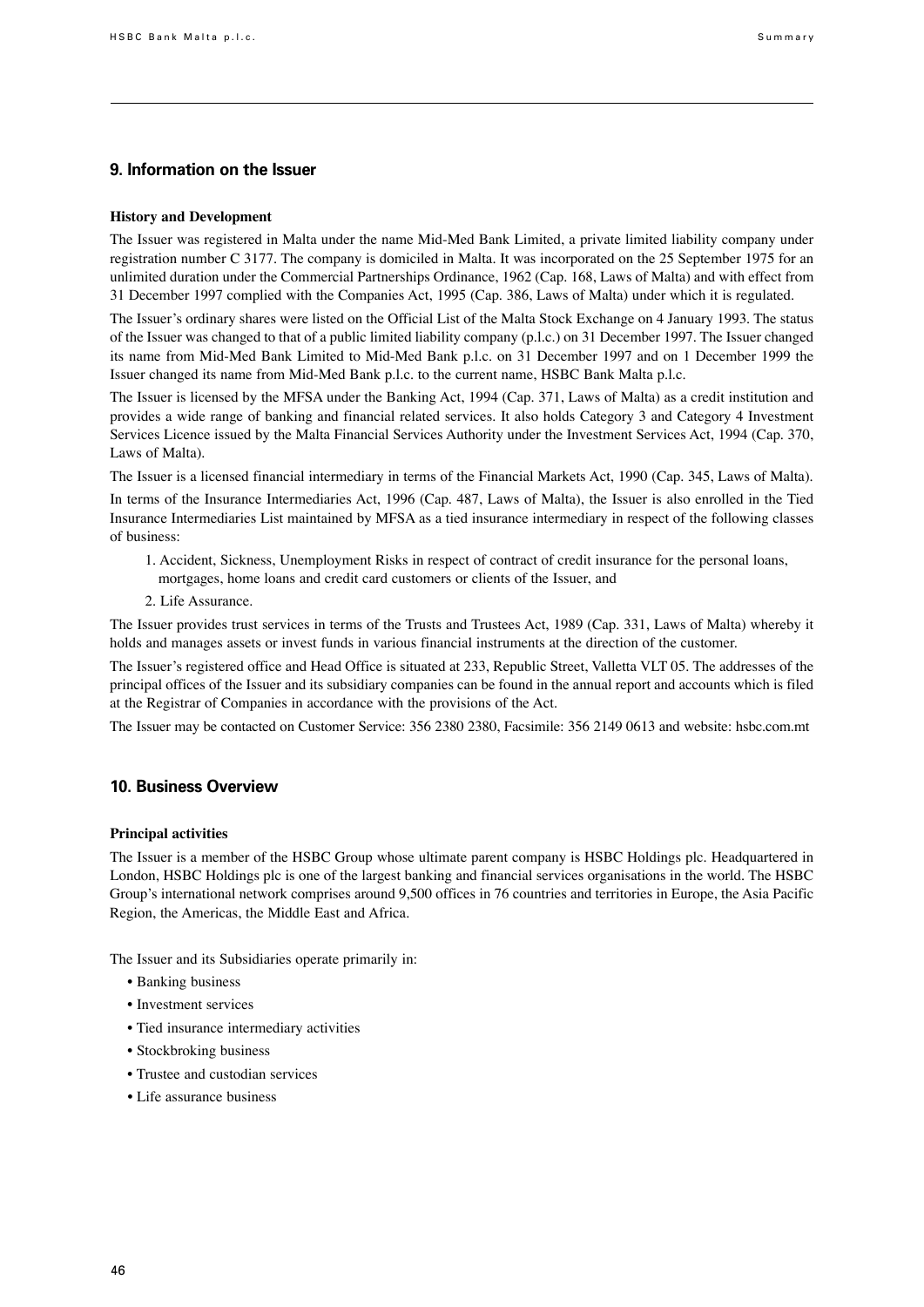The Issuer has the following subsidiaries as at 31 December 2006:

- HSBC Life Assurance (Malta) Ltd
- HSBC Fund Management (Malta) Limited
- HSBC Stockbrokers (Malta) Ltd

HSBC Investment Services (Malta) Limited is a subsidiary of HSBC Fund Management.

The Issuer provides a comprehensive range of banking and financial related services.

The objects and business of the Issuer are to carry on the business of banking in all its aspects including but not limited to the transaction of all financial monetary and other business which may be usually or commonly carried on by banks, discount houses, merchant banks or financiers.

The Issuer's main activity comprises the acceptance of customers' funds on current, savings and term deposit accounts in Maltese liri and in all other major foreign currencies and the provision of advances by way of overdrafts and loans, mainly in the short term, to a wide spectrum of the domestic industry.

## **11. Trend information**

There has been no adverse material change in the prospects of the Issuer since 31 December 2005 which is the date of the last published audited financial statements.

#### **11.1 Financial Performance for the Half-Year ended 30 June 2006**

HSBC Bank Malta p.l.c. and its subsidiaries recorded a profit before tax of Lm20.6 million for the six months ended 30 June 2006, an increase of 11.3 per cent over the Lm18.5 million earned during the same period in 2005.

Profit after tax attributable to shareholders was Lm13.4 million, an increase of 11.0 per cent over the Lm12.1 million earned during the same period in 2005.

Customer deposits increased to Lm1,407.2 million at 30 June 2006 compared with Lm1,367.2 million at 31 December 2005. Funds, life insurance contracts and amounts under custody increased by Lm53.0 million in aggregate during the period.

Loans and advances to customers increased to Lm1,075.2 million at 30 June 2006 - up Lm59.1 million or 5.8 per cent over 31 December 2005.

Total assets reached Lm1.71 billion at 30 June 2006 when compared with Lm1.66 billion at 31 December 2005.

Earnings per share for the first six months ended 30 June 2006 increased to 4.6 cents compared to 4.1 cents for the first six months of 2005. Comparative data has been adjusted for the April 2006 three-for-one bonus share issue.

Return after tax on capital employed increased to 10.9 per cent compared with 8.3 per cent for the first six months of 2005.

An interim gross dividend of 5.3 cents per share was recommended by the Board of Directors and paid in August 2006.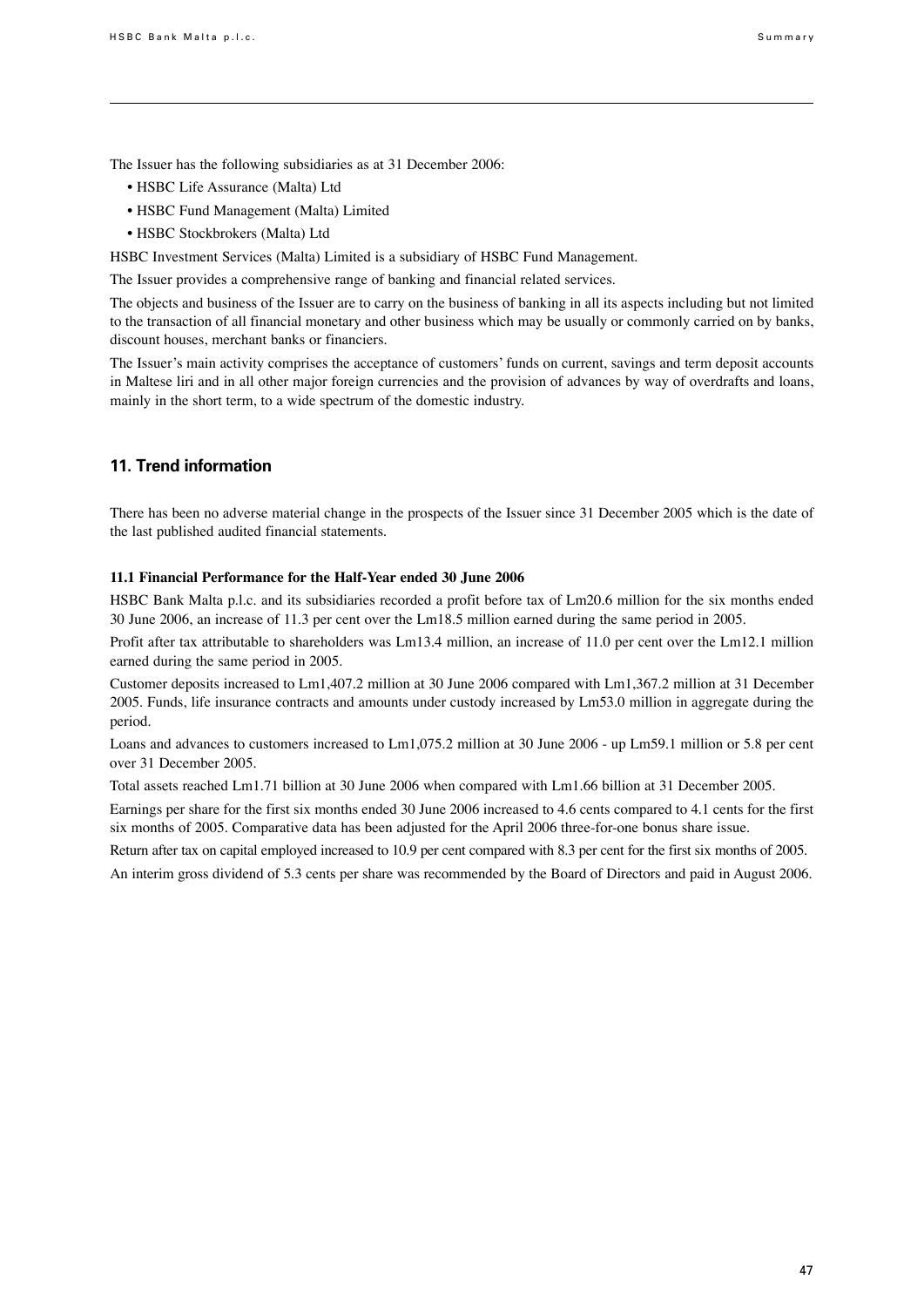#### **11.2 Financial Performance For the Financial Year Ended 31 December 2005**

#### *Group profit*

During the year ended 31 December 2005, HSBC Bank Malta p.l.c. and its subsidiaries generated a profit before tax on ordinary activities of Lm36.7 million, an increase of Lm3.9 million or 11.7 per cent compared with the year ended 31 December 2004.

Profit attributable to shareholders was Lm24.1 million, an increase of Lm2.1 million on the previous year.

Net interest income grew by 13.2 per cent over prior year and contributed Lm46.9 million to total operating income.

Net non-interest income levels grew by 16.3 per cent, contributing Lm21.8 million to net operating income.

Operating expenses were Lm32.1 million, an increase of Lm0.5 million over prior year figures.

As a result, the group's cost to income ratio improved to 46.7 per cent from 52.5 per cent in 2004.

Net impairment reversals contributed Lm0.1 million to profitability.

#### *Shareholder ratios*

Earnings per share increased from a 2004 figure of 7.5 cents to 8.2 cents, with the pre-tax return on average equity increasing from 24.7 per cent in 2004 to 27.6 per cent.

A final ordinary dividend of 4.8 cents gross per share and a special dividend of 5.3 cents gross per share, giving a total final dividend of 10.1 cents gross per share, was recommended by the Board of Directors, and paid in April 2006. This followed on the gross interim dividend of 4.8 cents and a special dividend of 6.9 cents paid in August 2005.

*(Note: Shareholder ratios have been adjusted for the April 2006 three-for-one bonus share issue.)*

#### *Taxation*

The 2005 effective rate of tax was 34.4 per cent up on a prior year 33.0 per cent. Tax on profit on ordinary activities for 2005 increased to Lm12.6 million.

#### *Assets*

Total assets increased by Lm51.5 million to Lm1,650.7 million.

Net loans and advances to customers increased by Lm39.8 million supported by strong mortgage and commercial demand offset by reductions in exposure to parastatals.

Life assurance business assets are valued as financial assets at fair value through profit or loss. This portfolio grew to Lm93.1 million from a prior year end level of Lm72.5 million.

Balances with Central Bank and Treasury Bill holdings decreased from a prior year end level of Lm96.7 million to a year end level of Lm65.4 million.

#### *Liabilities*

Liabilities increased by Lm54.3 million to Lm1,519.0 million.

Amounts owed to customersincreased by Lm78.6 million. This growth absorbed part of the Lm20.0 million subordinated loan stock which redeemed in June 2005.

Liabilities under insurance contracts issued increased by Lm15.1 million during the year to reach a year end level of Lm81.1 million.

### **12. Prospects**

The Prospectus does not contain any profit forecast or estimate.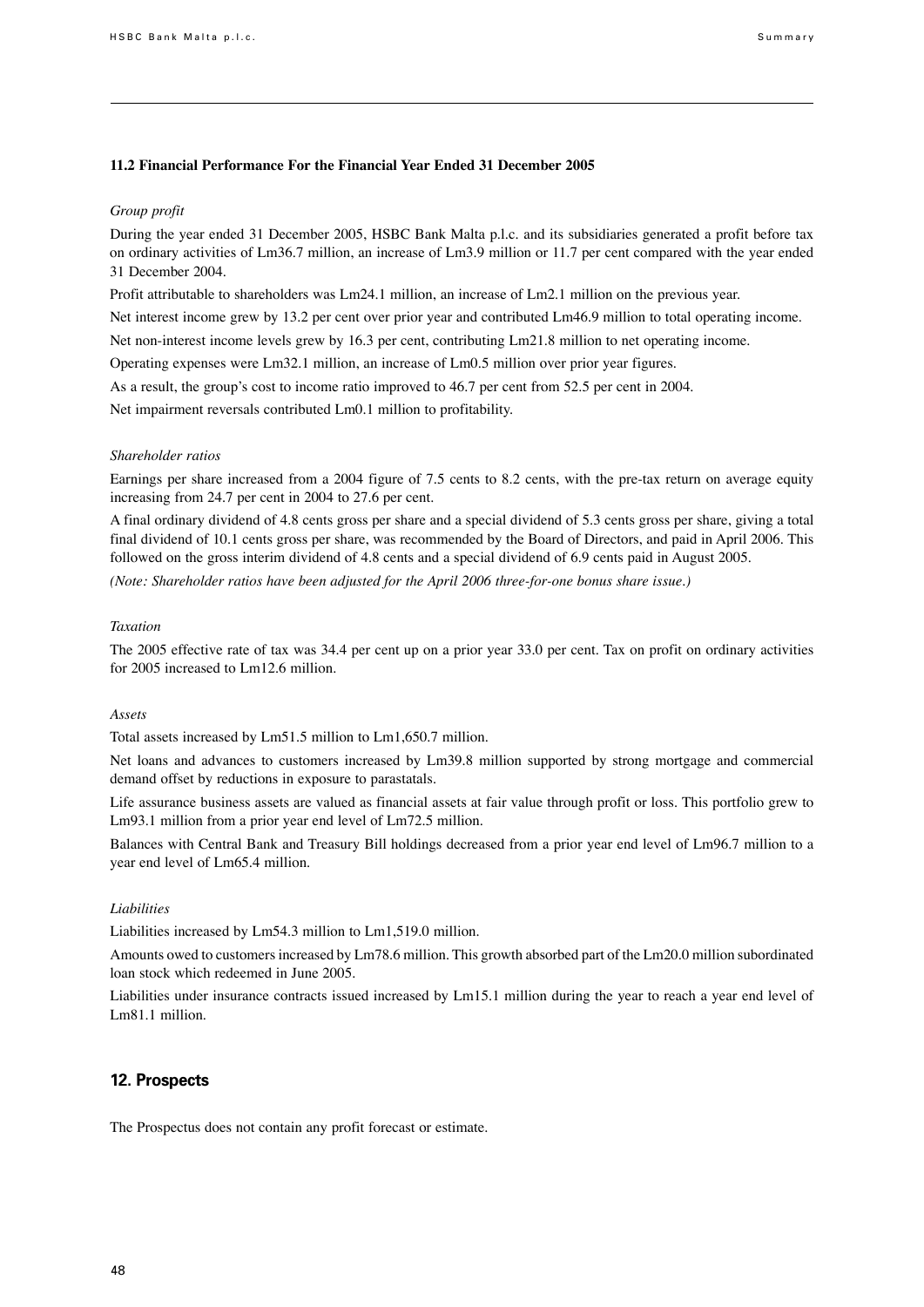#### **13. Major Shareholders and Related Party Transactions**

#### **13.1 Interest of Major Shareholders**

The following shareholders hold in excess of five (5) per cent of the Issuer's ordinary shares as at 31 December 2005.

|                  | Ordinary shares | $\%$  |
|------------------|-----------------|-------|
| HSBC Europe B.V. | 204,379,640     | 70.03 |

#### **13.2 Related Party Transactions**

Full details on related party transactions during the financial year ended 31 December 2005 may be viewed in the annual report and accounts of the Issuer, available for public inspection.

## **14. Financial Information**

#### **14.1 Historical financial information**

Full historical financial information for the two financial years ended 31 December 2004 and 31 December 2005 are set out in the Annual Report and Accounts of the Issuer, available for public inspection.

#### **14.2 Financial statements**

An auditors' report including the audited statutory financial statements for the Group for the financial years ended 31 December 2004 and 31 December 2005 are set out in the Annual Report and Accounts of the Issuer, available for public inspection.

Selected financial information for the two financial years ended 31 December 2004 and 31 December 2005 may be found in page 9 of the Registration Document.

#### **14.3 Auditing of historical annual financial information**

The annual statutory financial statements of the Issuer for the financial years ended 31 December 2004 and 31 December 2005 have been audited by KPMG.

#### **14.4 Age of latest financial information**

The latest audited financial information available in respect of the Issuer relates to the financial year ended on 31 December 2005 and was approved for issuance by the Board of Directors on 16 February 2006.

#### **14.5 Interim and other financial information**

The unaudited half-yearly results for the six months ended 30 June 2006 have been published by the Issuer on 27 July 2006 and are available for public inspection.

Selected financial information for the unaudited Half-Yearly results for the six months ended 30 June 2006 may be found in page 9 of the Registration Document.

#### **14.6 Significant Changes in the Issuer's financial or trading position**

There has been no significant change in the financial or trading position of the Issuer or the Group which has occurred since the half-yearly results for the six months ended 30 June 2006.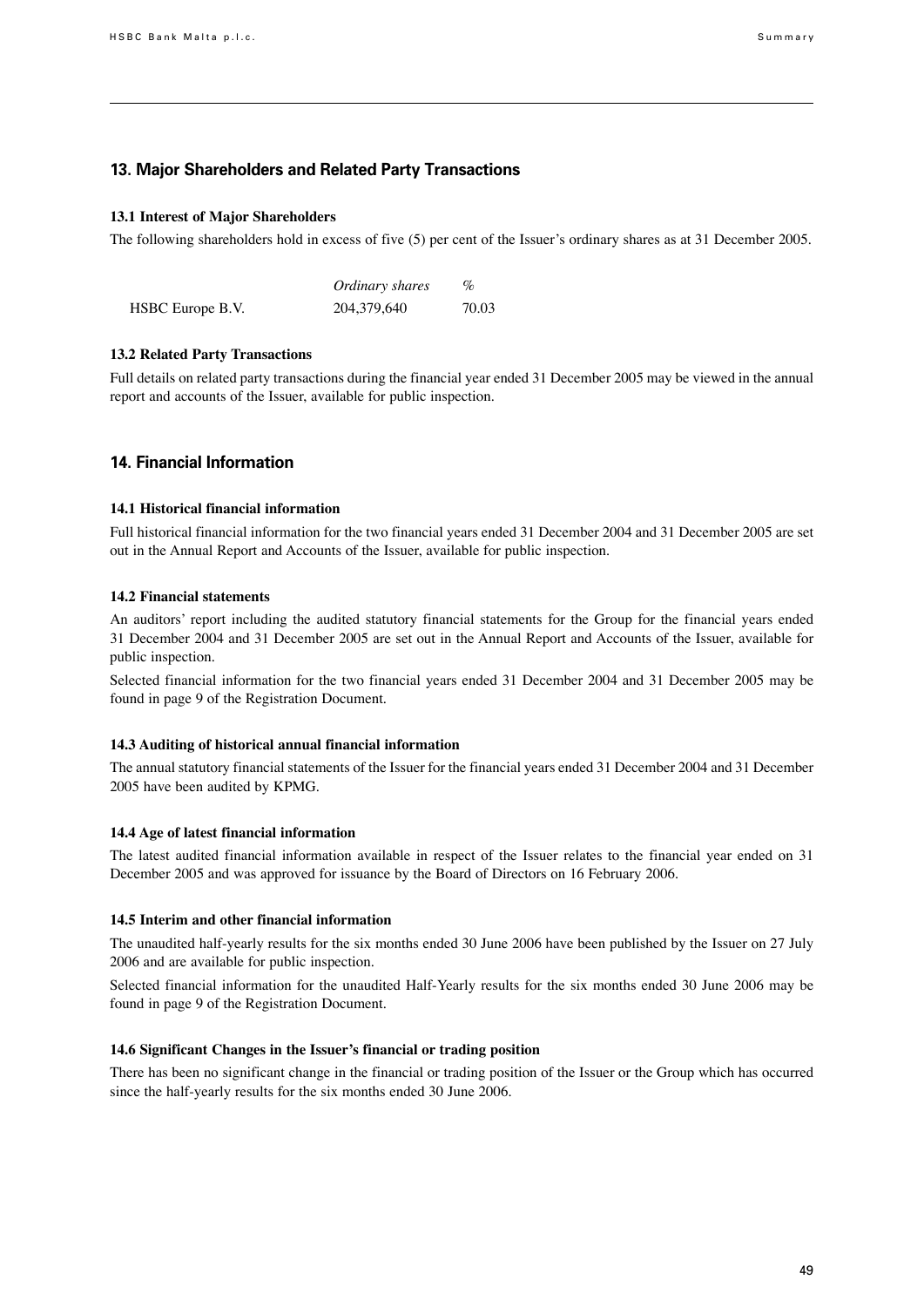## **15. Details on the Offer**

#### **15.1 Admission to Trading**

Application has been made to the Listing Authority for the admission of the Bonds to listing and to the Malta Stock Exchange for the Bonds to be listed and to be traded on its Official List.

#### **15.2 Distribution**

The Issuer may enter into conditional placement agreements with investors prior to the commencement of the Offer Period whereby the Issuer binds itself to allocate to such investors, which shall bind themselves to purchase, upon closing of subscription lists, an amount not exceeding fifty (50) per cent in aggregate of the Bonds.

During the Offer Period, Applications for subscription to the Bonds may be made through any of the Authorised Distributors whose names are set out in Appendix 1 on page 52 of the Prospectus.

#### **15.3 Markets**

Application has been made to the Listing Authority for the admissibility of the Bonds to listing and to the Malta Stock Exchange for the Bonds to be listed and traded on its Official List. The Conditions contained herein shall be read in conjunction with the Bye-Laws of the MSE applicable from time to time.

#### **15.4 Estimated expenses of the Offer**

Selling commission is payable to Authorised Distributors in respect of Bonds allotted to Applicants applying through such Authorised Distributor at the rate of 0.5%.

The Offer expenses including selling commissions, professional fees, publicity, advertising, printing, listing, registration, sponsor, management and registrar fees and other miscellaneous costs incurred in connection with this Offer, are estimated not to exceed Lm200,000 and shall be borne by the Issuer.

## **16. Additional Information**

#### **16.1 Share capital**

The Issuer's authorised share capital as at the date of this Prospectus is Lm40,000,000 divided into 320,000,000 ordinary shares of 12c5 each. The Issuer's issued share capital as at the date of this Prospectus is Lm36,480,000 divided into 291,840,000 ordinary shares of 12c5 each which are all listed on the Malta Stock Exchange. The ordinary shares of the Issuer which have been fully paid up rank pari passu. The Issuer has no other classes of shares.

#### **16.2 Memorandum and Articles of Association**

The Issuer is registered under the Act with registration number C 3177.

The principal objects and purposes of the Issuer are set out in Clause 3 of the Memorandum of Association and are to carry on the business of banking in all its aspects whether in Malta or abroad, and whether related to national or international business including offshore business and including but not limited to the transaction of all financial, monetary, investment and other businesses which now or at any time during the existence of the Issuer may be usually or commonly carried on in any part of the world by banks, discount houses, merchant banks or financiers.

A copy of the Memorandum and Articles of Association of the Issuer is available for public inspection.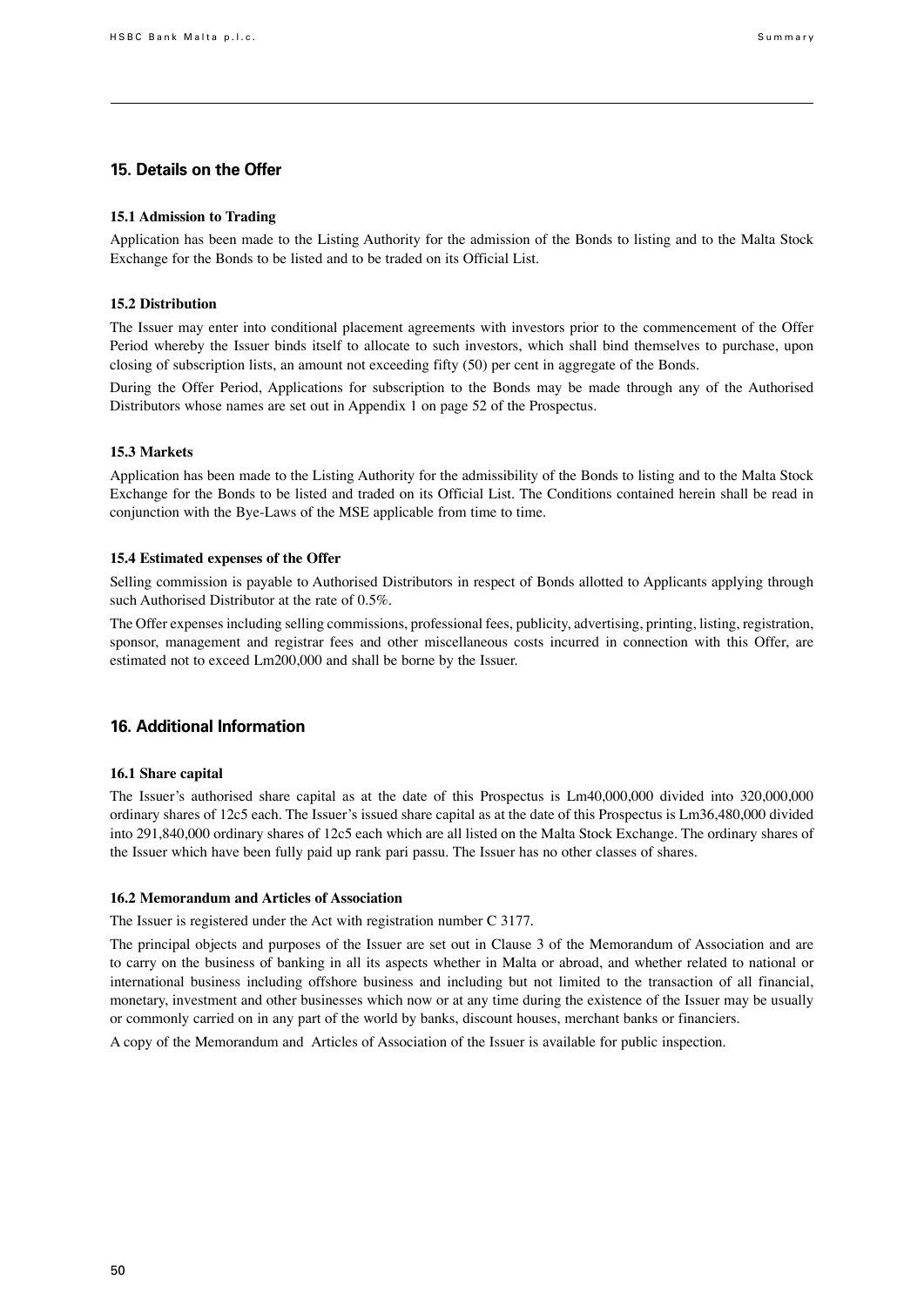### **16.3 Documents on display**

For the life of the Securities Note, the following documents (or copies thereof), where applicable, may be inspected at the registered office of the Issuer at 233, Republic Street, Valletta VLT 05, Malta:

- The Memorandum and Articles of Association of the Issuer;
- The Audited Financial Statements of the Issuer for each of the financial years ended 31 December 2004 and 31 December 2005;
- The Audited Financial Statements of the Subsidiaries of the Issuer for the financial years ended 31 December 2004 and 2005; and
- The Unaudited Half-Yearly results of the Issuer for the six months ended 30 June 2006;

The Audited Financial Statements and the Unaudited Half Yearly results of the Issuer may also be inspected on the Issuer's website: hsbc.com.mt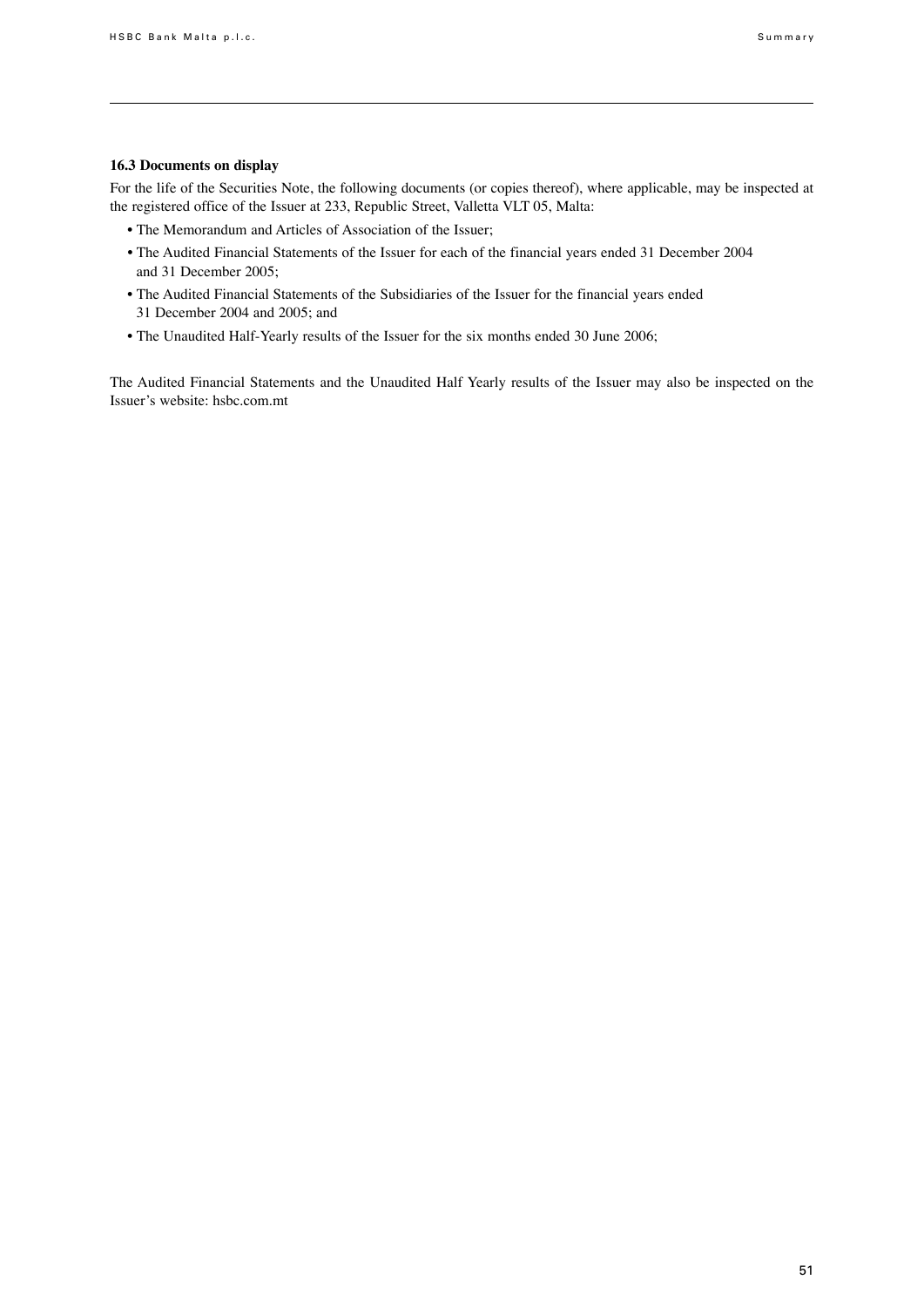## **Appendix 1 - Authorised Distributors**

## **Members of the Malta Stock Exchange**

| <b>Atlas Investment Services Ltd</b>                   | Tel: 2132 2590 | Fax: 2132 2584 |
|--------------------------------------------------------|----------------|----------------|
| <b>Bank of Valletta p.l.c.</b>                         | Tel: 2131 2020 | Fax: 2275 3348 |
| Calamatta Cuschieri & Co. Ltd                          | Tel: 2568 8688 | Fax: 2568 8256 |
| <b>Charts Investment Management Services Ltd</b>       | Tel: 2122 4106 | Fax: 2124 1101 |
| <b>Curmi &amp; Partners Ltd</b>                        | Tel: 2134 7331 | Fax: 2134 7333 |
| <b>Financial Planning Services Ltd</b>                 | Tel: 2134 4255 | Fax: 2134 1202 |
| <b>FINCO Treasury Management Ltd</b>                   | Tel: 2122 0002 | Fax: 2124 3280 |
| <b>GlobalCapital Financial Management Ltd</b>          | Tel: 2131 0088 | Fax: 2328 2207 |
| <b>Hogg Capital Investments Ltd</b>                    | Tel: 2132 2872 | Fax: 2134 2760 |
| <b>HSBC Stockbrokers (Malta) Ltd</b>                   | Tel: 2597 2241 | Fax: 2597 2494 |
| Rizzo, Farrugia & Co (Stockbrokers) Ltd                | Tel: 2131 4038 | Fax: 2131 0671 |
| <b>Investment Services Providers</b>                   |                |                |
| <b>APS Bank Ltd</b>                                    | Tel: 2559 3400 | Fax: 2559 3167 |
| <b>Crystal Finance Investments Ltd</b>                 | Tel: 2122 6190 | Fax: 2122 6188 |
| <b>D.B.R. Investments Ltd</b>                          | Tel: 2164 7763 | Fax: 2164 7765 |
| <b>Growth Investments Ltd</b>                          | Tel: 2123 4582 | Fax: 2124 9811 |
| <b>HSBC Bank Malta p.l.c.</b>                          | Tel: 2597 2209 | Fax: 2597 2475 |
| <b>Island Financial Services Ltd</b>                   | Tel: 2385 5555 | Fax: 2385 5238 |
| <b>Jesmond Mizzi Financial Services Ltd</b>            | Tel: 2122 4410 | Fax: 2122 3810 |
| <b>Joseph Scicluna Investment Services Ltd</b>         | Tel: 2156 5707 | Fax: 2156 5706 |
| Lombard Bank Malta p.l.c.                              | Tel: 2124 8411 | Fax: 2558 1150 |
| <b>Michael Grech Financial Investment Services Ltd</b> | Tel: 2155 4492 | Fax: 2155 9199 |
| <b>MZ Investment Services Ltd</b>                      | Tel: 2145 3739 | Fax: 2145 3407 |